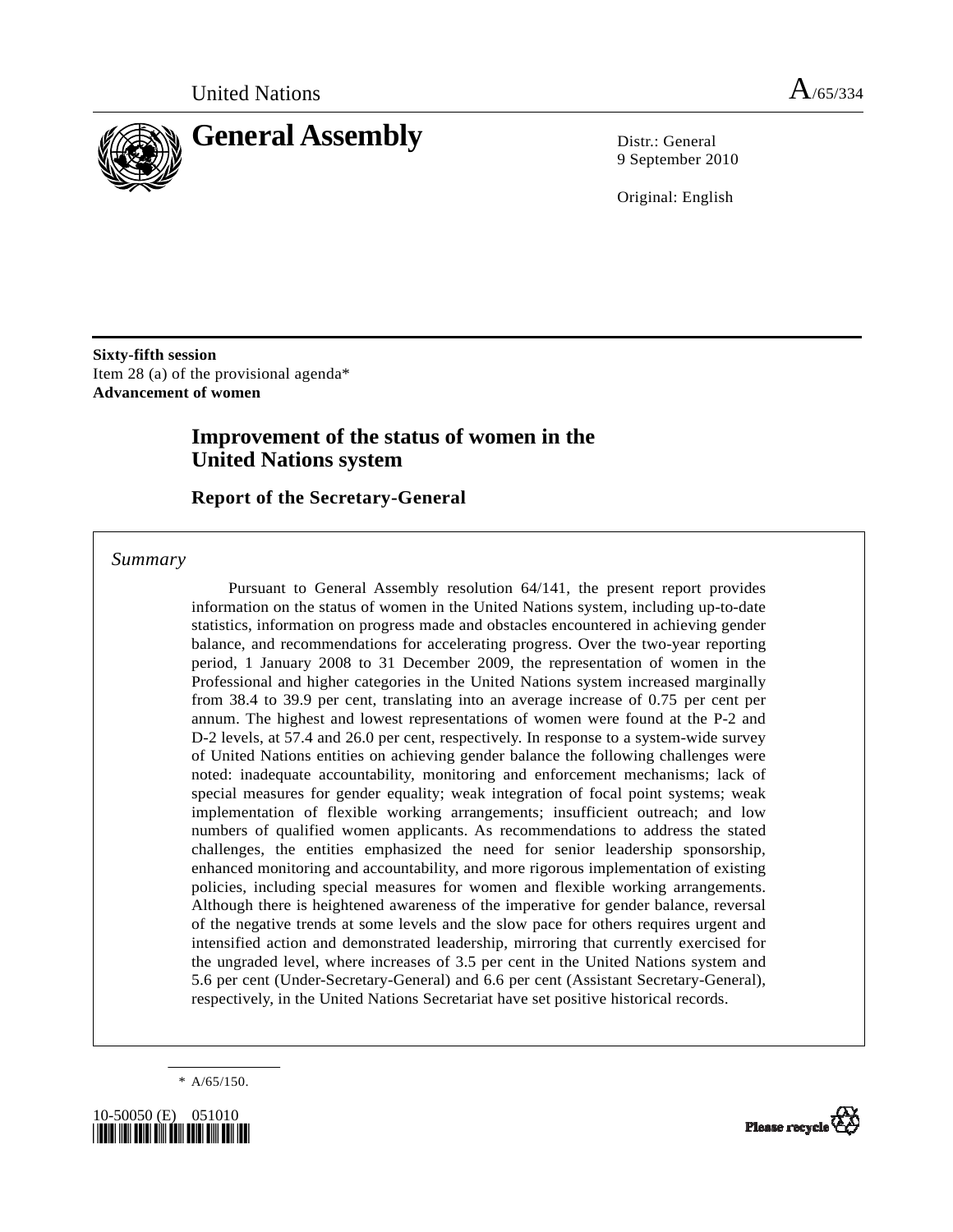# Contents

| L.            |                                                                                                                                                                                                                                           |
|---------------|-------------------------------------------------------------------------------------------------------------------------------------------------------------------------------------------------------------------------------------------|
| II.           |                                                                                                                                                                                                                                           |
|               | Representation of women in the funds, programmes and specialized agencies of the<br>A.                                                                                                                                                    |
|               | В.                                                                                                                                                                                                                                        |
|               | Overall trends in the representation of women in the Professional and higher categories<br>C.                                                                                                                                             |
|               | Appointments, promotions and separations in the Professional and higher categories<br>D.                                                                                                                                                  |
| III.          |                                                                                                                                                                                                                                           |
|               | Representation of women in the United Nations Secretariat<br>A.                                                                                                                                                                           |
|               | Staff in missions administered by the Department of Peacekeeping Operations and the<br><b>B.</b>                                                                                                                                          |
|               | $\mathbf{C}$ .                                                                                                                                                                                                                            |
| IV.           | Progress made and obstacles encountered in achieving gender balance in the United Nations                                                                                                                                                 |
|               | Progress in gender balance policy, tools and good practice in the United Nations system<br>А.                                                                                                                                             |
|               | Impediments to achieving gender balance at the P-4 to D-2 levels<br><b>B.</b>                                                                                                                                                             |
| V.            | Responsibility and accountability of the Office of Human Resources Management and the<br>Chief Executives Board for promoting gender balance                                                                                              |
| VI.           | Recommendations for accelerating progress in the United Nations system                                                                                                                                                                    |
| VII.          |                                                                                                                                                                                                                                           |
| <b>Tables</b> |                                                                                                                                                                                                                                           |
| 1.            | Gender distribution of staff in the Professional and higher categories with appointments of<br>one year or more in the United Nations system, by level, as at 31 December 2007, 2008 and                                                  |
| 2.            | Representation of women in the United Nations system with contracts of one year or more<br>(P-1 to ungraded levels) at headquarters and non-headquarters locations as at 31 December                                                      |
| 3.            | Representation of women with temporary contracts (P-1 to ungraded levels) at headquarters                                                                                                                                                 |
| 4.            |                                                                                                                                                                                                                                           |
| 5.            | Representation of women in the Professional and higher categories with appointments of one<br>year or more in the United Nations system during the period 2000-2009                                                                       |
| 6.            | Comparison of new appointments of women on contracts of one year or more in the<br>Professional and higher categories in the United Nations system from 1 January 2005 to<br>31 December 2007 and from 1 January 2008 to 31 December 2009 |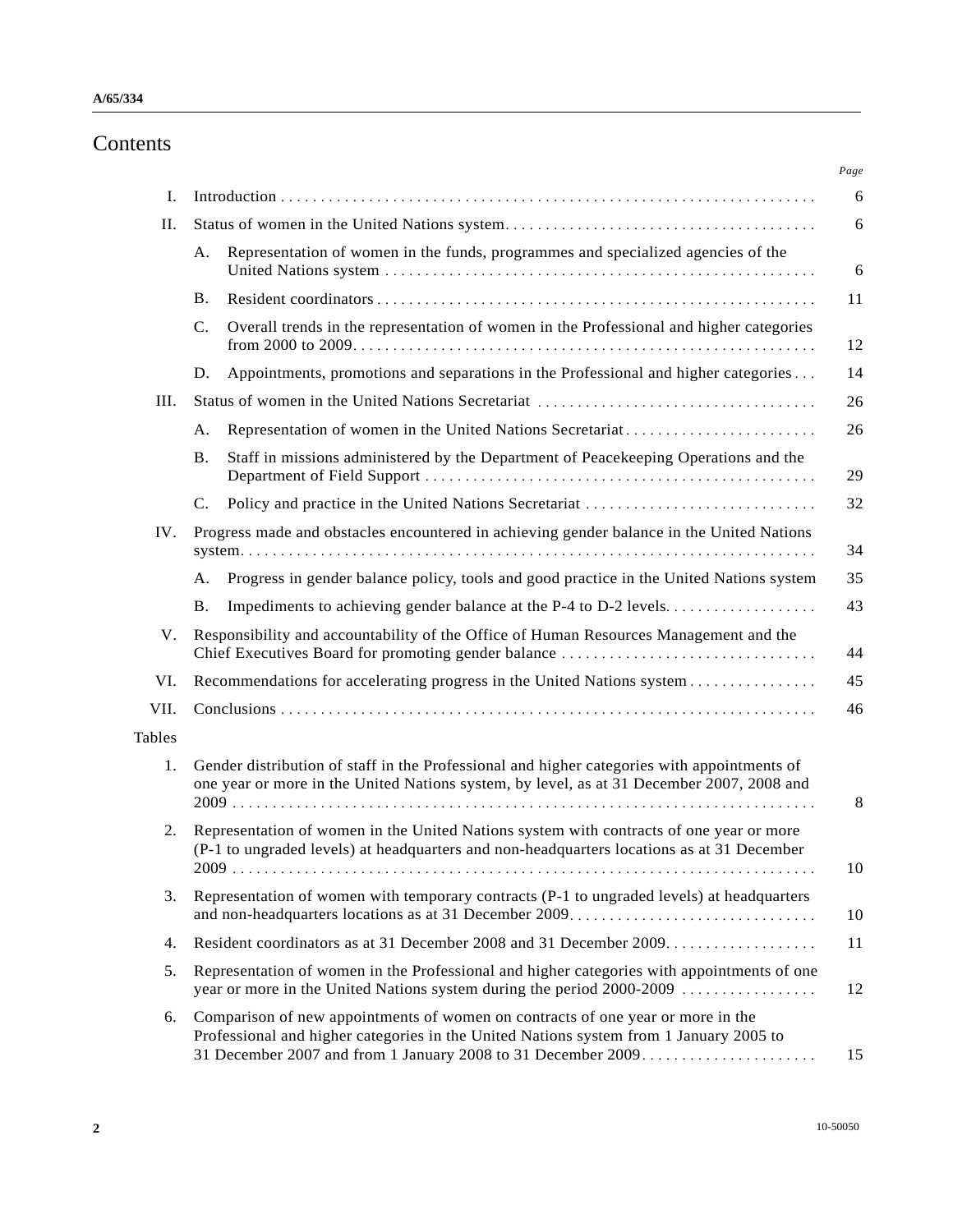| 7.      | New appointments to the Professional and higher categories in the organizations of the<br>United Nations system, by gender and level, from 1 January 2008 to 31 December 2009              |
|---------|--------------------------------------------------------------------------------------------------------------------------------------------------------------------------------------------|
| 8.      | New appointments of women at headquarters and non-headquarters locations by level and<br>contract type for United Nations entities with 1,000 or more staff in the Professional and        |
| 9.      | Representation of women in new appointments at the P-5 level and above in United Nations                                                                                                   |
| 10.     | Distribution of promotions by gender and level (P-2 to D-2) in the Professional and higher<br>categories in the United Nations system, from 1 January 2005 to 31 December 2007 and         |
| 11.     | Representation of women in promotions at the P-5 to D-2 levels in United Nations system<br>entities from 1 January 2005 to 31 December 2007 and from 1 January 2008 to 31 December         |
| 12.     | Representation of women in promotions at D-1 to D-2 and P-2 to P-5 levels in the United<br>Nations system, on contracts of one year or more at headquarters and non-headquarters           |
| 13.     | Representation of women in promotions in United Nations system entities at the Professional<br>and higher levels, P-2 to D-2, on contracts of one year or more, from 1 January 2008 to     |
| 14.     | Distribution of separations by gender and level at the Professional and higher levels in the<br>United Nations system, headquarters and non-headquarters location, for all contract types, |
| 15.     | Comparison of the representation of women in the United Nations system on contracts of one<br>year or more and the proportion of separations of women by level, from 1 January 2008 to     |
| 16.     | Gender distribution of staff in the United Nations Secretariat by level as at 31 December                                                                                                  |
| 17.     | Representation of women in the United Nations system and the United Nations Secretariat as                                                                                                 |
| 18.     | Gender distribution of staff in the United Nations Secretariat by level as at 31 December                                                                                                  |
| 19.     | Representation of women in the United Nations system and the United Nations Secretariat as                                                                                                 |
| 20.     | Representation of women at the D-1 level and above: missions with 20 or more Professional                                                                                                  |
| Annexes |                                                                                                                                                                                            |
| Ι.      | Gender distribution of staff in the Professional and higher categories in the organizations of<br>the United Nations system, continuous and fixed-term contracts, 1 January 2008 to        |
| П.      | Gender distribution of staff in the Professional and higher categories in the United Nations                                                                                               |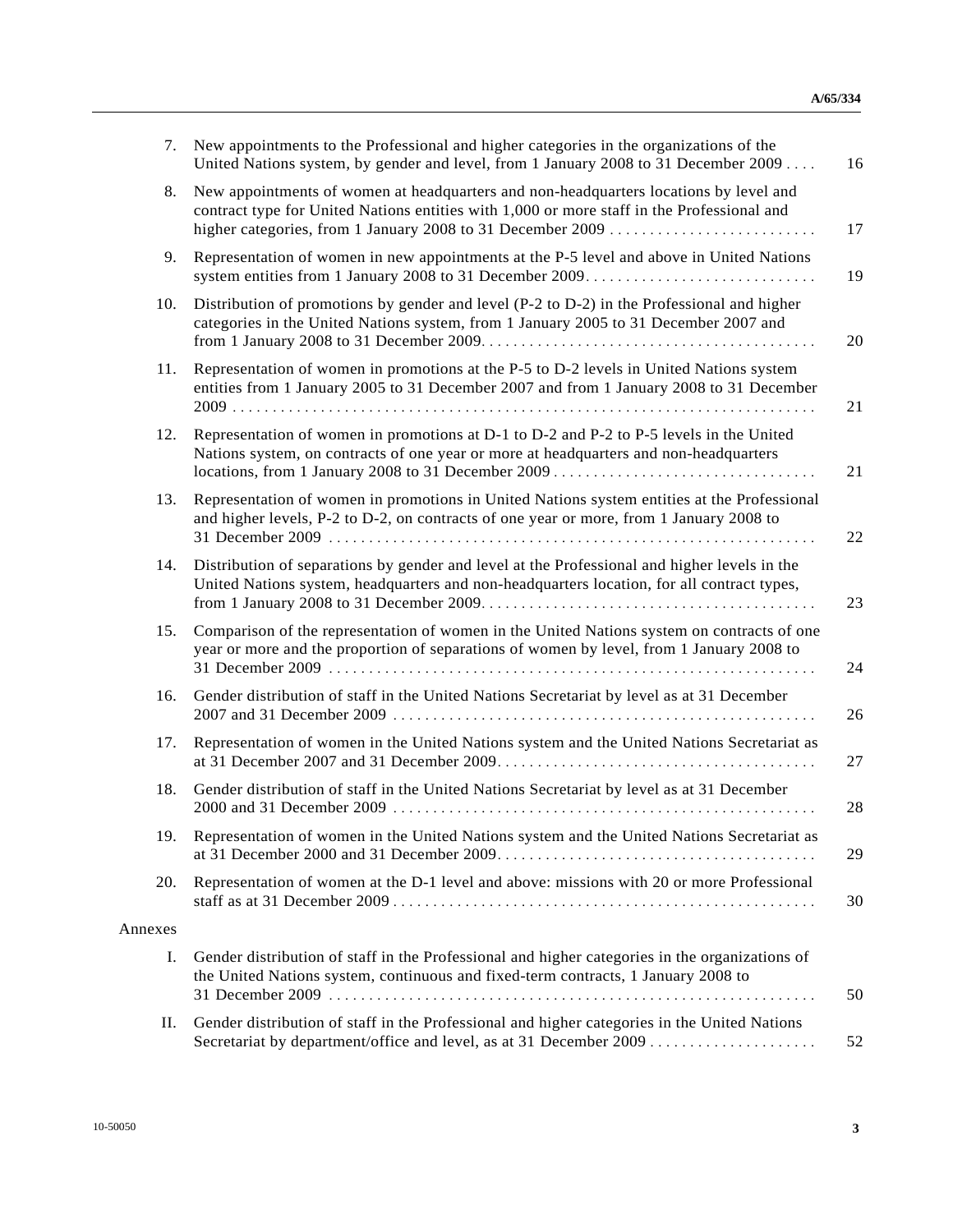# **Abbreviations**

| <b>CIS</b>        | Commonwealth of Independent States                               |
|-------------------|------------------------------------------------------------------|
| <b>CEB</b>        | United Nations System Chief Executives Board for Coordination    |
| <b>ECA</b>        | Economic Commission for Africa                                   |
| <b>ECE</b>        | Economic Commission for Europe                                   |
| <b>ECLAC</b>      | Economic Commission for Latin America and the Caribbean          |
| <b>ESCAP</b>      | Economic and Social Commission for Asia and the Pacific          |
| <b>ESCWA</b>      | Economic and Social Commission for Western Asia                  |
| <b>FAO</b>        | Food and Agriculture Organization of the United Nations          |
| <b>IAEA</b>       | <b>International Atomic Energy Agency</b>                        |
| <b>ICAO</b>       | International Civil Aviation Organization                        |
| <b>ICSC</b>       | <b>International Civil Service Commission</b>                    |
| <b>IFAD</b>       | International Fund for Agricultural Development                  |
| <b>ILO</b>        | <b>International Labour Organization</b>                         |
| <b>ITC</b>        | International Trade Centre UNCTAD/WTO                            |
| <b>ITU</b>        | International Telecommunication Union                            |
| <b>OHCHR</b>      | Office of the United Nations High Commissioner for Human Rights  |
| <b>OIOS</b>       | Office of Internal Oversight Services                            |
| PAHO              | Pan American Health Organization                                 |
| <b>UNAIDS</b>     | Joint United Nations Programme on HIV/AIDS                       |
| <b>UNCTAD</b>     | United Nations Conference on Trade and Development               |
| <b>UNDP</b>       | United Nations Development Programme                             |
| <b>UNEP</b>       | <b>United Nations Environment Programme</b>                      |
| <b>UNESCO</b>     | United Nations Educational, Scientific and Cultural Organization |
| <b>UNFIP</b>      | United Nations Fund for International Partnerships               |
| <b>UNFPA</b>      | United Nations Population Fund                                   |
| <b>UNHCR</b>      | Office of the United Nations High Commissioner for Refugees      |
| <b>UN-Habitat</b> | United Nations Human Settlements Programme                       |
| <b>UNICEF</b>     | United Nations Children's Fund                                   |
| <b>UNIDO</b>      | United Nations Industrial Development Organization               |
| <b>UNITAR</b>     | United Nations Institute for Training and Research               |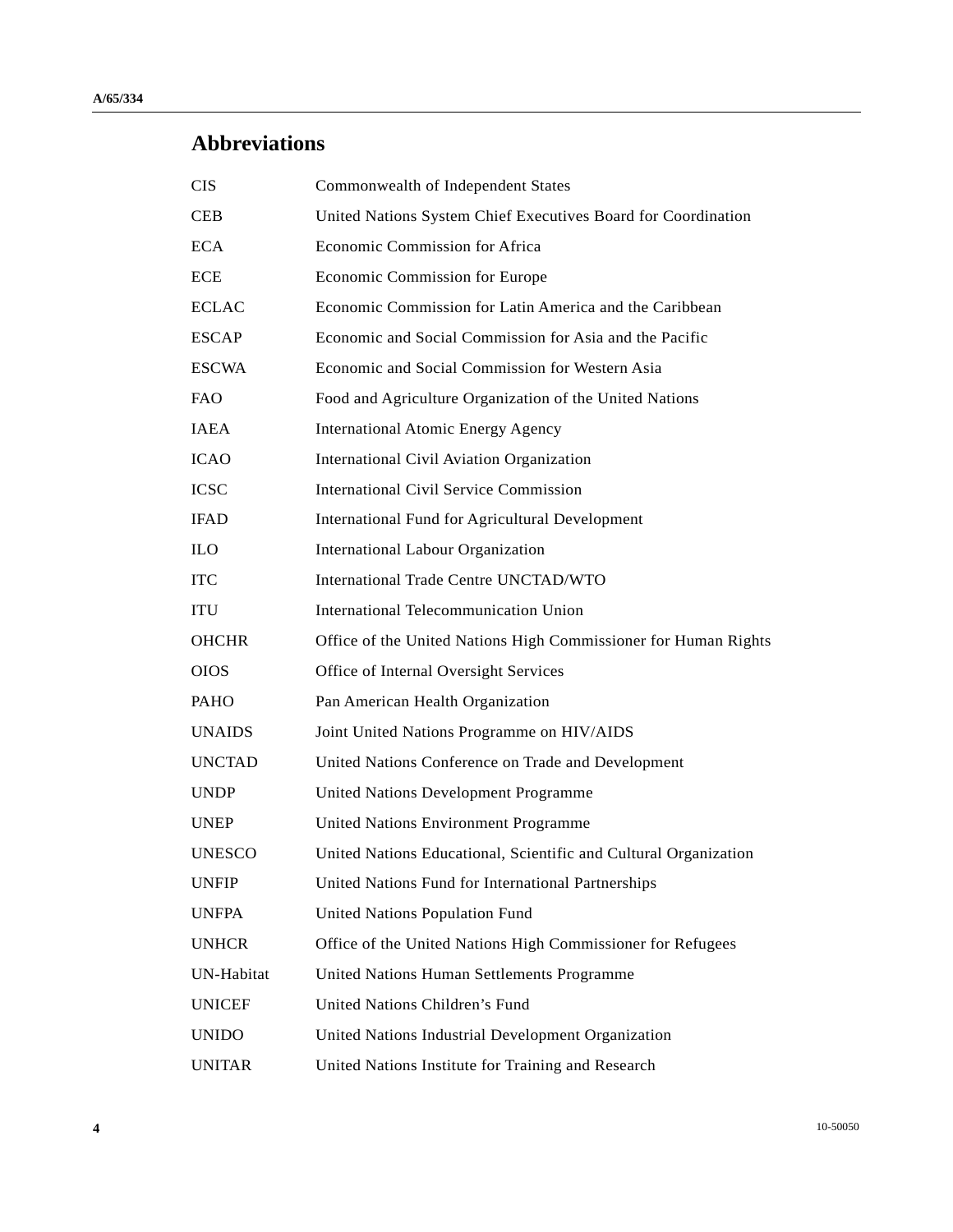| <b>UNOPS</b> | United Nations Office for Project Services                                        |
|--------------|-----------------------------------------------------------------------------------|
| <b>UNRWA</b> | United Nations Relief and Works Agency for Palestine Refugees in<br>the Near East |
| <b>UPU</b>   | Universal Postal Union                                                            |
| <b>UNU</b>   | United Nations University                                                         |
| <b>WFP</b>   | World Food Programme                                                              |
| <b>WHO</b>   | World Health Organization                                                         |
| <b>WIPO</b>  | World Intellectual Property Organization                                          |
| <b>WMO</b>   | World Meteorological Organization                                                 |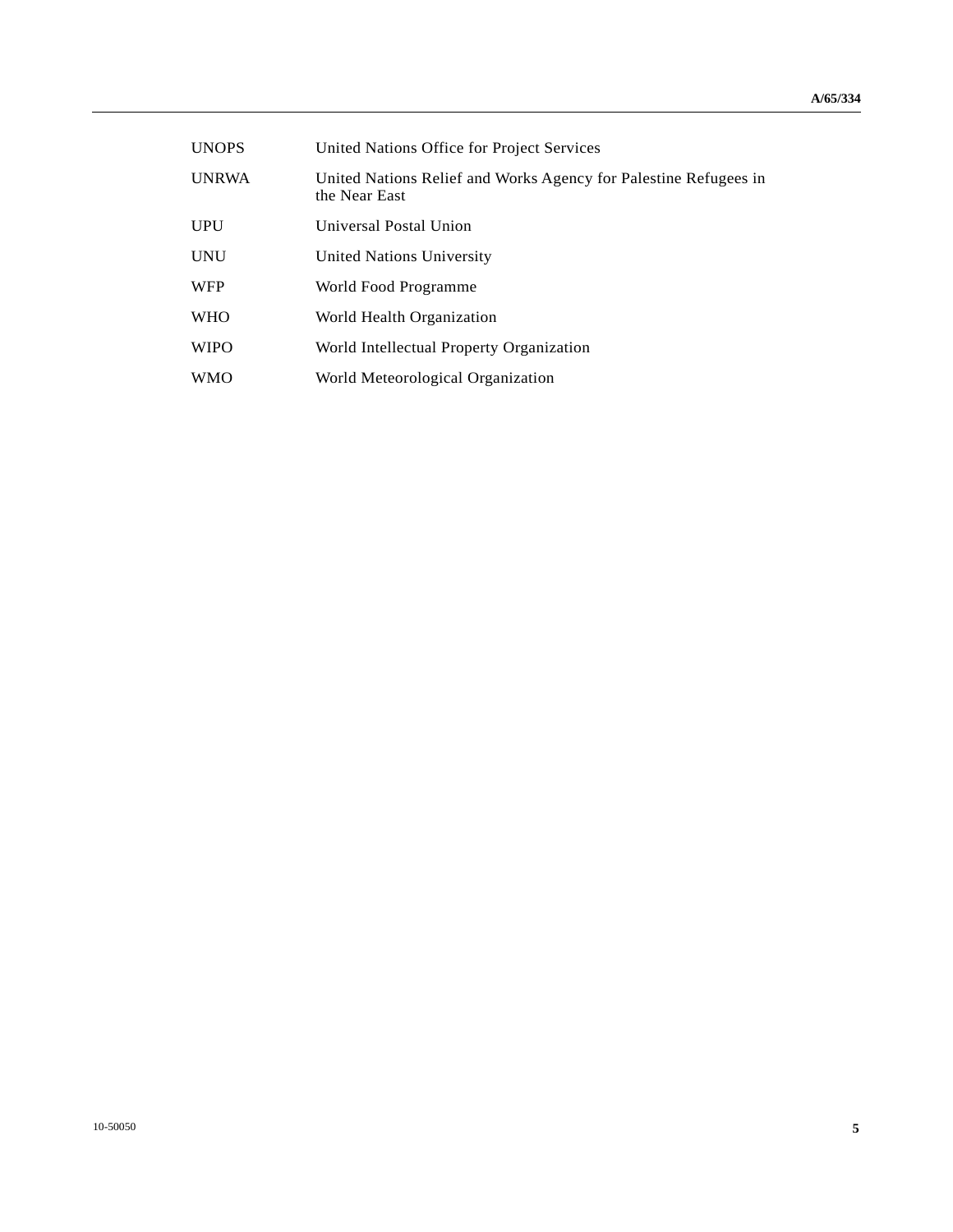## **I. Introduction**

1. The present report is submitted pursuant to General Assembly resolution 64/141 of 18 February 2010, and provides information on the status of women in the 31 funds, programmes and specialized agencies of the United Nations system for the period 1 January 2008 to 31 December 2009. It contains up-to-date statistics, analysis and information on progress made and obstacles encountered in achieving gender balance. A series of 11 web annexes supplement the present text and are available from http://www.un.org/womenwatch/osagi/fpdocumentation.htm.

2. In preambular paragraph 14 of the resolution, the Assembly expressed serious concern that the urgent goal of 50/50 gender balance in the United Nations system, especially at senior and policymaking levels, remained unmet, and that the representation of women in the United Nations system had remained almost static, with negligible improvements in some parts of the system, and in some cases had even decreased, as reflected in the report of the Secretary-General on the improvement of the status of women in the United Nations system (A/63/364). Accordingly, in paragraph 19 of the resolution, the Assembly requested the Secretary-General to review and redouble his efforts to make progress towards achieving the goal of 50/50 gender balance at all levels in the Secretariat and throughout the United Nations system, and to ensure managerial and departmental accountability with respect to gender balance targets, and strongly encouraged Member States to identify and regularly submit more women candidates for appointment to positions in the United Nations system, especially at more senior and policymaking levels, including in peacekeeping operations.

3. Furthermore, the Assembly requested the Secretary-General to report on the status of women in the United Nations system, including on progress made and obstacles encountered in achieving gender balance, to provide recommendations for accelerating progress, and up-to-date statistics, including the number and percentage of women and their functions and nationalities throughout the United Nations system, and information on the responsibility and accountability of the Office of Human Resources Management of the Secretariat, and the Secretariat of the United Nations System Chief Executives Board for Coordination (CEB) for promoting gender balance.

# **II. Status of women in the United Nations system**

4. In response to the request of the Office of the Special Adviser on Gender Issues and Advancement of Women, 30 of the total of 31 entities in the United Nations system provided data on staff by level and location (headquarters and non-headquarters) for the period 1 January 2008 through 31 December 2009, enabling, for the first time in this report, data analysis by headquarters and non-headquarters locations, where possible.

## **A. Representation of women in the funds, programmes and specialized agencies of the United Nations system**

5. As at 31 December 2007 the representation of women in the Professional and higher categories on contracts of one year or more was 38.4 per cent. By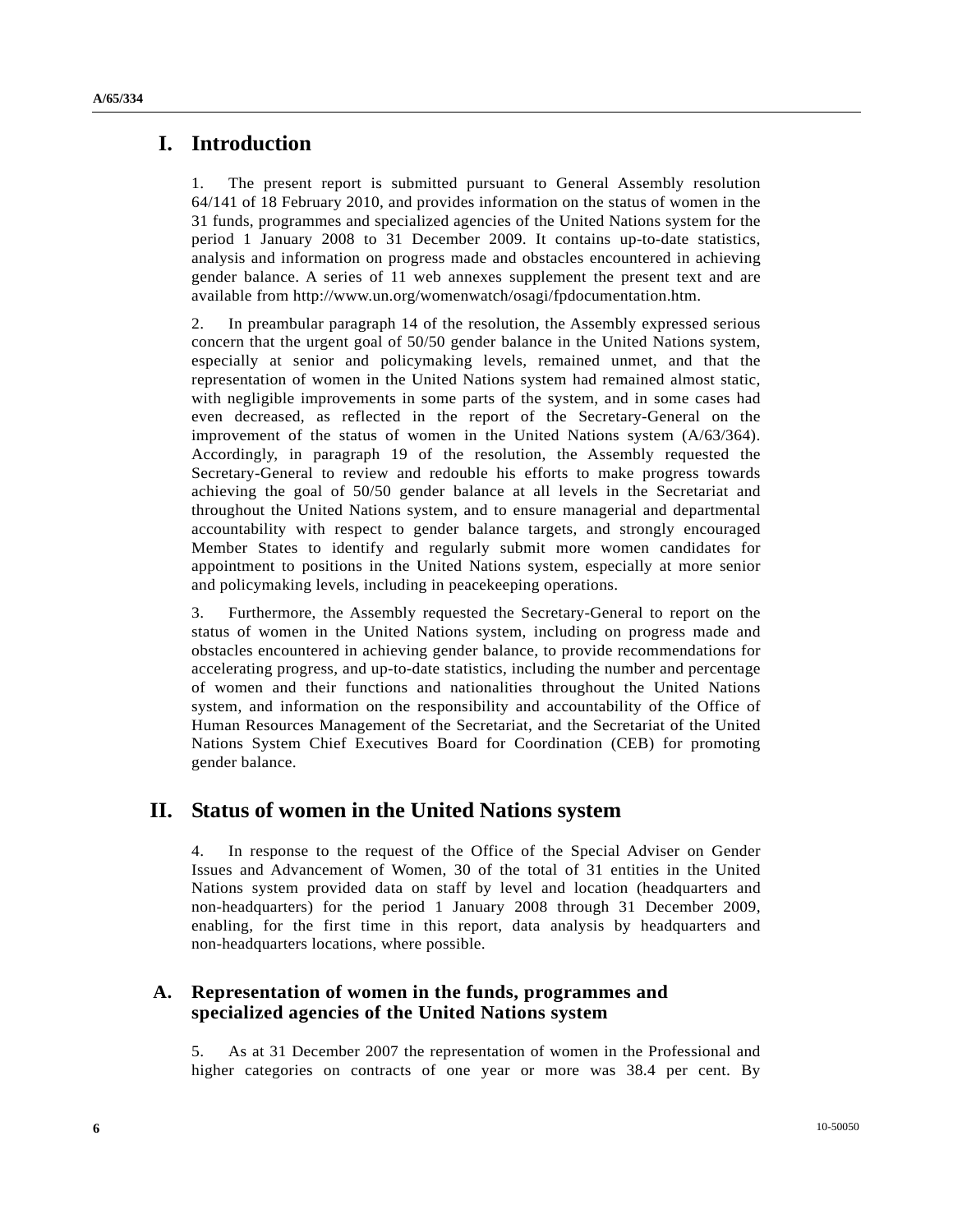31 December 2009, their representation rose to 39.9 per cent, or 11,514 of 28,849 Professional staff (see table 1). That modest increase of 1.5 percentage points, from 38.4 to 39.9 over the two-year period, clearly indicates that some of the impediments identified in the previous report persist.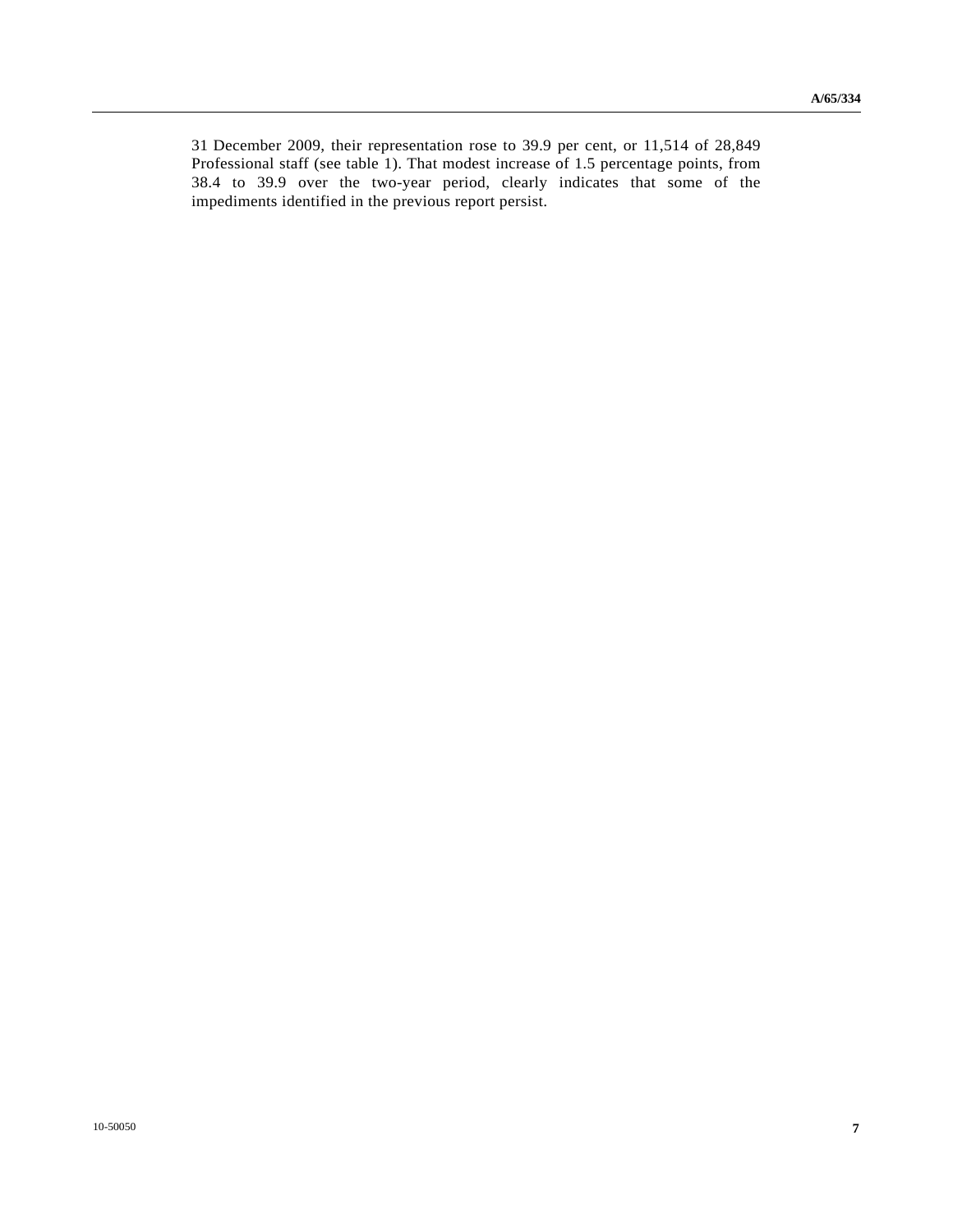#### **8**  Table 1

## **Gender distribution of staff in the Professional and higher categories with appointments of one year or more in the**  United Nations system,<sup>a</sup> by level, as at 31 December 2007, 2008 and 2009

| Level           |         | 31 December $2007b$ |                        |         | 31 December 2008 |                        |         | 31 December 2009 | Change in<br>percentage | Change in<br>percentage             |                                     |
|-----------------|---------|---------------------|------------------------|---------|------------------|------------------------|---------|------------------|-------------------------|-------------------------------------|-------------------------------------|
|                 | Men     | Women               | Percentage<br>of women | Men     | Women            | Percentage<br>of women | Men     | Women            | Percentage<br>of women  | points<br>(Dec. 2008-<br>Dec. 2009) | points<br>(Dec. 2007-<br>Dec. 2009) |
| UG <sup>c</sup> | 178     | 57                  | 24.3                   | 162     | 53               | 24.8                   | 182     | 70               | 27.8                    | 3.0                                 | 3.5                                 |
| $D-2$           | 402     | 134                 | 25.0                   | 390     | 136              | 25.9                   | 425     | 149              | 26.0                    | 0.1                                 | 1.0                                 |
| $D-1$           | 1 250   | 486                 | 28.0                   | 1 1 8 1 | 474              | 28.6                   | 1 3 1 6 | 543              | 29.2                    | 0.6                                 | 1.2                                 |
| <b>Subtotal</b> | 1830    | 677                 | 27.0                   | 1733    | 663              | 27.7                   | 1923    | 762              | 28.4                    | 0.7                                 | 1.4                                 |
| $P-5$           | 3 5 7 6 | 1597                | 30.9                   | 3 6 1 4 | 1596             | 30.6                   | 3981    | 1 900            | 32.3                    | 1.7                                 | 1.4                                 |
| $P-4$           | 4789    | 2745                | 36.4                   | 4951    | 2 9 0 0          | 36.9                   | 5 5 0 0 | 3 3 4 4          | 37.8                    | 0.9                                 | 1.4                                 |
| $P-3$           | 3687    | 2 8 4 1             | 43.5                   | 3 700   | 2930             | 44.2                   | 4 4 2 4 | 3 4 8 4          | 44.1                    | (0.1)                               | 0.6                                 |
| $P-2$           | 1 1 8 9 | 1481                | 55.5                   | 1 2 7 0 | 1636             | 56.3                   | 1441    | 1944             | 57.4                    | 1.1                                 | 1.9                                 |
| $P-1$           | 65      | 76                  | 53.9                   | 65      | 81               | 55.5                   | 66      | 80               | 54.8                    | (0.7)                               | 0.9                                 |
| Subtotal        | 13 30 6 | 8740                | 39.6                   | 13 600  | 9 1 43           | 40.2                   | 15 4 12 | 10752            | 41.1                    | 0.9                                 | 1.5                                 |
| <b>Total</b>    | 15 136  | 9417                | 38.4                   | 15 3 33 | 9806             | 39.0                   | 17 3 35 | 11 5 14          | 39.9                    | 0.9                                 | 1.5                                 |

*Source*: United Nations entities.

<sup>a</sup> 1 of 31 entities did not submit data for 2009.

 $b$  For 2007 data, see A/63/364.

c UG indicates "ungraded", for example, Under-Secretary-General, Assistant Secretary-General, Director-General, Deputy Director-General or Assistant Director-General.

**A/65/334**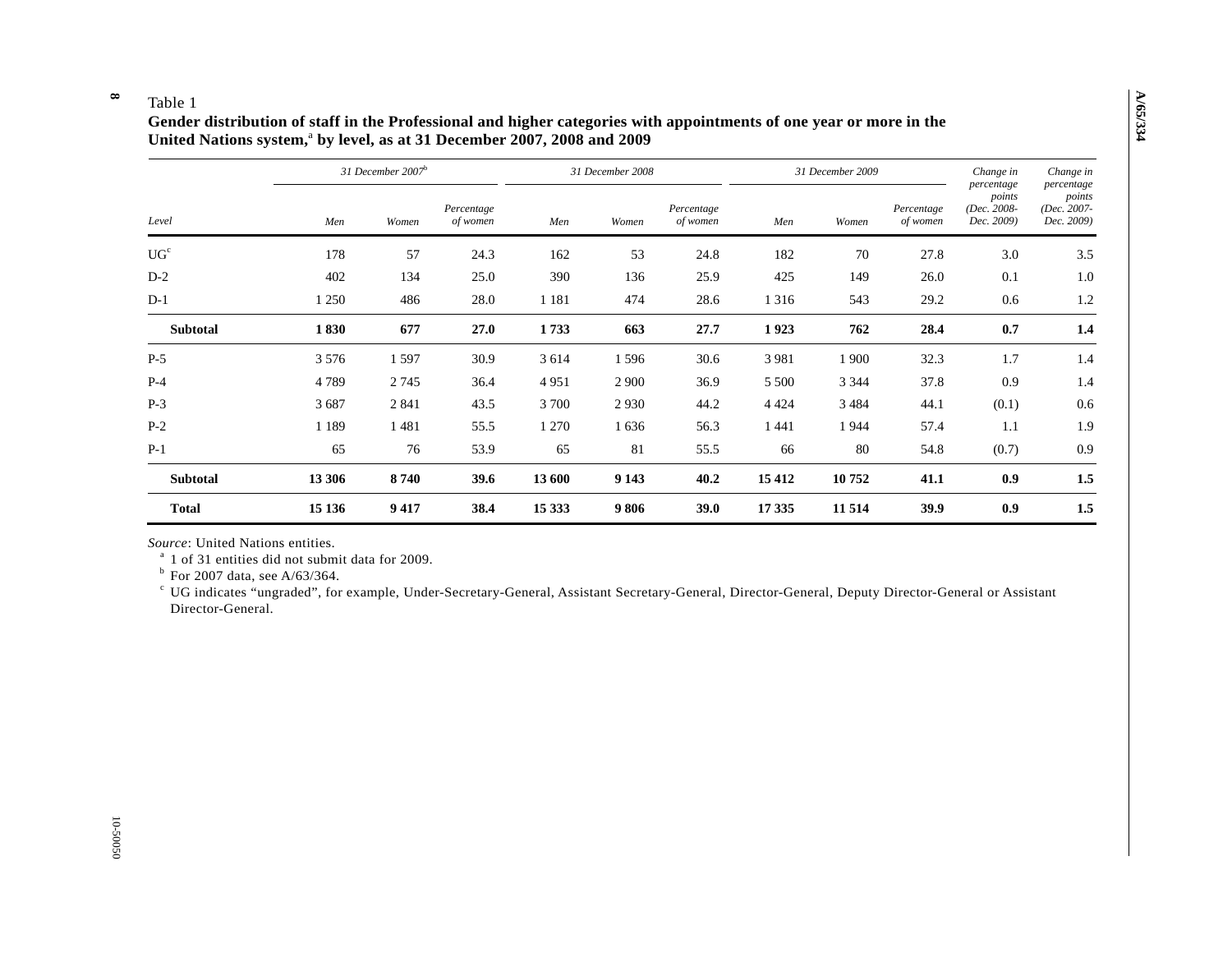6. Between 2007 and 2009, 20 entities increased the representation of women, 1 remained the same and 9 recorded a decrease. One entity did not submit data in this respect (see annex I).

7. The representation of women registered the highest increases at the lowest levels and the least at the higher levels. As shown in table 1, the representation of women ranged from a high of 57.4 per cent at the P-2 level to a low of 26.0 per cent at the D-2 level. Women's representation at the ungraded and D-1 levels, however, was slightly higher than for the D-2 level, at 27.8 and 29.2 per cent, respectively. As at 31 December 2009, the representation of women for levels D-1 and above and levels P-1 through P-5 was 28.4 and 41.1 per cent, respectively. The higher proportion of women in the latter category reflects the large number of posts at those levels. At the P-3 levels a high representation of women is noted with women representing 44.1 per cent of staff. At the P-4 and P-5 levels, however, their representation was much lower at only 37.8 and 32.3 per cent, respectively.

#### **1. By location (headquarters and non-headquarters) and contract type**

8. As shown in tables 2 and 3 below, analysis of data for the 30 entities, by location (headquarters and non-headquarters) and contract type reveals a more positive picture for the representation of women on temporary contracts than for those on contracts of one year or more. For all locations, 46.8 per cent were on temporary contracts, while 39.9 per cent were on contracts of one year or more. These percentages reflect, on the one hand, opportunities for women, albeit temporary, and, on the other hand, potential concern that less secure jobs are given more frequently to women than men. Further, tables 2 and 3 demonstrate, inter alia, that, contrary to popular belief, while gender parity can in fact be achieved not only at headquarters locations but also at non-headquarters locations (the United Nations Children's Fund (UNICEF) and the United Nations Relief and Works Agency for Palestine Refugees in the Near East (UNRWA)), in some instances even for positions at headquarters, the same entity showed diametrically opposite trends with respect to the representation of women on temporary contracts as compared to those with contracts of one year or more. The International Atomic Energy Agency (IAEA), for example, remained distant from the goal of gender parity for contracts of one year or more, at 22.5 per cent, but registered 41.3 per cent for temporary contracts. Similarly, for non-headquarters positions, two entities, the International Fund for Agricultural Development (IFAD) and UNRWA, reached or surpassed gender parity for contracts of one year or more while three entities, IAEA, the Office of the United Nations High Commissioner for Refugees (UNHCR) and UNICEF, did so for temporary contracts.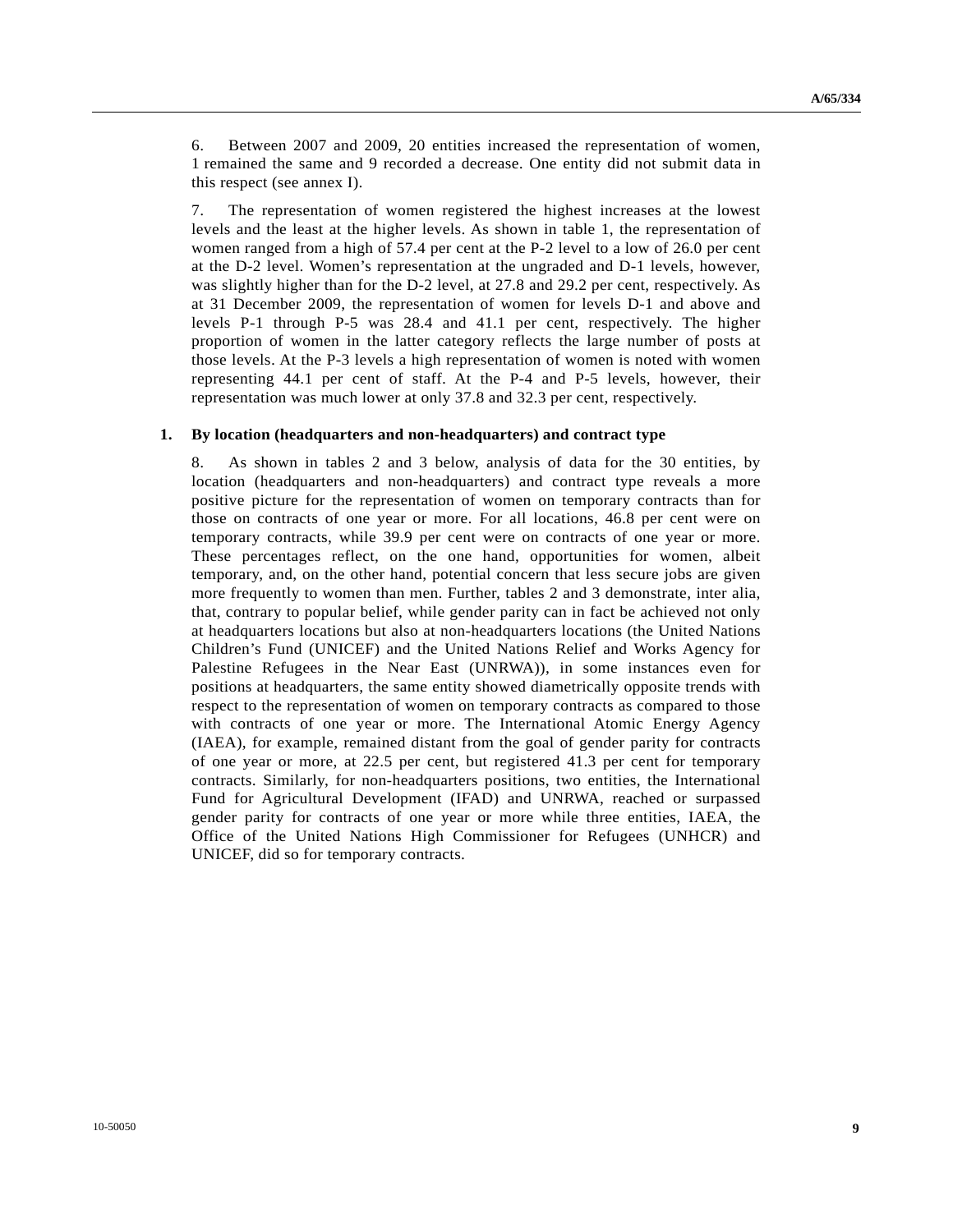## Table 2

**Representation of women in the United Nations system with contracts of one year or more (P-1 to ungraded levels) at headquarters and non-headquarters locations as at 31 December 2009**  (Percentage)

| Women in the Professional<br>and higher categories | Entities in range at headquarters                                                                                                                                                                   | Entities in range at non-headquarters                                                                                                                                                                                                                                        |
|----------------------------------------------------|-----------------------------------------------------------------------------------------------------------------------------------------------------------------------------------------------------|------------------------------------------------------------------------------------------------------------------------------------------------------------------------------------------------------------------------------------------------------------------------------|
| >50                                                | UNFPA (57.5), UNDP (55.8),<br>UNICEF (54.6), UNESCO (54.1),<br>International Court of Justice (53.1),<br>UNAIDS (51.3), PAHO (50.9)                                                                 | IFAD (70.0), UNRWA (53.8)                                                                                                                                                                                                                                                    |
| $40-49$                                            | WFP (48.6), UNCHR (46.6), WHO<br>$(45.3)$ , ILO $(45.0)$ , United Nations<br>Secretariat (44.8), IFAD (44.5),<br>International Training Centre (42.7),<br>IMO (43.8), UNITAR (43.3), WIPO<br>(41.8) | UNICEF (48.8) UNFPA (47.7)                                                                                                                                                                                                                                                   |
| $30-39$                                            | ITC (38.0), FAO (37.8), UNRWA<br>(37.6), WTO (37.5), UNJSPF (35.6),<br>ICAO (34.8), ICSC (33.3), UNOPS<br>$(32.1)$ , UNIDO $(30.1)$                                                                 | UNESCO (39.9), PAHO (39.4),<br>UNHCR (38.7), ILO (38.3),<br>UNAIDS (38.3), UNDP (38.3), WFP<br>(36.0), United Nations Secretariat<br>$(34.5)$ , WHO $(32.5)$                                                                                                                 |
| $<$ 30                                             | WMO (29.4), UPU (25.5), IAEA<br>$(22.5)$ , UNU $(15.0)$                                                                                                                                             | UNITAR (25.0), UNOPS (23.5),<br>ICAO (21.6), FAO (20.0), IAEA<br>$(17.9)$ , ICJ $(0)$ , ICSC $(0)$ , IMO $(0)$ ,<br>ITC (0), International Training<br>Centre (0), UNIDO (19.5), United<br>Nations Joint Staff Pension Fund (0),<br>UNU (10.9), UPU (0), WIPO (0),<br>WTO(0) |

*Sources*: Prepared on the basis of data submitted by 30 United Nations entities. See also web annex 1, available from http://www.un.org/womenwatch/osagi/fpdocumentation.htm.

#### Table 3

## **Representation of women with temporary contracts (P-1 to ungraded levels) at headquarters and non-headquarters locations as at 31 December 2009**

(Percentage)

| Women staff | Entities in range at headquarters                                                                                                                                                                                    | Entities in range at non-headquarters |
|-------------|----------------------------------------------------------------------------------------------------------------------------------------------------------------------------------------------------------------------|---------------------------------------|
| >50         | International Training Centre (100),<br>ILO $(76.9)$ , PAHO $(68.6)$ , FAO $(67.2)$ , UNICEF $(51.6)$<br>ICAO (66.6), IFAD (64.7), WFP<br>$(64.3)$ , UNDP $(63.2)$ , UNESCO $(61)$ ,<br>UNHCR (59.2), UNICEF (53.46) | IAEA (100), UNCHR (63.7),             |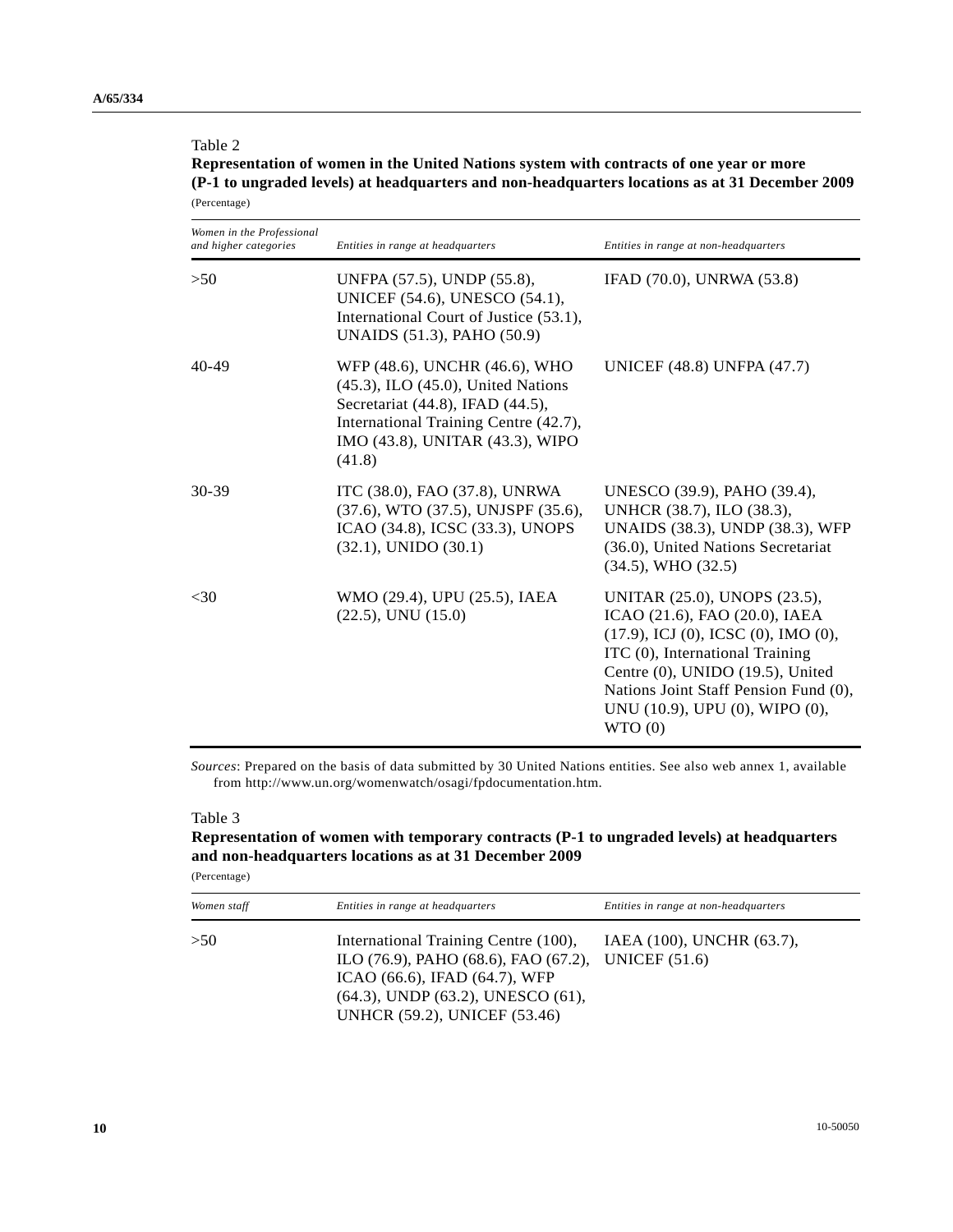| Women staff | Entities in range at headquarters | Entities in range at non-headquarters                                                                                              |
|-------------|-----------------------------------|------------------------------------------------------------------------------------------------------------------------------------|
| 40-49       | IAEA(41.3)                        |                                                                                                                                    |
| 30-39       |                                   | UNDP $(38.4)$ , United Nations $(35.8)$                                                                                            |
| <30         | United Nations (0)                | ICAO (20), FAO (16.6), IFAD (0),<br>ILO (25), International Training<br>Centre (0), PAHO (29.6), UNESCO<br>$(28.5)$ , WFP $(26.6)$ |

*Sources*: Prepared on the basis of data submitted by 13 United Nations entities. See also web annex 2, available from http://www.un.org/womenwatch/osagi/fpdocumentation.htm.

#### **2. Gender distribution of staff in the General Service and related categories**

9. At the General Service (GS) and Field Service (FS) levels, the representation of women on all contract types at headquarters significantly exceeded the target of gender parity: 63.3 per cent for General Service and 72.7 per cent for Field Service, mirroring the traditional pattern of dominance of females at the lower ranks. In locations away from headquarters, however, the representation of women was much lower. Women constituted 34.3 per cent and 35.8 per cent of General Service and Field Service contracts, respectively. Additional statistics on field mission staff in the Field Service category can be found in paragraph 54.

### **B. Resident coordinators**

10. The proportion of women United Nations resident coordinators worldwide increased from 30.8 per cent in the previous reporting period (see A/63/364, para. 7) to 37.1 per cent at the end of December 2009 (see table 4). Latin America and the Caribbean registered the highest increase, 11.7 percentage points, to 43.5 per cent, while the Asia and the Pacific region remained unchanged, at 36.4 per cent.

|                                       |        |      | 2008  |                                                             | 2009   |      |       |                                                             | Change in the                                                                                               |
|---------------------------------------|--------|------|-------|-------------------------------------------------------------|--------|------|-------|-------------------------------------------------------------|-------------------------------------------------------------------------------------------------------------|
|                                       | Female | Male | Total | Percentage<br>female<br>resident<br>coordinators<br>in 2008 | Female | Male | Total | Percentage<br>female<br>resident<br>coordinators<br>in 2009 | representation of<br>female resident<br>coordinators<br>2008-2009<br><i>(percentage)</i><br><i>points</i> ) |
| Africa region                         | 12     | 28   | 44    | 30.0                                                        | 15     | 27   | 42    | 35.7                                                        | 5.7                                                                                                         |
| Arab region                           | 5      | 11   | 17    | 31.3                                                        | 6      | 11   | 17    | 35.3                                                        | 4.0                                                                                                         |
| Asia and Pacific region               | 8      | 14   | 24    | 36.4                                                        | 8      | 14   | 22    | 36.4                                                        | $\theta$                                                                                                    |
| Europe and CIS                        | 5      | 15   | 21    | 25.0                                                        | 7      | 13   | 20    | 35.0                                                        | 10.0                                                                                                        |
| Latin America and<br>Caribbean region | 7      | 15   | 24    | 31.8                                                        | 10     | 13   | 23    | 43.5                                                        | 11.7                                                                                                        |
| <b>Total</b>                          | 37     | 83   | 130   | 30.8                                                        | 46     | 78   | 124   | 37.1                                                        | 6.3                                                                                                         |

Table 4 **Resident coordinators as at 31 December 2008 and 31 December 2009** 

*Source*: United Nations Development Group.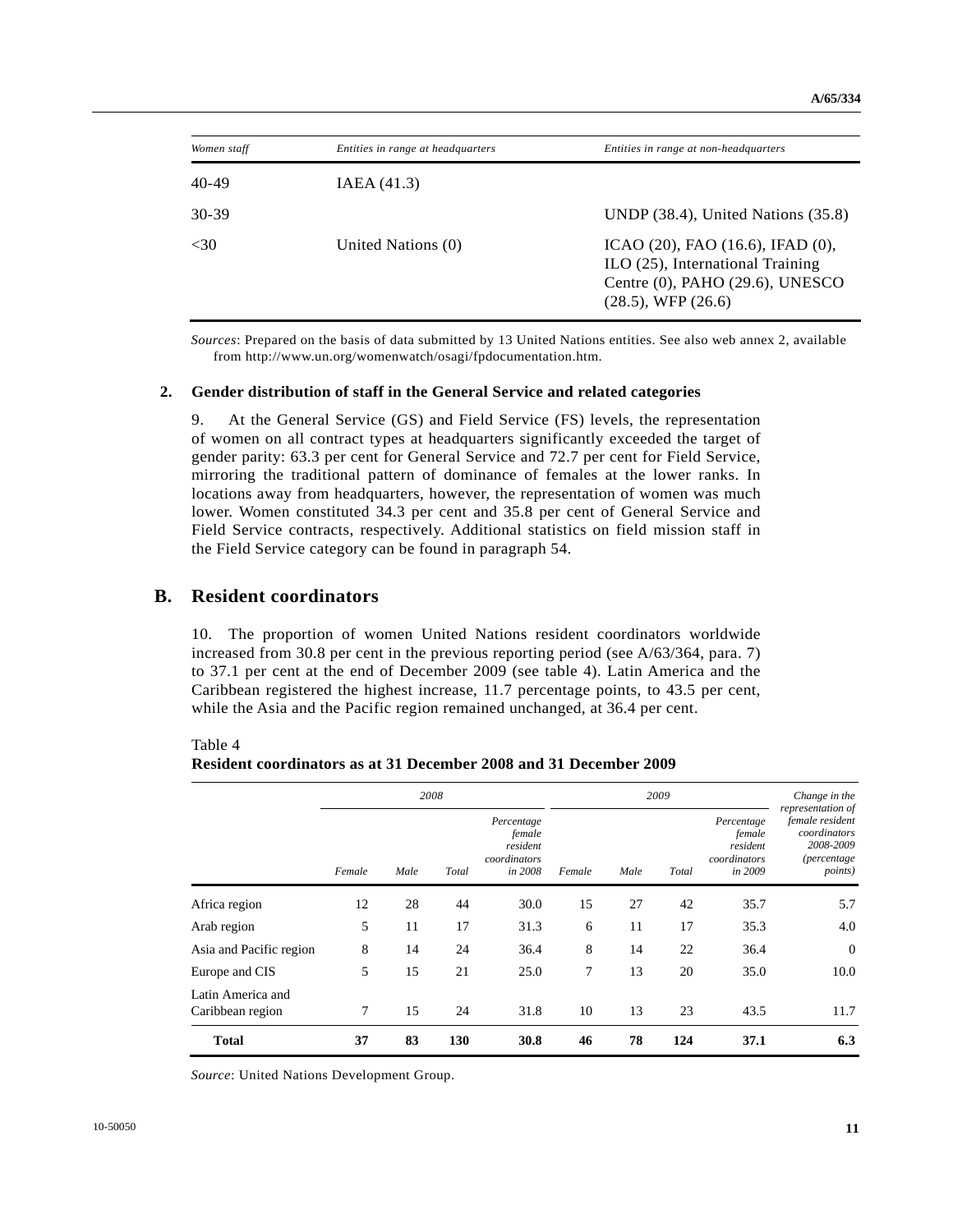## **C. Overall trends in the representation of women in the Professional and higher categories from 2000 to 2009**

11. During the period 2000-2009, the representation of women with appointments of one year or more in the 31 entities of the United Nations system (table 5) increased 6.5 percentage points, from 33.4 per cent on 31 December 2000 to 39.9 per cent on 31 December 2009. This translates into an average increase of less than 1 percentage point annually, generating cause for concern.

#### Table 5

| Level        | 31 December 2000 <sup>a</sup> | 31 December 2009 <sup>b</sup> | Percentage point<br>change (2000-2009) | Average annual change<br>in percentage points<br>$(2000-2009)$ |
|--------------|-------------------------------|-------------------------------|----------------------------------------|----------------------------------------------------------------|
| Ungraded     | 17.4                          | 27.8                          | 10.4                                   | 1.2                                                            |
| $D-2$        | 18.2                          | 26.0                          | 7.8                                    | 0.9                                                            |
| $D-1$        | 21.4                          | 29.2                          | 7.8                                    | 0.9                                                            |
| $P-5$        | 23.5                          | 32.3                          | 8.8                                    | 1.0                                                            |
| $P-4$        | 31.0                          | 37.8                          | 6.8                                    | 0.8                                                            |
| $P-3$        | 41.4                          | 44.1                          | 2.7                                    | 0.3                                                            |
| $P-2$        | 54.5                          | 57.4                          | 2.9                                    | 0.3                                                            |
| $P-1$        | 62.6                          | 54.8                          | (7.8)                                  | (0.9)                                                          |
| <b>Total</b> | 33.4                          | 39.9                          | 6.5                                    | 0.7                                                            |

**Representation of women in the Professional and higher categories with appointments of one year or more in the United Nations system during the period 2000-2009** 

<sup>a</sup> See CEB/2002/HLCM/3, table 11C. Available from http://www.unsceb.org/ceb/stats/hr/ps/

years/2000.<br><sup>b</sup> Prepared on the basis of data submitted by United Nations entities.

#### **1. Trends in the representation of women by level**

12. As shown in table 5, at the ungraded level, representation of women was 27.8 per cent as at 31 December 2009. It is noteworthy, however, that the ungraded level also registered the largest relative increase in the representation of women during the period 2000-2009, increasing on average by 1.2 percentage points per year.

13. The D-2 level registered a gain of 7.8 percentage points, increasing from 18.2 per cent to 26.0 per cent, an average annual increase of 0.9 percentage points. The D-1 level increased 7.8 percentage points from 21.4 per cent in 2000 to 29.2 per cent in 2009.

14. Consequently, the increase in the representation of women was more significant for the higher levels. The increase at the ungraded level clearly outpaced, by a factor of 2.4, the increases recorded at the P-3 level during the same period. The more positive gains in achieving the goal of gender balance at higher levels could possibly be explained by the relatively small number of positions at those levels. The appointment or promotion of a woman to those levels, therefore, causes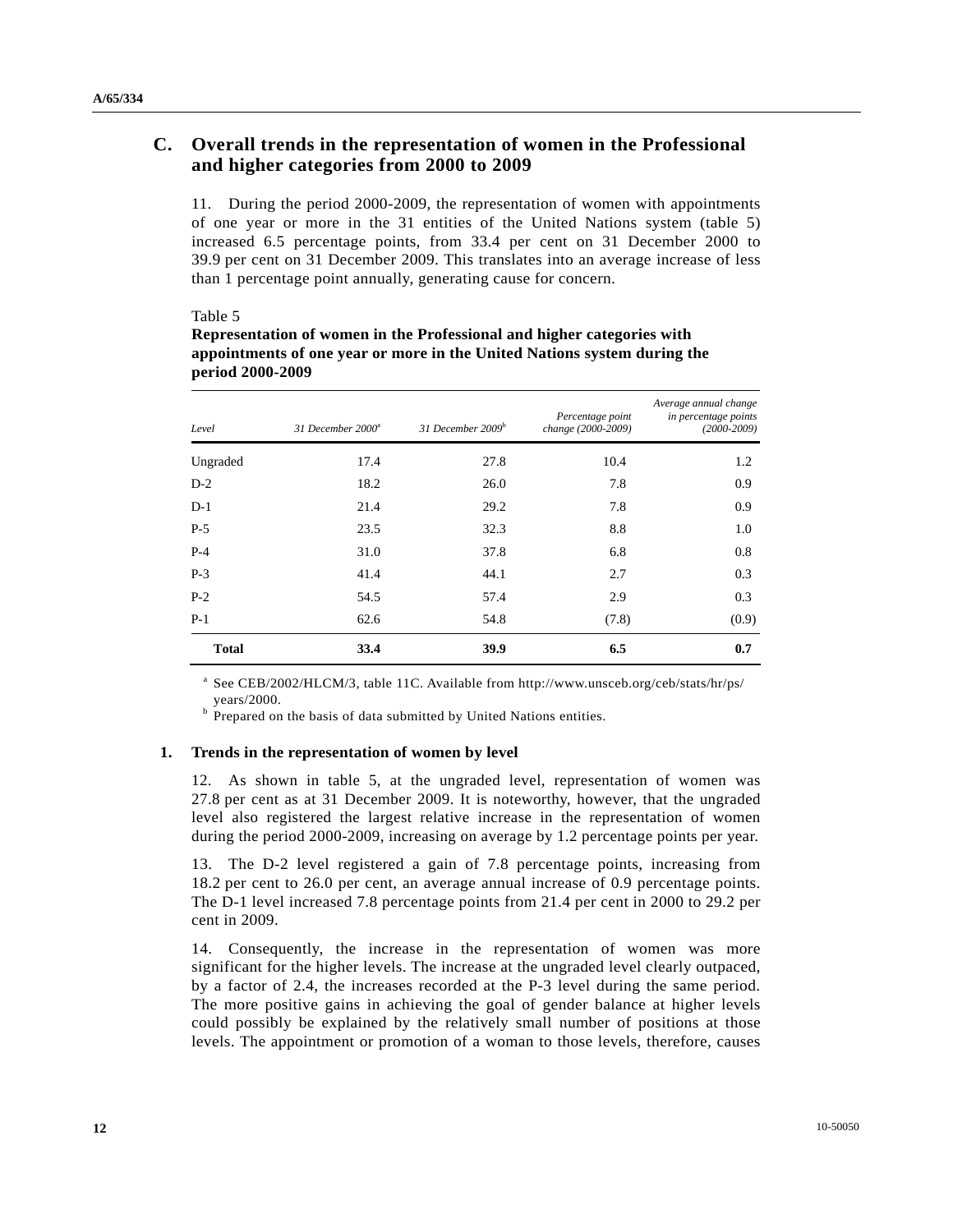a greater increase in the proportion of female representation at that level than at lower levels where the numbers are larger.

15. Regarding the P-1 to P-5 levels, table 5 shows that between 2000 and 2009, the United Nations system achieved or exceeded parity at only the P-1 and P-2 levels. At the P-1 level, however, the representation of women declined 7.8 percentage points over the decade, falling to 54.8 per cent in 2009. Nevertheless it maintained gender balance throughout the decade.

16. For the P-3 to P-5 levels, both the representation of women and the average annual growth were 1 or less percentage point per annum. The representation of women at the P-3, P-4 and P-5 levels was 44.1, 37.8 and 32.3 per cent, respectively, reflecting total increases of 2.7, 6.8 and 8.9 percentage points. The respective average annual increases over the decade are 0.3, 0.8 and 1.0 percentage points. It is also significant that average annual growth at the P-3 level was less than half that for the P-5 level, presenting both a cause for concern and an opportunity. It constitutes the largest pool from which to populate the higher levels in the organizations and since parity at the P-3 level is only 5.9 percentage points away, the objective of gender balance at the P-3 level is more attainable. At the P-4 and P-5 levels, unless growth in the representation of women is significantly accelerated, the goal of gender parity risks remaining elusive. Moreover, the slow growth at those two levels places a critical barrier in the career path of women, and requires particular focus.

#### **2. Trends in the representation of women by entity**

#### **Levels D-1 and above**

17. An entity-specific analysis revealed that between 2000 and 2009, eight of the entities, with 20 or more staff, registered increases of more than 10 percentage points in their representation of women at the D-1 level and above. The entities include the following: the United Nations Development Programme (UNDP) (16 per cent), the International Civil Aviation Organization (ICAO) (16.7 per cent), IFAD (21.4 per cent), the United Nations Industrial Development Organization (UNIDO) (19.7 per cent), UNRWA (19.7 per cent), the International Trade Centre (ITC) (11.0 per cent), the Joint United Nations Programme on HIV/AIDS (UNAIDS) (11.3 per cent) and the World Intellectual Property Organization (WIPO) (11.1 per cent).

18. In contrast, three entities recorded declines in the representation of women at the D-1 level and above over the same period. They include the following: the International Civil Service Commission (ICSC) (-8.8 percentage points), UNU (-7.8 per cent) and the Secretariat of the United Nations Joint Staff Pension Fund and the United Nations Staff Pension Committee (-4.1 percentage points). ICSC started the 10-year period with gender balance for levels D-1 and above (50 per cent), but ended with 41.1 per cent representation of women. As a result of their relatively small size, however, small staffing changes yielded large proportionate drops in figures of representation.

#### **Levels P-1 to P-5**

19. Six entities registered increases of over 10 percentage points in the representation of women at the P-1 to P-5 levels, including the United Nations Institute for Training and Research (UNITAR) (13.2 per cent), UNRWA (23.1 per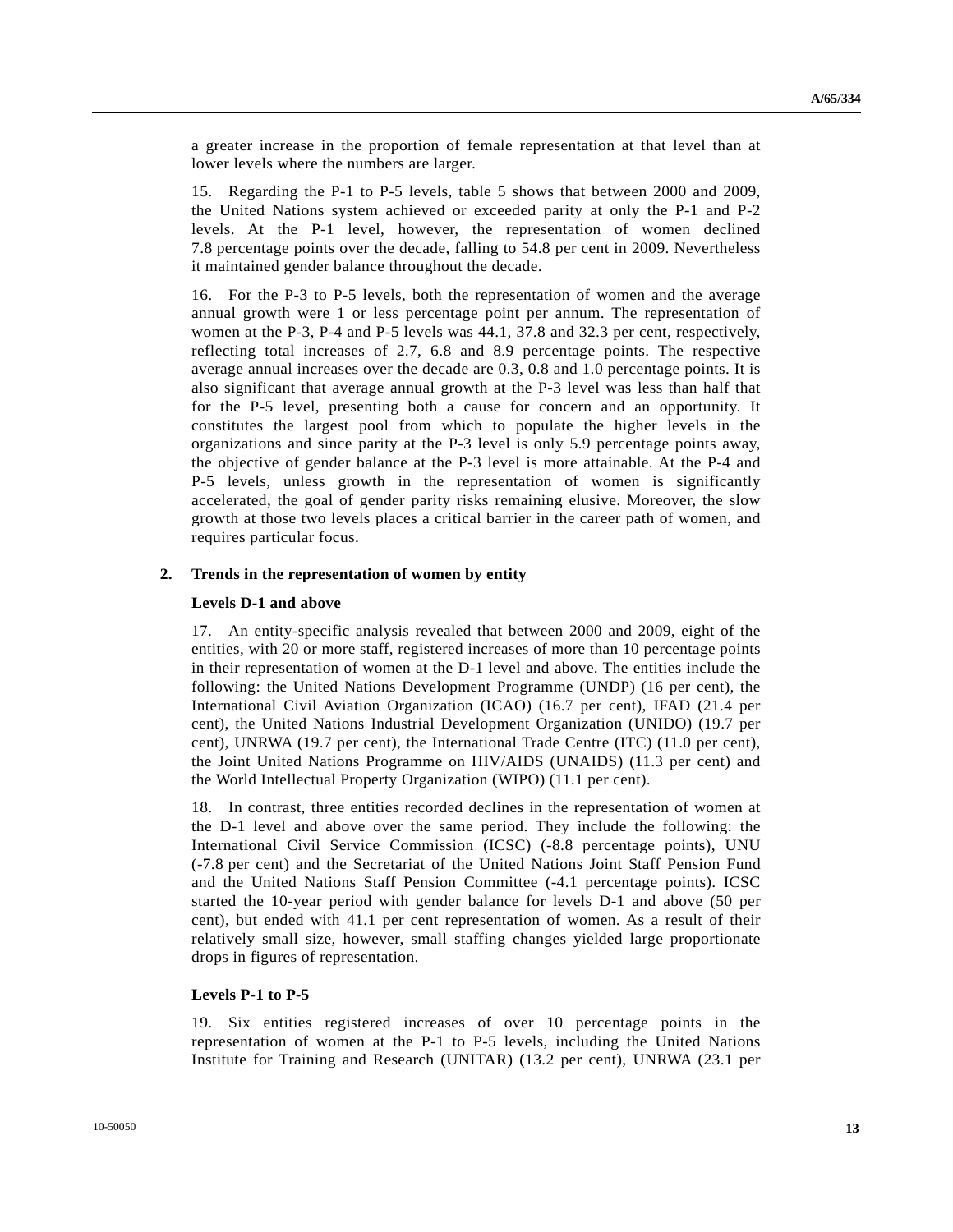cent), the International Court of Justice (28.3 per cent), UNAIDS (12.6 per cent), the International Maritime Organization (IMO) (10.3 per cent) and WIPO (11.1 per cent). The Court ended the 10-year period with gender balance (53.1 per cent) by making the highest increase in female staff, after having only 27 per cent female staff at the P-1 to P-5 levels in 2000. At these levels, UNICEF increased the representation of women by 8.2 percentage points, achieving gender parity by 2009. Similarly, the United Nations Educational, Scientific and Cultural Organization (UNESCO) achieved gender balance at the P-1 to P-5 levels, by increasing the representation of women by 6.3 percentage points.

20. Declines in the representation of women at the combined P-1 to P-5 levels over the 10 years also occurred, as reported by three entities: the United Nations Population Fund (UNFPA) (-1.4 percentage points), UNU (-8.0 percentage points), and the Pension Fund and Pension Committee (-2.0 percentage points). However, UNFPA, despite the decline, nonetheless maintained gender parity over the 10-year period, with 52.6 per cent representation of women at the P-1 to P-5 levels.

## **D. Appointments, promotions and separations in the Professional and higher categories**

#### **1. United Nations system: new appointments in the Professional and higher categories**

21. The statistics given in the preceding paragraphs provide information on the overall representation of women in the United Nations system and are comprised of three component parts: appointments, promotions and separations. Increased appointments, career advancement (promotions) and retention (decreased separations) constitute the fundamental elements of any policy to accelerate progress towards increased representation of women. Statistics on these components are essential indicators of the extent of progress achieved and are, therefore, presented and analysed separately in the paragraphs that follow.

22. For the current reporting period, 27 of the 31 United Nations entities provided data for new appointments of female staff on all contract types (continuous/ permanent, fixed-term and temporary). As shown in table 7, out of a total of 11,493 appointments, the United Nations system appointed 5,190 women, constituting 45.2 per cent. When analysed by level, those appointments ranged from a high of 64.2 per cent at the P-1 level to a low of 26.3 per cent at the D-2 level. Women at the D-1 to ungraded levels represented 26.4 per cent of appointments at those levels and women at the P-1 to P-5 levels represented 46.0 per cent of all appointments at those levels. Gender parity was achieved and exceeded only at the P-1 and P-2 levels with a decrease in appointments of women with each higher level from P-3 to P-5. The figures demonstrate that progress towards gender parity through appointments of women at the more senior levels is markedly slow. More proactive action would be required to enable the achievement of gender balance in the near future.

#### **Appointments by level**

23. Overall progress in increasing the proportion of women appointed in the United Nations system varied considerably (table 6). Exceptions, however, included the ungraded level, where progress was considerably higher than during the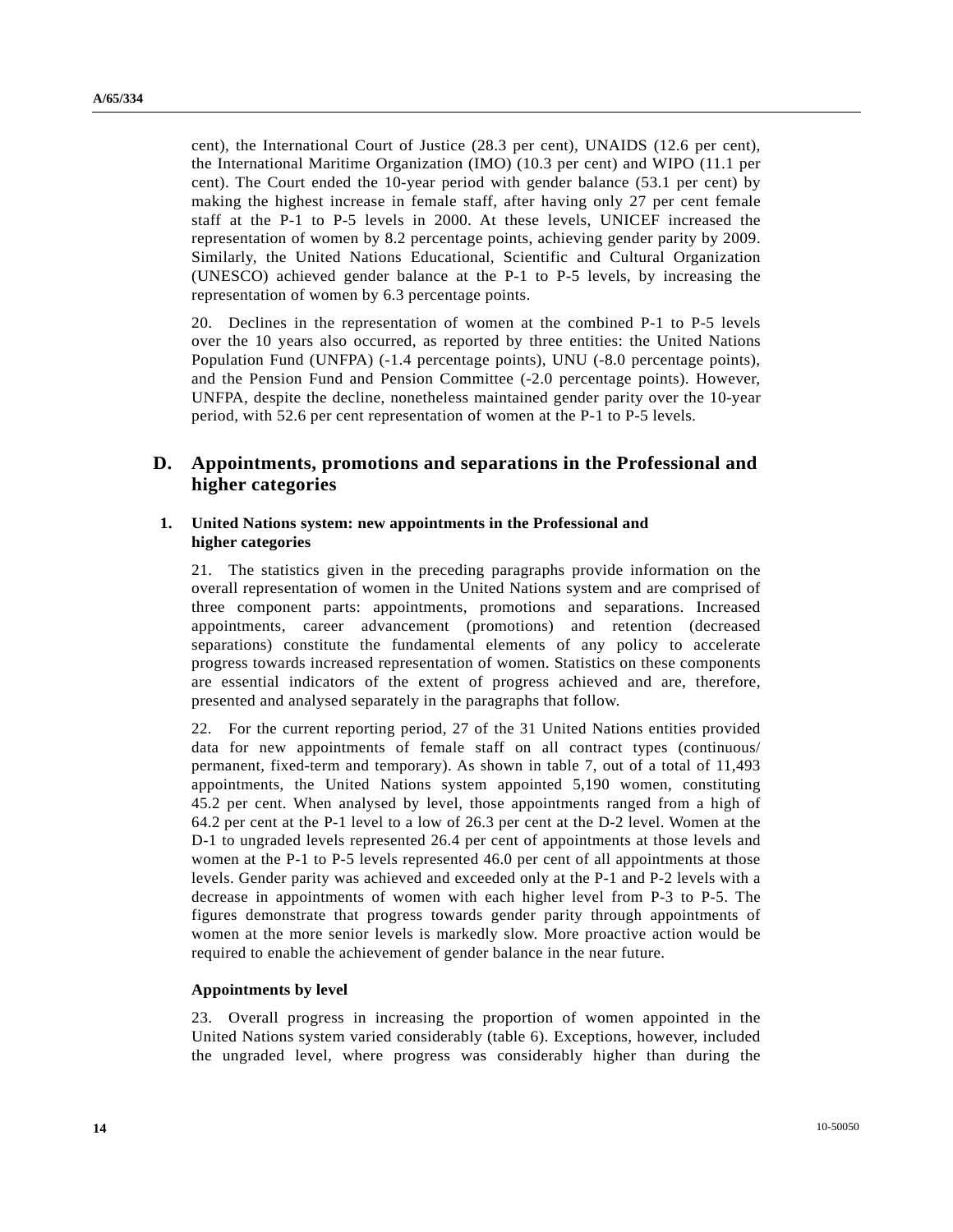previous reporting period, and at the P-2 level, where women represented 60.3 per cent of staff.

24. The proportion of women appointed at the ungraded level in the United Nations system increased 3.6 percentage points, from 25.0 per cent in the previous reporting period to 28.6 per cent in the current period. At the D-2 level, however, this proportion declined from 28.2 per cent in the previous reporting period to 26.3 per cent in the current one. Similarly, the representation of women at both the D-1 and P-5 levels decreased alarmingly from 34.9 per cent to 27.9 per cent (7 percentage points) and 31.7 per cent to 28.6 per cent (3.1 percentage points), respectively. Such large declines at critical levels are cause for concern. In contrast, P-4 appointments increased during the reporting period, although only by 0.2 percentage points, from 36.2 per cent to 36.4 per cent. The P-3 and P-2 levels also registered increases, from 43.9 per cent to 44.3 per cent and from 57.8 per cent to 60.3 per cent, respectively.

#### Table 6

## **Comparison of new appointments of women on contracts of one year or more in the Professional and higher categories in the United Nations system from 1 January 2005 to 31 December 2007 and from 1 January 2008 to 31 December 2009**

(Percentage of appointments of women by level)

| Years                                                                                      |  | $UG$ $D-2$ $D-1$ $P-5$ $P-4$ $P-3$ $P-2$ $P-1$ levels |  |  | All |
|--------------------------------------------------------------------------------------------|--|-------------------------------------------------------|--|--|-----|
| 1 January 2005 to 31 December 2007 <sup>4</sup> 25.0 28.2 34.9 31.7 36.2 43.9 57.8 $-40.8$ |  |                                                       |  |  |     |
| 1 January 2008 to 31 December 2009 <sup>b</sup>                                            |  | 28.6 26.3 27.9 28.6 36.4 44.3 60.3 64.2 45.2          |  |  |     |
| Percentage point change                                                                    |  | $3.6$ (1.9) (7.0) (3.1) 0.2 0.4 2.5 - 4.4             |  |  |     |

 $^{\circ}$  See A/63/364.

<sup>b</sup> Prepared on the basis of data submitted by 27 United Nations entities.

#### **Appointments by location: headquarters and non-headquarters**

25. An analysis of appointments of women by all contract types by location (headquarters and non-headquarters) revealed that with the exception of UNICEF, the proportion of women appointed at headquarters was higher than at non-headquarters locations. Table 7 shows that appointments of women at headquarters constituted 50.4 per cent (3,197) of all headquarters appointments and 38.8 per cent (1,997) of non-headquarters appointments. Overall, for all reporting entities, gender parity in appointments was achieved for headquarters appointments only at the P-3 level and below, and for non-headquarters duty stations at only the P-2 level and below.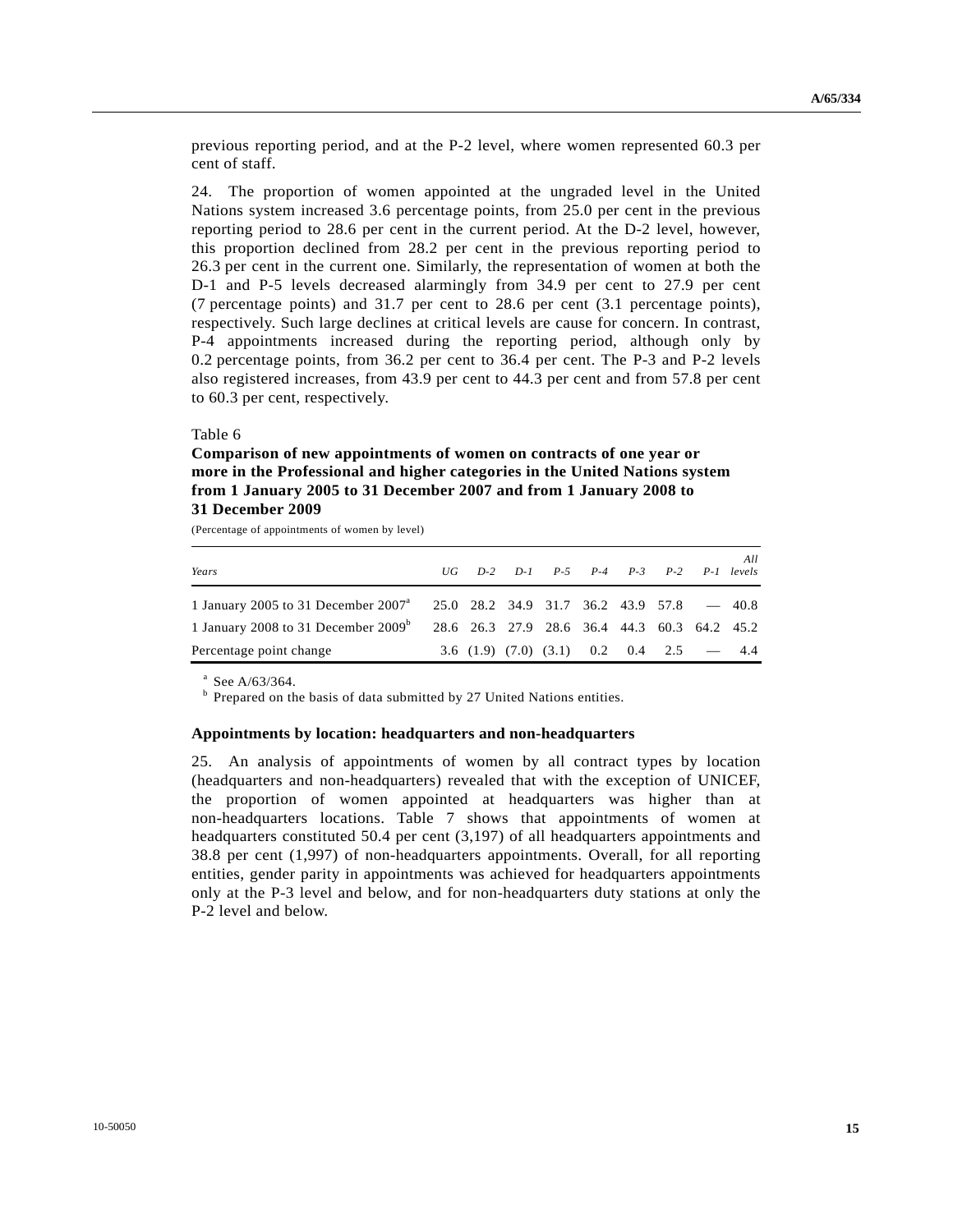#### Table 7

**New appointments to the Professional and higher categories in the organizations of the United Nations system, by gender and level, from 1 January 2008 to 31 December 2009** 

|                 |         |              | Distribution of appointments of all contract types | All contract types |                  |                          |                                     |         |                        |  |
|-----------------|---------|--------------|----------------------------------------------------|--------------------|------------------|--------------------------|-------------------------------------|---------|------------------------|--|
|                 |         | Headquarters |                                                    |                    | Non-headquarters |                          | $Head quarters + non-head quarters$ |         |                        |  |
|                 | Number  |              |                                                    | Number             |                  |                          | Number                              |         |                        |  |
| Levels          | Men     | Women        | Percentage -<br>of Women                           | Men                | Women            | Percentage –<br>of Women | Men                                 | Women   | Percentage<br>of Women |  |
| UG              | 33      | 15           | 45.5                                               | 44                 | 7                | 15.9                     | 77                                  | 22      | 28.6                   |  |
| $D-2$           | 43      | 23           | 34.8                                               | 44                 | 8                | 15.4                     | 87                                  | 31      | 26.3                   |  |
| $D-1$           | 96      | 48           | 33.3                                               | 103                | 29               | 22.0                     | 199                                 | 77      | 27.9                   |  |
| <b>Subtotal</b> | 172     | 86           | 33.3                                               | 191                | 44               | 18.7                     | 363                                 | 130     | 26.4                   |  |
| $P-5$           | 351     | 155          | 30.6                                               | 372                | 135              | 26.6                     | 723                                 | 290     | 28.6                   |  |
| $P-4$           | 876     | 569          | 39.4                                               | 839                | 412              | 32.9                     | 1 7 1 5                             | 981     | 36.4                   |  |
| $P-3$           | 1 0 0 0 | 1 0 4 1      | 51.0                                               | 1 1 6 4            | 682              | 36.9                     | 2 1 6 4                             | 1 723   | 44.3                   |  |
| $P-2$           | 659     | 1 1 5 4      | 63.7                                               | 547                | 679              | 55.4                     | 1 206                               | 1833    | 60.3                   |  |
| $P-1$           | 94      | 192          | 67.1                                               | 38                 | 45               | 54.2                     | 132                                 | 237     | 64.2                   |  |
| <b>Subtotal</b> | 2980    | 3 1 1 1      | 51.1                                               | 2960               | 1953             | 39.8                     | 5940                                | 5 0 6 4 | 46.0                   |  |
| <b>Total</b>    | 3 1 5 2 | 3 1 9 7      | 50.4                                               | 3 1 5 1            | 1997             | 38.8                     | 6 3 0 3                             | 5 1 9 0 | 45.2                   |  |

*Sources*: Prepared on the basis of data submitted by 27 United Nations entities; excludes ICSC, IMO, ITU and WHO. See also web annexes 5 and 6, available from http://www.un.org/womenwatch/osagi/fpdocumentation.htm.

26. With regard to the nine entities with a large headquarters and non-headquarters presence (over 1,000 Professional and above staff), gender balance in appointments for positions at headquarters locations (on contracts of one year or more) was attained overall by three entities, UNDP, UNICEF and the World Food Programme (WFP) (table 8). UNDP achieved parity at all levels at headquarters except for P-1 and UNESCO at all levels except for P-5. In the United Nations Secretariat, gender balance was attained at the P-3 level and below. For appointments at non-headquarters locations, UNICEF achieved gender balance at all levels except the ungraded and D-2 and P-1 levels. The following eight entities achieved parity at the P-2 level at non-headquarters locations: the Food and Agriculture Organization of the United Nations (FAO), IAEA, the United Nations Secretariat, UNDP, UNESCO, UNHCR, UNICEF and WFP. This level and location (non-headquarters) had the highest number of entities reaching parity.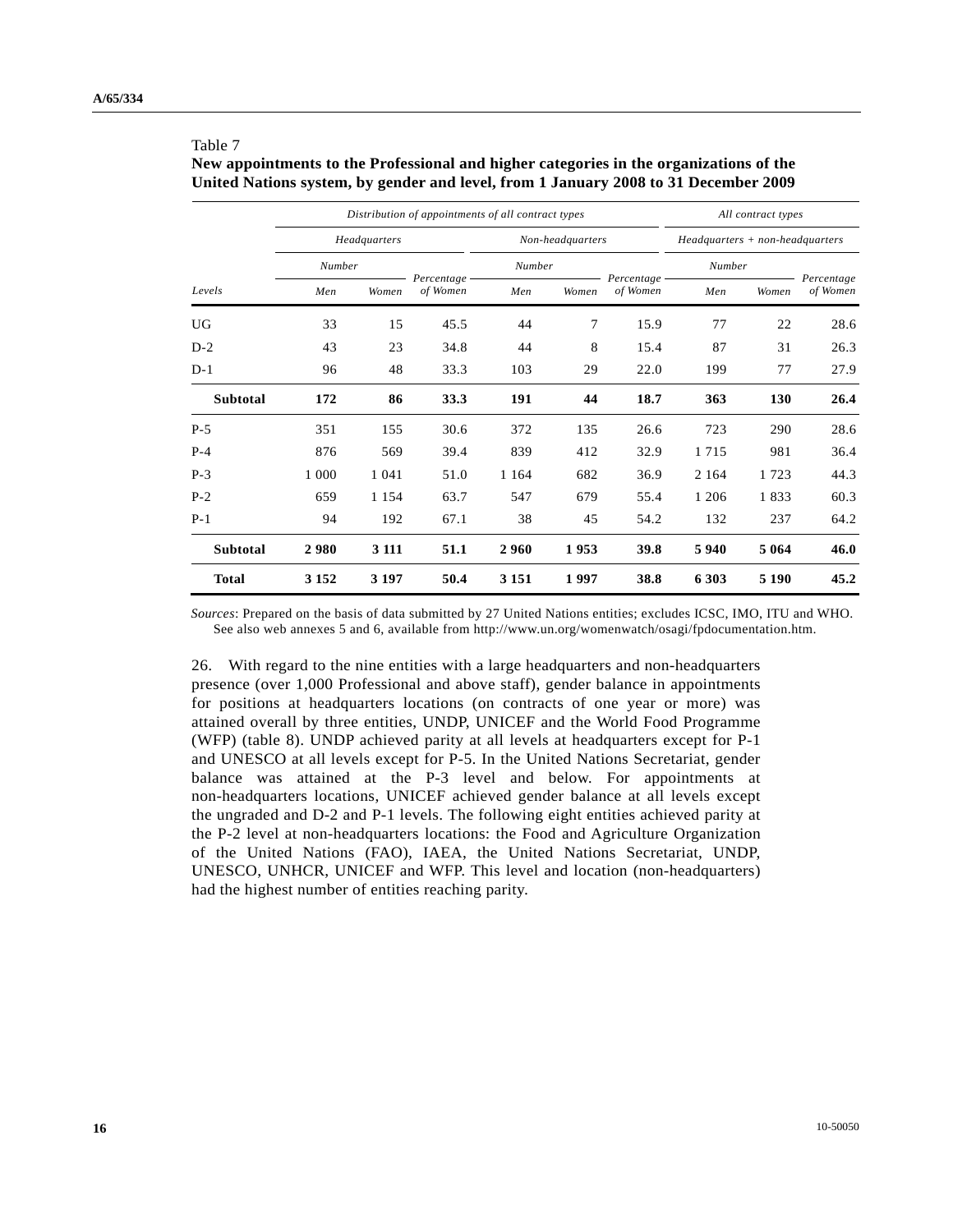## Table 8

**New appointments of women at headquarters and non-headquarters locations by level and contract type for United Nations entities with 1,000 or more staff in the Professional and higher categories, from 1 January 2008 to 31 December 2009**  (Percentage)

|       |                                                                                                                                   | Continuous/fixed-term contracts                                                                                                                                | Temporary contracts                                                                                               |                                              |  |  |  |
|-------|-----------------------------------------------------------------------------------------------------------------------------------|----------------------------------------------------------------------------------------------------------------------------------------------------------------|-------------------------------------------------------------------------------------------------------------------|----------------------------------------------|--|--|--|
| Level | Headquarters                                                                                                                      | Non-headquarters                                                                                                                                               | Headquarters                                                                                                      | Non-headquarters                             |  |  |  |
| UG    | UNDP (50.0),<br><b>UNESCO (100)</b>                                                                                               |                                                                                                                                                                |                                                                                                                   |                                              |  |  |  |
| $D-2$ | FAO (50.0), UNDP<br>(75.0), UNESCO<br>$(50.0)$ , UNHCR<br>$(100)$ , UNICEF<br>$(100)$ , WFP $(66.7)$                              | FAO (66.7)                                                                                                                                                     | <b>United Nations</b><br>Secretariat (50.0)                                                                       |                                              |  |  |  |
| $D-1$ | UNDP (50.0),<br><b>UNESCO</b> (100),<br><b>UNHCR</b> (100),<br><b>UNICEF</b> (60.0),<br>WFP (66.7)                                | <b>UNICEF (50.0)</b>                                                                                                                                           |                                                                                                                   |                                              |  |  |  |
| $P-5$ | UNDP (50.0),<br>UNICEF $(63.0)$                                                                                                   | <b>UNHCR</b> (100),<br><b>UNICEF</b> (52.6),<br>WFP (66.7)                                                                                                     | <b>UNICEF</b> (80.0),<br>WFP (50.0)                                                                               | <b>UNHCR</b> (66.0)                          |  |  |  |
| $P-4$ | UNDP (67.7),<br><b>UNESCO</b> (81.8),<br><b>UNHCR</b> (50.0),<br><b>UNICEF</b> (50.0),<br>WFP (57.1)                              | <b>UNICEF (57.7)</b>                                                                                                                                           | <b>UNICEF</b> (52.4),<br>WFP (63.6)                                                                               | <b>UNHCR (50.0)</b>                          |  |  |  |
| $P-3$ | <b>United Nations</b><br>Secretariat (50.1),<br>UNDP (63.3),<br><b>UNESCO</b> (50.0),<br><b>UNICEF</b> (58.8)                     | IAEA (50.0),<br><b>UNESCO</b> (50.0),<br>UNICEF $(51.0)$                                                                                                       | FAO (69.4), United<br><b>Nations Secretariat</b><br>$(53.9)$ , WFP $(51.2)$                                       |                                              |  |  |  |
| $P-2$ | FAO (66.2), United<br><b>Nations Secretariat</b><br>$(61.1)$ , UNDP<br>(66.7), UNESCO<br>(100), UNICEF<br>$(66.7)$ , WFP $(60.0)$ | FAO (58.3), IAEA<br>$(100)$ , United<br>Nations Secretariat<br>$(50.2)$ , UNDP<br>(64.7), UNESCO<br>(50.0), UNHCR<br>(56.3), UNICEF<br>$(79.6)$ , WFP $(51.8)$ | FAO (74.1), United<br><b>Nations Secretariat</b><br>$(65.3)$ , UNHCR<br>(75.0), UNICEF<br>$(68.8)$ , WFP $(51.0)$ | <b>UNHCR</b> (66.7),<br><b>UNICEF</b> (64.4) |  |  |  |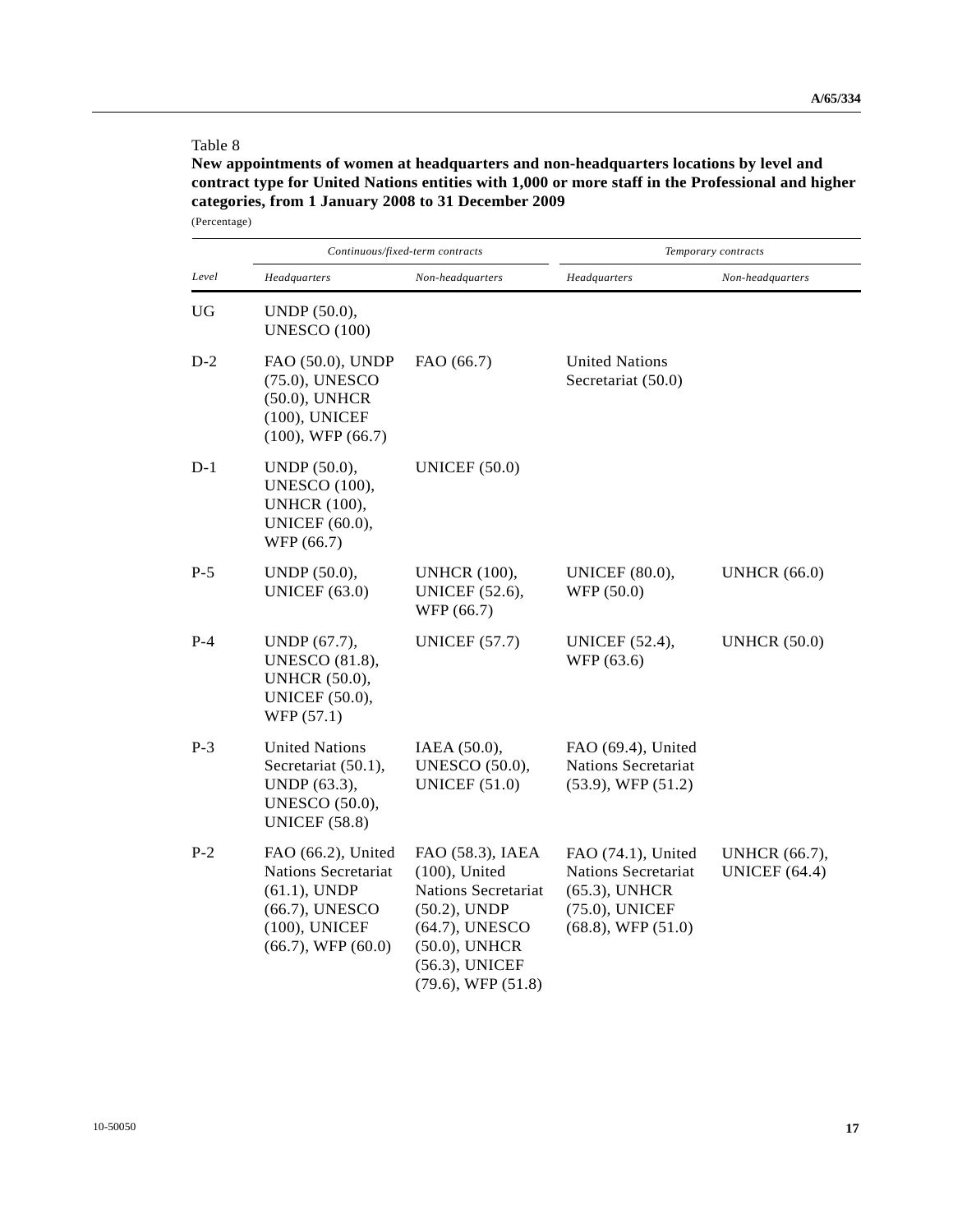|         |                                                                                      | Continuous/fixed-term contracts     | Temporary contracts                                                                                          |                                                                     |  |  |  |
|---------|--------------------------------------------------------------------------------------|-------------------------------------|--------------------------------------------------------------------------------------------------------------|---------------------------------------------------------------------|--|--|--|
| Level   | Headquarters                                                                         | Non-headquarters                    | Headquarters                                                                                                 | Non-headquarters                                                    |  |  |  |
| $P-1$   | IAEA (83.3),<br><b>United Nations</b><br>Secretariat (68.6),<br><b>UNESCO (50.0)</b> | UNDP (75.0),<br><b>UNESCO (100)</b> | FAO (100), IAEA<br>$(75.0)$ , United<br>Nations Secretariat<br>$(68.4)$ , UNHCR<br>(50.0), UNICEF<br>(100)   | <b>United Nations</b><br>Secretariat (69.6).<br><b>UNHCR</b> (63.6) |  |  |  |
| Overall | UNDP (61.6),<br><b>UNICEF</b> (59.0),<br>WFP (50.0)                                  | IAEA (50.0),<br>UNICEF $(63.4)$     | $FAO(63.5)$ , United<br>Nations Secretariat<br>$(52.9)$ , UNHCR<br>(56.8), UNICEF<br>$(58.5)$ , WFP $(50.4)$ | UNHCR $(61.1)$                                                      |  |  |  |

*Sources*: Prepared on the basis of data submitted by 27 United Nations entities; excludes WHO. See also annex I and web annexes 1, 2, 5 and 6, available from http://www.un.org/womenwatch/osagi/fpdocumentation.htm.

27. With regard to the proportion of women in headquarters and non-headquarters positions on temporary appointments, as seen in table 8, five entities reached parity in appointments of women on temporary contracts overall at headquarters locations (FAO, United Nations Secretariat, UNHCR, UNICEF and WFP), specifically at the P-1 to P-5 levels, with the exception of the United Nations Secretariat, which, notably, appointed a woman at the D-2 level and on temporary contract at a headquarters location. With regard to non-headquarters positions, UNHCR distinguished itself by achieving parity at the P-1, P-2, P-4 and P-5 levels. The Secretariat reached, or exceeded, parity at headquarters locations on temporary contracts and contracts of one year or more for three levels (P-1 to P-3). At non-headquarters locations, however, it achieved parity only at the P-1 level.

### **Appointments by entity**

28. Of the 27 entities that reported appointments of one year or more, 10 achieved gender balance during the current reporting period, including the International Court of Justice, IFAD, the International Labour Organization (ILO), the International Training Centre of the International Labour Organization, the Pan American Health Organization (PAHO), UNDP, UNESCO, UNFPA, UNICEF and UNRWA. Four entities, the United Nations Secretariat, the Pension Fund and Pension Committee, WFP and the World Meteorological Organization (WMO), appointed between 40 and 49 per cent women. Another 6 entities, FAO, ITC, UNAIDS, UNIDO, UNITAR and WIPO, appointed between 30 and 39 per cent women. However, 5 entities appointed less than 30 per cent women, namely, the World Tourism Organization (28.6 per cent: 2 out of 7), ICAO (24.1 per cent: 20 out of 83), IAEA (20.6 per cent: 56 out of 247), the Universal Postal Union (UPU) (25.0 per cent: 4 out of 16), and UNU (15.8 per cent: 3 out of 19).

29. An analysis of appointments of women at individual entities at the decisionmaking levels of P-5 and above reveals that 6 out of 27 entities (PAHO, UNICEF, UNHCR, UNFPA, the International Court of Justice, and the Pension Fund and Pension Committee) achieved gender balance in appointments (see table 9).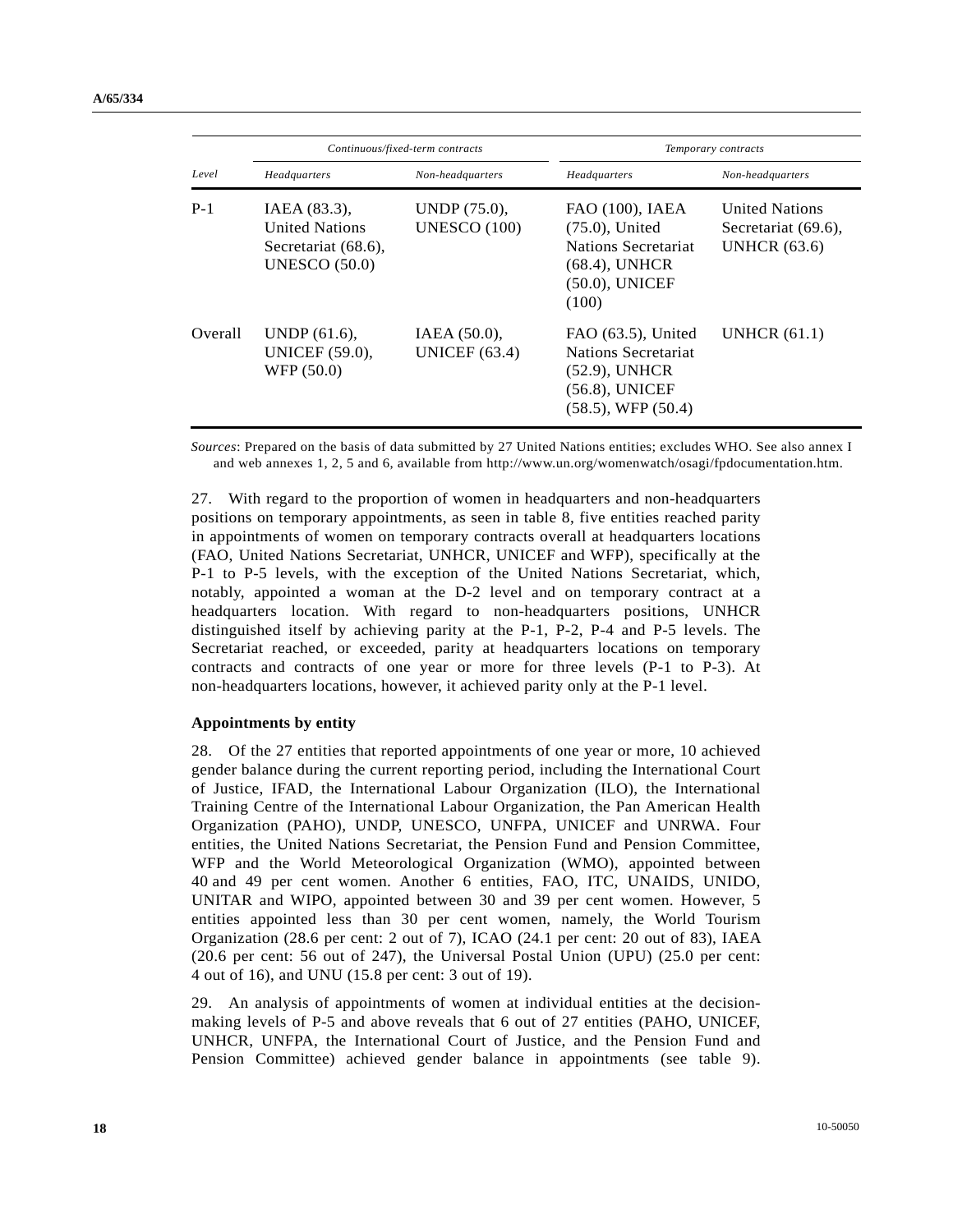Nevertheless, UNESCO, ITC, UNDP, IFAD and ILO are within reasonable range of achieving gender balance, with between 40 and 49 per cent representation of women at the P-5 level and above in new appointments. The United Nations Secretariat had the highest number of overall appointments at the ungraded level, yet failed to achieve gender balance at the P-5 and above levels. The United Nations Secretariat, along with WFP and WIPO, appointed only 30 to 39 per cent women at the P-5 level and above. The majority of entities (13 out of 27), however, remained far from the goal of gender parity, having appointed less than 30 per cent women at level P-5 and above. Concerted efforts to accelerate progress are required, especially in those entities where appointments of women have not kept pace even with the United Nations system average at any given level.

#### Table 9

| Percentage of<br>women in<br>appointments | Number of<br>entities in the<br>range | Entities in range                                                                                                                                    |
|-------------------------------------------|---------------------------------------|------------------------------------------------------------------------------------------------------------------------------------------------------|
| > 50                                      | 6                                     | PAHO, UNICEF, UNHCR, UNFPA, International Court of Justice,<br>United Nations Joint Staff Pension Fund and United Nations Staff<br>Pension Committee |
| $40 - 49$                                 | 5.                                    | UNESCO, ITC, UNDP, IFAD, ILO                                                                                                                         |
| 30-39                                     | 3                                     | WFP, United Nations, WIPO                                                                                                                            |
| <30                                       | 13                                    | International Training Centre, UNITAR, UNOPS, FAO, UNAIDS,<br>UNRWA, IAEA, WMO, UNIDO, ICAO, UNU, WTO, UPU                                           |
| Total                                     |                                       |                                                                                                                                                      |

**Representation of women in new appointments at the P-5 level and above in United Nations system entities from 1 January 2008 to 31 December 2009** 

*Source*: Prepared on the basis of data submitted by 27 United Nations entities, excluding ICSC, IMO, ITU and WHO.

#### **2. Promotions in the United Nations system in the Professional and higher categories**

30. A total of 26 entities of the United Nations system provided data on promotions for the current reporting period. The United Nations system promoted 1,299 women out of a total of 2,899 promotions, constituting 44.8 per cent of all P-2 to D-1 promotions in the Professional and higher categories and 25.4 per cent (31 out of 122) at the D-2 level (table 10). The ungraded levels are not promotions; they are, rather, appointments made directly by the head of an entity, and are therefore not reflected in the data on promotions.

#### **Promotions by level for contracts of one year or more**

31. An analysis of promotions by levels across entities reveals that gender parity was reached only at the P-2 and P-3 levels, 50.6 per cent (355 out of 702) and 51.5 per cent (173 out of 336) respectively (see table 10). Out of 2,636 staff at the P-2 to P-5 levels, 1,217 women received promotions, constituting 46.2 per cent. During the reporting period, the P-4 and P-5 levels registered increases in promotions of 2.5 (from 44.2 to 46.7 per cent) and 1.5 (from 36.7 to 38.2 per cent) percentage points, respectively. At the D-1 level, the promotion of women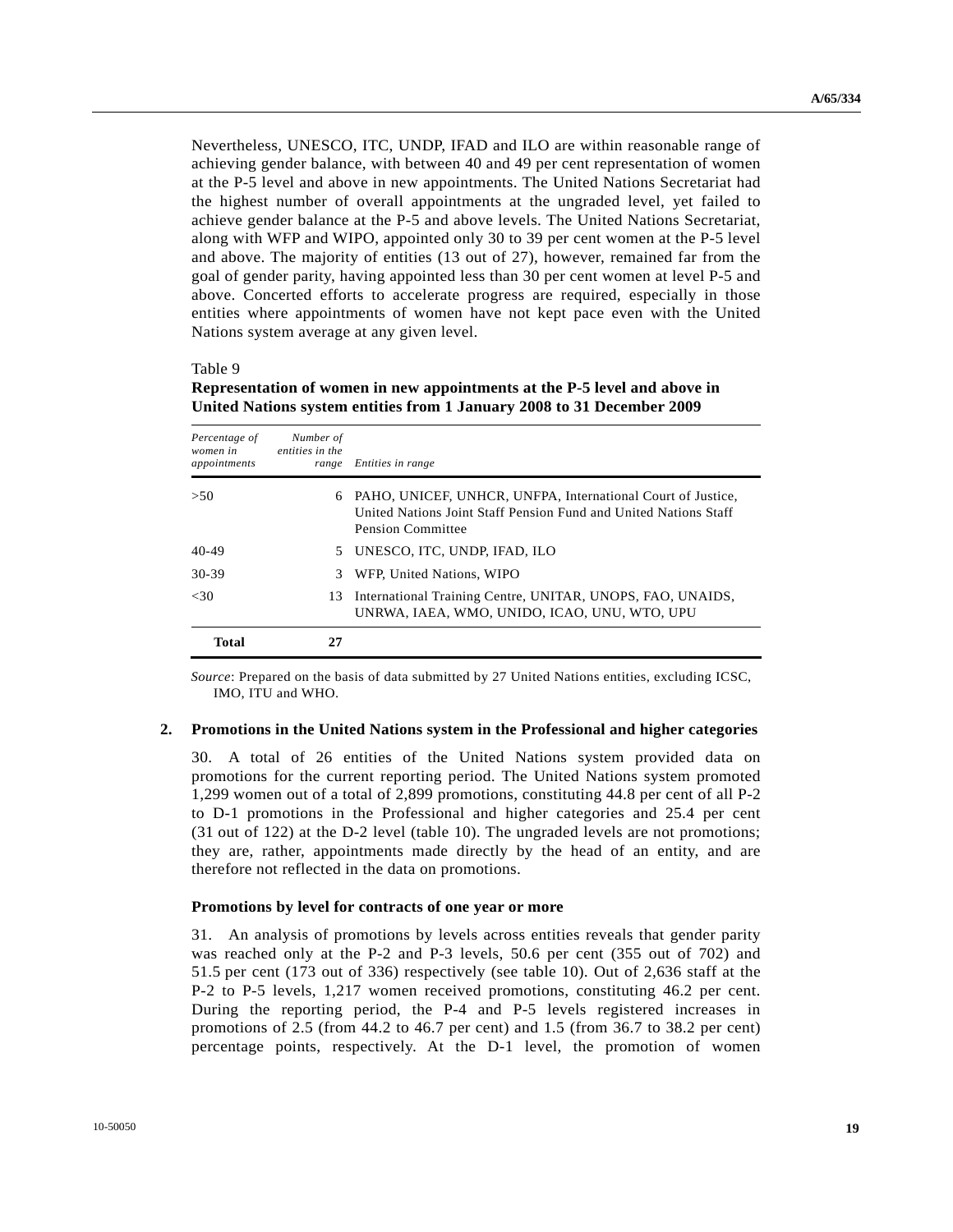comprised 31.2 per cent (82 out of 263), a decline of 2.4 percentage points relative to the previous reporting period.

#### Table 10

## **Distribution of promotions by gender and level (P-2 to D-2) in the Professional and higher categories in the United Nations system from 1 January 2005 to 31 December 2007 and from 1 January 2008 to 31 December 2009**

|                     |         | Gender distribution of promotions |         |                                                 |                                    |         |       |                     |                                                 |  |  |
|---------------------|---------|-----------------------------------|---------|-------------------------------------------------|------------------------------------|---------|-------|---------------------|-------------------------------------------------|--|--|
|                     |         |                                   |         | 1 January 2005 to 31 December 2007 <sup>a</sup> | 1 January 2008 to 31 December 2009 |         |       |                     | Change in                                       |  |  |
| Level               | Men     | Women                             | Total   | Percentage<br>women                             | Men                                | Women   | Total | Percentage<br>women | percentage<br>points 2007-<br>2009 <sup>b</sup> |  |  |
| $D-2$               |         |                                   |         | No data collected for this period               | 91                                 | 31      | 122   | 25.4                |                                                 |  |  |
| $D-1$               | 302     | 153                               | 455     | 33.6                                            | 181                                | 82      | 263   | 31.2                | (2.4)                                           |  |  |
| <b>Subtotal D-1</b> | 302     | 153                               | 455     | 33.6                                            | 181                                | 82      | 263   | 31.2                | (2.4)                                           |  |  |
| $P-5$               | 717     | 416                               | 1 1 3 3 | 36.7                                            | 415                                | 257     | 672   | 38.2                | 1.5                                             |  |  |
| $P-4$               | 870     | 689                               | 1559    | 44.2                                            | 494                                | 432     | 926   | 46.7                | 2.5                                             |  |  |
| $P-3$               | 508     | 565                               | 1 0 7 3 | 52.7                                            | 347                                | 355     | 702   | 50.6                | 2.1                                             |  |  |
| $P-2$               | 135     | 228                               | 363     | 62.8                                            | 163                                | 173     | 336   | 51.5                | 11.3                                            |  |  |
| <b>Subtotal P</b>   | 2 2 3 0 | 1898                              | 4 1 2 8 | 46                                              | 1419                               | 1 2 1 7 | 2636  | 46.2                | 0.2                                             |  |  |
| Total <sup>c</sup>  | 2532    | 2 0 5 1                           | 4 5 8 3 | 44.8                                            | 1600                               | 1 2 9 9 | 2899  | 44.8                | 0.0                                             |  |  |

*Source*: United Nations entities (2009).

 $^a$  See A/63/364.

 $<sup>b</sup>$  Promotion tables have been expanded to include data provided by the entities for the D-2</sup> level.

c D-2 data have been omitted from total.

32. The representation of women in promotions at the P-5 to D-2 levels in the United Nations system is noteworthy. The number of entities in which promotions of women surpassed 50 per cent of all promotions remained identical to those of the previous reporting period (table 11). In contrast, relative to the previous reporting period, the number of entities in which promotions of women ranged from 40 to 49 per cent decreased from 9 to 3. The number of entities in which promotions of women ranged from 30 to 39 per cent also declined, from 13 to 6 entities, whereas the number of entities in which the promotions of women were below 30 per cent increased from 7 to 13. This development raises concern.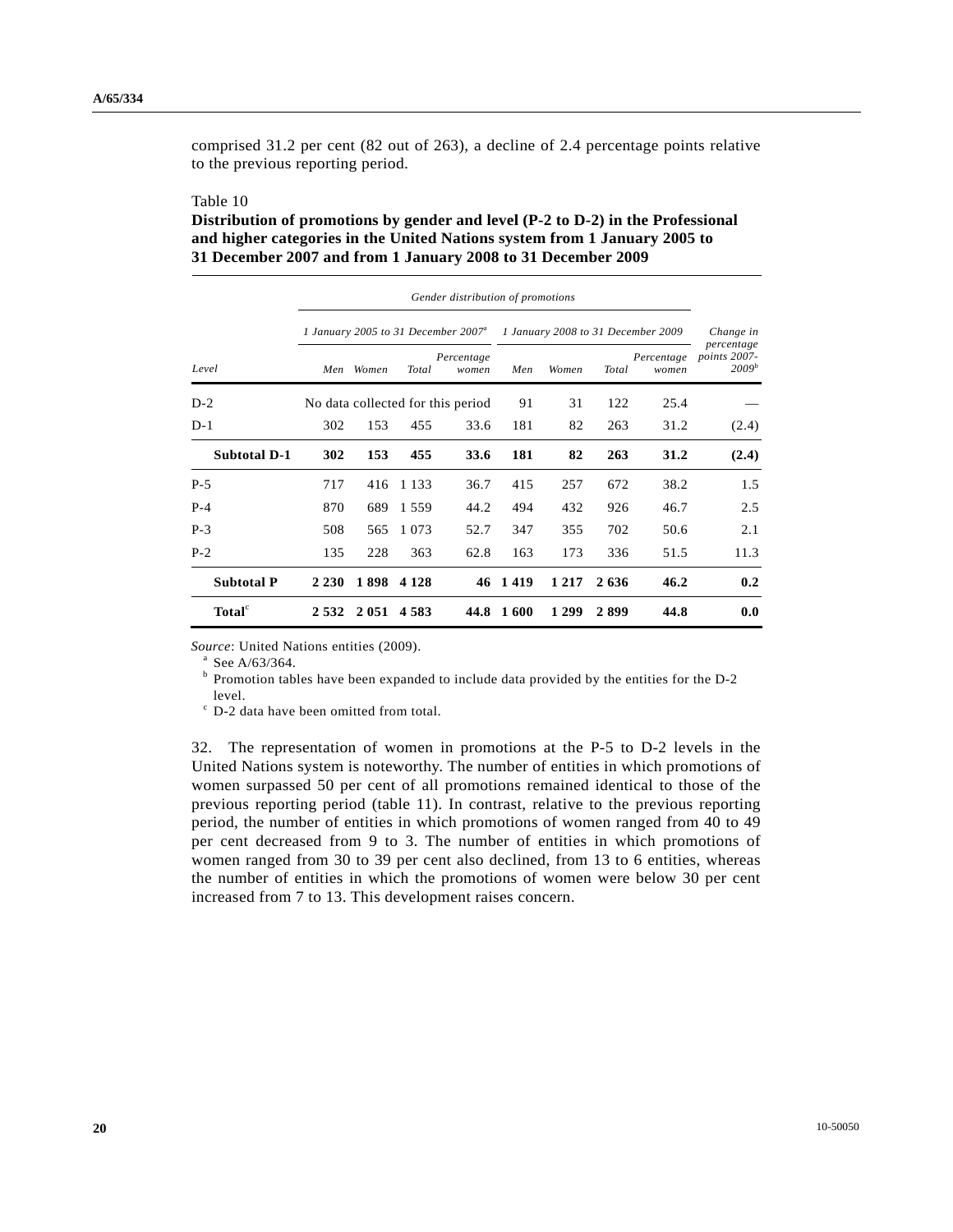#### Table 11

#### **Representation of women in promotions at the P-5 to D-2 levels in United Nations system entities, from 1 January 2005 to 31 December 2007 and from 1 January 2008 to 31 December 2009**

| Percentage of<br>women promoted | Number of entities in<br>range 1 January 2005- range 1 January 2008-<br>31 December 2007 | Number of entities in<br>31 December 2009 | United Nations entities and number of promotions (women/total)<br>1 January 2008-31 December 2009                                                                                                               |
|---------------------------------|------------------------------------------------------------------------------------------|-------------------------------------------|-----------------------------------------------------------------------------------------------------------------------------------------------------------------------------------------------------------------|
| >50                             | 2                                                                                        | 2                                         | UPU 50.0 $(1/2)$ , UNIDO 50.0 $(5/10)$                                                                                                                                                                          |
| $40 - 49$                       | 9                                                                                        | 3                                         | ILO 46.5 (33/71), United Nations Secretariat 40.2<br>$(134/333)$ , UNICEF 46.6 $(62/133)$                                                                                                                       |
| 30-39                           | 13                                                                                       | 6                                         | WFP 35.4 (34/96), United Nations Joint Staff Pension<br>Fund and United Nations Staff Pension Committee 30.0<br>$(3/10)$ , UNCHR 31.3 $(21/67)$ , UNESCO 33.3 $(15/45)$ ,<br>UNDP 30.9 (26/84), IFAD 33.3 (2/6) |
| <30                             |                                                                                          | 13.                                       | FAO 25.8 (8/31), IAEA 15.8 (9/57), ICAO 9.1 (2/22),<br>PAHO 29.2 (7/24), UNAIDS 25.9 (7/27), UNRWA 25.0<br>$(3/12)$ , WIPO 17.4 $(4/23)$                                                                        |
| <b>Total</b>                    | 31                                                                                       | 24                                        |                                                                                                                                                                                                                 |

*Sources*: United Nations entities. See also web annex 7, available from http://www.un.org/ womenwatch/osagi/fpdocumentation.htm.

#### **Promotions by location: headquarters and non-headquarters**

33. An analysis of promotions by headquarters and non-headquarters locations (table 12) indicates that at the Professional and higher levels (P-2 to D-2), in the 26 reporting entities and for contracts of one year or more, proportionately more promotions of women occurred at headquarters (46.4 per cent (842 out of 1,813)) than at non-headquarters (39.9 per cent (424 out of 1,061)) and more at the Professional levels (46.3 per cent) (1,153 out of 2,489) than at the D-1 and D-2 levels (29.3 per cent) (113 out of 385). At WFP, for example, gender parity was achieved or exceeded in promotions at every headquarters location and level (a total of 35 women (60.3 per cent) and 23 men at the P-2 to P-5 levels, except the D-1 and D-2 levels.

#### Table 12

## **Representation of women in promotions at D-1 to D-2 and P-2 to-P-5 levels in the United Nations system, on contracts of one year or more at headquarters and non-headquarters locations, from 1 January 2008 to 31 December 2009**

|                   |              | $D-1$ to $D-2$         |              |              | $P-2$ to $P-5$         |           | Total $(P-2 \text{ to } D-2)$ |                        |                           |
|-------------------|--------------|------------------------|--------------|--------------|------------------------|-----------|-------------------------------|------------------------|---------------------------|
| Levels            | Headquarters | $Non-$<br>headquarters | <b>Total</b> | Headquarters | $Non-$<br>headquarters | Total     | Headquarters                  | $Non-$<br>headquarters | Total                     |
| Percentage of     |              |                        |              |              |                        |           |                               |                        |                           |
| women<br>promoted |              |                        |              |              |                        |           |                               |                        |                           |
| (number women)    |              |                        |              |              |                        | 46.3      |                               |                        |                           |
| promoted/total    | 27.1         | 32.5                   | 29.3         | 49.2         | 41.2                   | (1153/    | 46.4                          | 39.9                   | 44.05                     |
| promotions)       | (61/225)     | (52/160)               | (113/385)    | (781/1588)   | (372/901)              | 2 4 8 9 ) | (842/1813)                    |                        | (424/1 061) (1 266/2 874) |

*Sources*: United Nations entities. See also web annex 7, available from http://www.un.org/womenwatch/osagi/fpdocumentation.htm.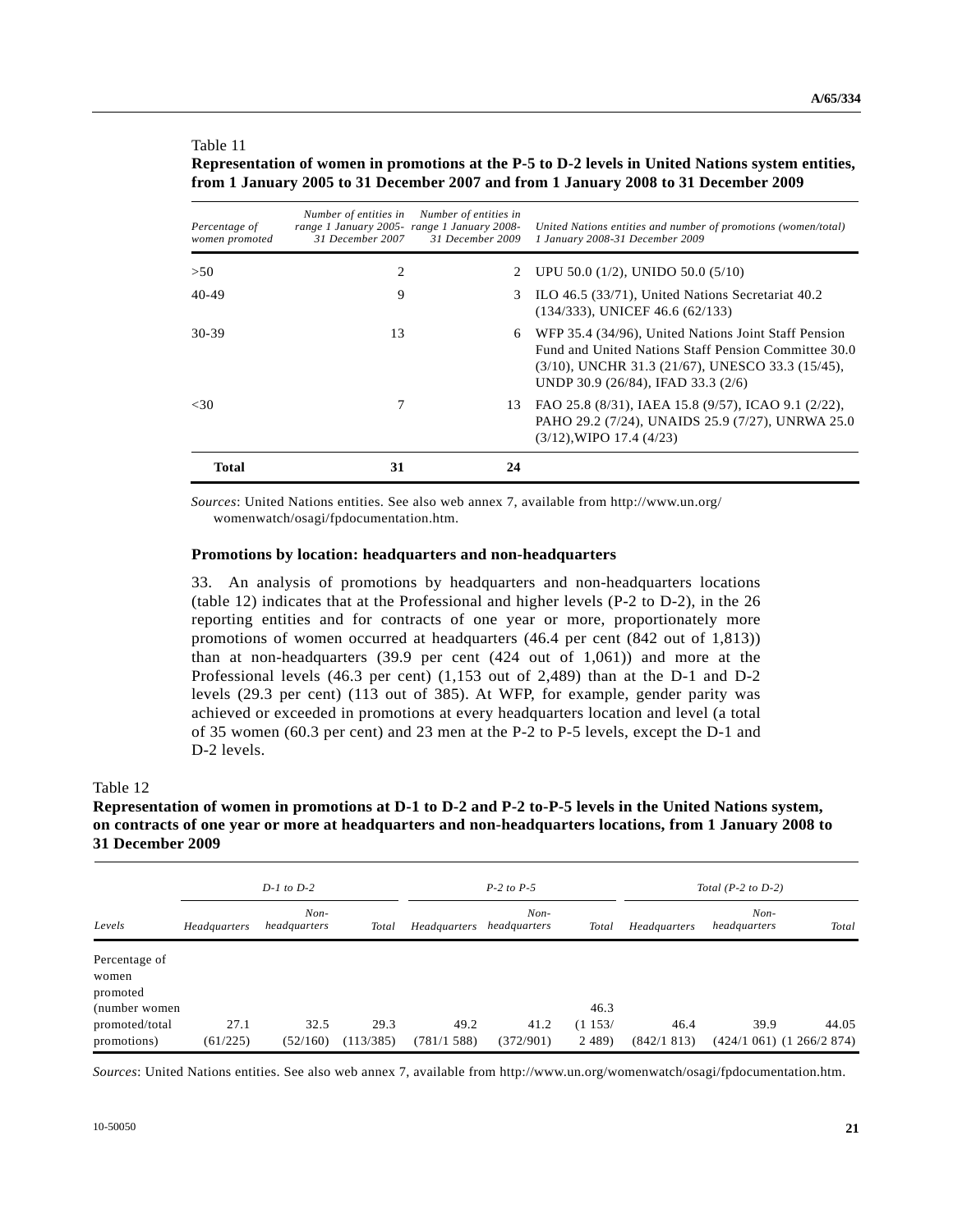#### **Promotions by entity**

34. Table 13 shows the overall proportion of women promoted at all levels in each individual entity during the reporting period. Throughout the system, and for contracts of one year or more, for 6 out of the 26 reporting entities the representation of women in promotions registered 50 per cent or more, and 7 reported that their representation was less than 30 per cent. One entity, ICSC, promoted no women.

35. An analysis of individual entities by level indicates that at the D-2 level UNICEF promoted the highest proportion of women (57.1 per cent, or 4 out of 7), followed by UNESCO (50 per cent, or 1 out of 2). WMO promoted only men (6) in this category. At the D-1 level, only two entities achieved or surpassed 50/50 gender balance in promotions: UNRWA at 100 per cent (2 out of 2), and UNAIDS, at 50 per cent (2 out of 4). Six entities indicated promotions only of men: the Pension Fund and the Pension Committee, WMO, UNU, IAEA, ICAO and ICSC. Seven entities recorded no promotions of either men or women: International Court of Justice, IFAD, International Training Centre, ITC, UNITAR, UPU and the World Health Organization (WHO). As in the case of appointments, the data provided by the entities indicates that the proportion of women staff promoted to the more senior levels (D-1 and D-2) lags well behind promotions of men. Concerted efforts would be required to accelerate progress, especially in those entities where the proportions are below the United Nations system average for those levels.

#### Table 13

**Representation of women in promotions in United Nations system entities at the Professional and higher levels, P-2 to D-2, on contracts of one year or more, from 1 January 2008 to 31 December 2009** 

| Percentage of<br>women promoted | Number of entities<br>in the range | Entities in range                                                                                                                                                                                                    |
|---------------------------------|------------------------------------|----------------------------------------------------------------------------------------------------------------------------------------------------------------------------------------------------------------------|
| > 50                            | 6                                  | World Tourism Organization 57.4 (8/14), IFAD 55.5 (10/18),<br>PAHO 53.85 (28/52), UNICEF 51.9 (191/368), WIPO 51.2<br>$(65/127)$ , ITC 50.0 $(5/10)$                                                                 |
| 40-49                           | 8                                  | UNESCO 49.2 (88/179), UNRWA 47.6 (10/21), United<br>Nations Secretariat 47.3 (445/940), International Court of<br>Justice 46.6 (7/15), ILO 46.4 (58/125), UPU 44.4 (4/9), WFP<br>43.4 (105/242), UNCHR 43.2 (76/176) |
| 30-39                           | 5                                  | United Nations Joint Staff Pension Fund and United Nations<br>Staff Pension Committee 38.8 (7/18), UNAIDS 38.0 (16/42),<br>UNIDO 36.7 (11/30), FAO 35.6 (31/87), UNITAR 33.3 (1/3)                                   |
| <30                             | 7                                  | ICAO 26.2 (22/84), UNDP 25.5 (38/149), IAEA 25.2 (34/135),<br>UNU 25 $(1/4)$ , WMO 23.1 $(3/13)$ , International Training<br>Centre 20 $(2/10)$ , ICSC 0 $(0/5)$                                                     |
| <b>Total</b>                    | 26                                 |                                                                                                                                                                                                                      |

*Sources*: United Nations entities. See also web annex 7, available from http://www.un.org/ womenwatch/osagi/fpdocumentation.htm.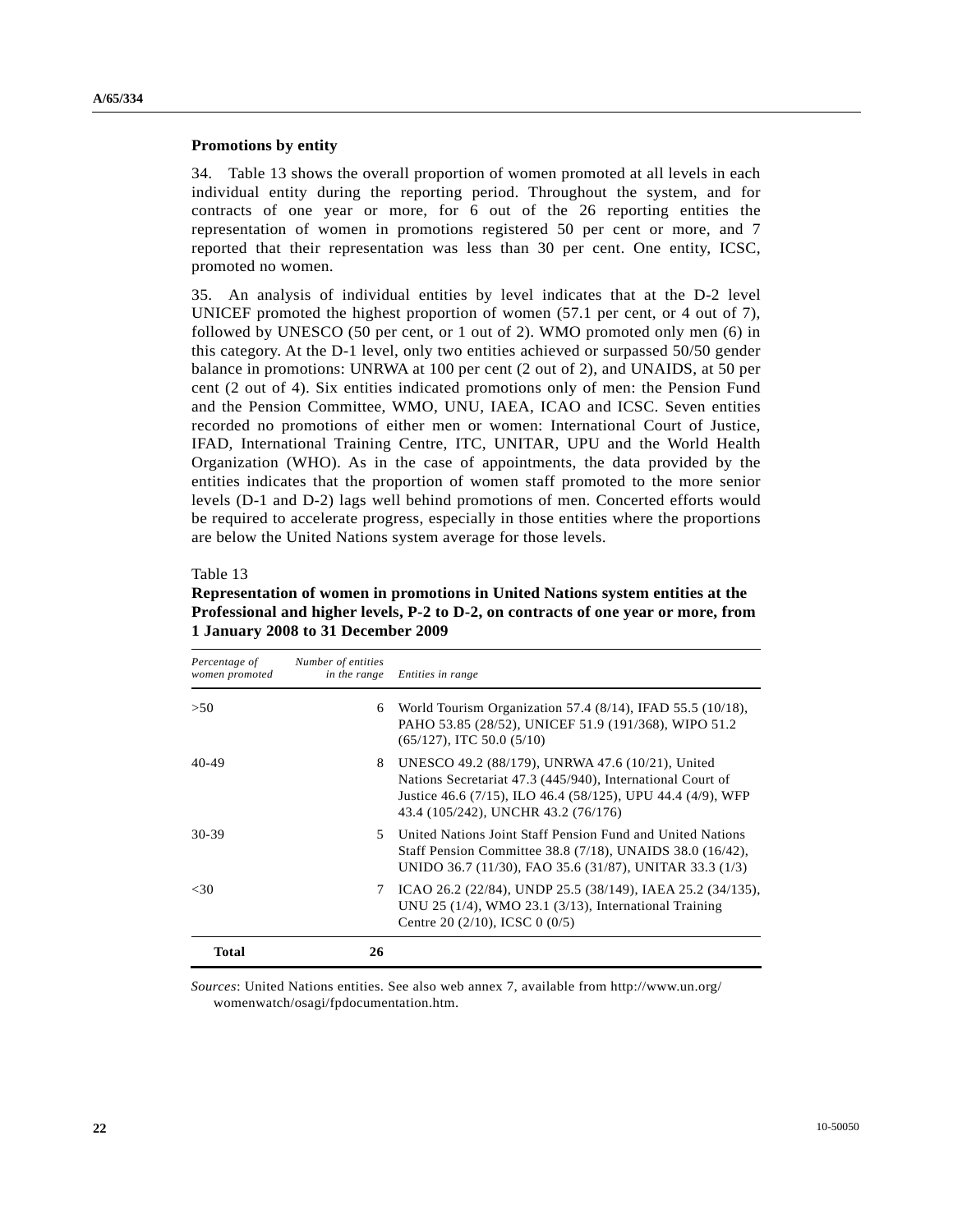#### **3. Separations of staff in the Professional and higher categories**

36. For the current two-year reporting period, the 27 reporting entities furnished data on separations for female staff on contracts of one year and more. In all 27 entities, 4,241 women out of 9,950 total staff (42.6 per cent) separated from the United Nations system at all levels (table 14). The proportion of women staff separating in all categories of contracts ranged from 66.1 per cent at the P-1 level to 21.6 per cent at the D-2 level. The proportion was even lower for the ungraded levels.

37. When analysed by reason for separation, the data showed that appointment expiration, resignation and mandatory retirement constituted the basis for the largest proportion of separating women staff. The first two categories represent a significant pool of qualified women, who if retained would expedite progress towards gender parity.

#### Table 14

## **Distribution of separations by gender and level at the Professional and higher levels in the United Nations system, headquarters and non-headquarters locations, for all contract types, from 1 January 2008 to 31 December 2009**

|                  |      | Distribution of separations by gender |      |       |                  |                             |       |         |                             |  |
|------------------|------|---------------------------------------|------|-------|------------------|-----------------------------|-------|---------|-----------------------------|--|
|                  |      | Headquarters                          |      |       | Non-headquarters |                             | Total |         |                             |  |
| Level            | Men  | Women<br>Women (percentage)           |      | Men   |                  | Women<br>Women (percentage) |       |         | Women<br>Women (percentage) |  |
| USG <sup>a</sup> | 10   | 3                                     | 23.1 | 18    | $\overline{0}$   | 0.0                         | 28    | 3       | 9.7                         |  |
| $\rm ASG^a$      | 15   | 7                                     | 31.8 | 27    | 1                | 3.6                         | 42    | 8       | 16.0                        |  |
| $D-2$            | 78   | 26                                    | 25.0 | 74    | 16               | 17.8                        | 152   | 42      | 21.6                        |  |
| <b>Subtotal</b>  | 103  | 36                                    | 34.9 | 119   | 17               | 12.5                        | 222   | 53      | 19.2                        |  |
| $D-1$            | 157  | 67                                    | 29.9 | 175   | 53               | 23.2                        | 332   | 120     | 26.5                        |  |
| $P-5$            | 420  | 206                                   | 32.9 | 495   | 151              | 23.4                        | 915   | 357     | 28.1                        |  |
| $P-4$            | 732  | 479                                   | 39.6 | 887   | 388              | 30.4                        | 1619  | 867     | 34.9                        |  |
| $P-3$            | 752  | 752                                   | 50.0 | 934   | 632              | 40.4                        | 1686  | 1 3 8 4 | 45.1                        |  |
| $P-2$            | 472  | 816                                   | 63.4 | 381   | 484              | 56.0                        | 853   | 1 300   | 60.4                        |  |
| $P-1$            | 65   | 138                                   | 68.0 | 17    | 22               | 56.4                        | 82    | 160     | 66.1                        |  |
| <b>Subtotal</b>  | 2598 | 2458                                  | 48.6 | 2889  | 1730             | 37.4                        | 5487  | 4 1 8 8 | 43.2                        |  |
| <b>Total</b>     | 2701 | 2494                                  | 48.0 | 3 008 | 1747             | 36.7                        | 5709  | 4 2 4 1 | 42.6                        |  |

*Sources*: United Nations entities. See also web annex 8, available from http://www.un.org/ womenwatch/osagi/fpdocumentation.htm.

<sup>a</sup> At the ungraded level (combining Under-Secretary-General and Assistant Secretary-General), separations of women were 28.6 per cent for headquarters and 2.2 per cent for non-headquarters locations; overall, for both headquarters and non-headquarters locations, combined separations of women at the ungraded level were 13.6 per cent.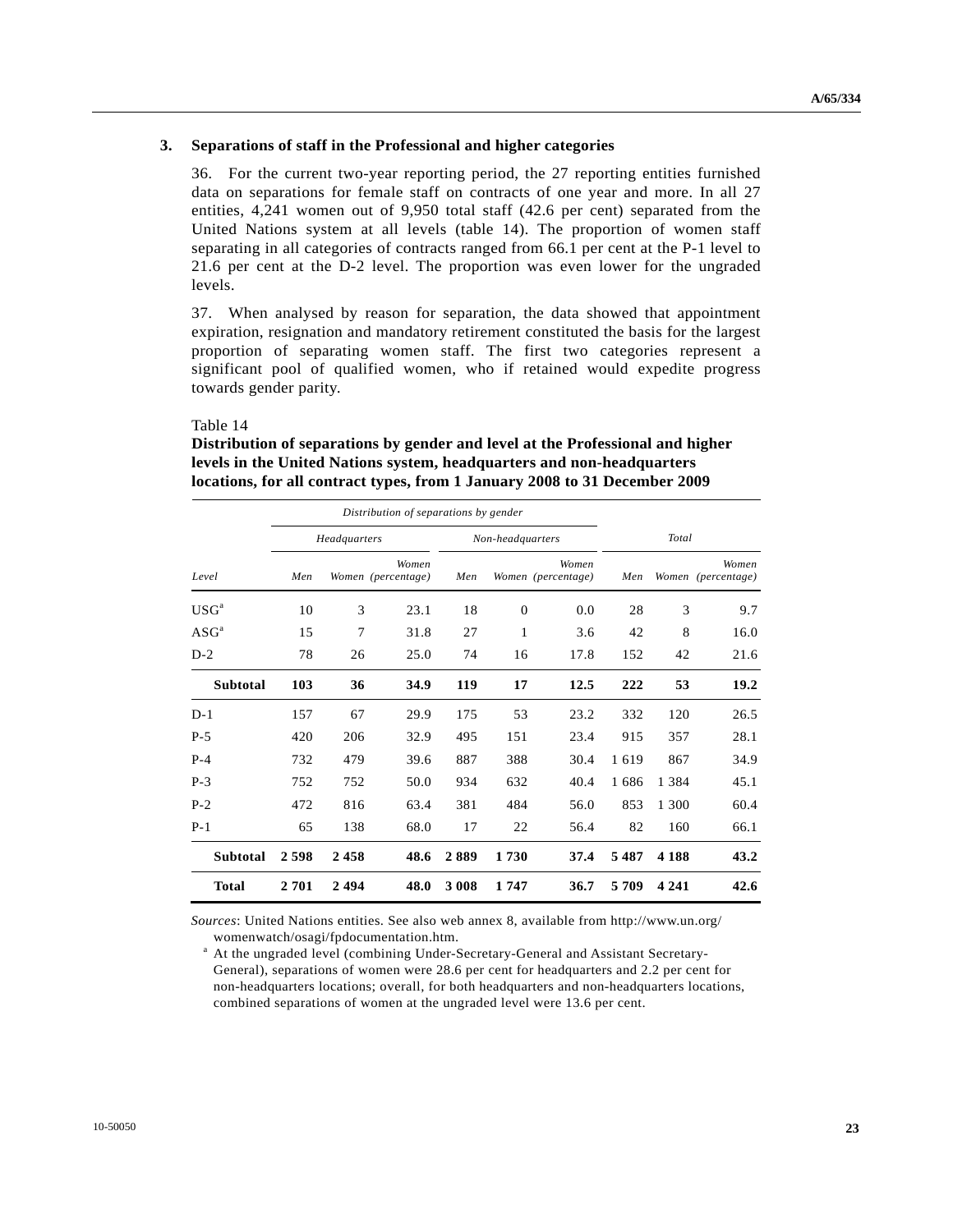#### **Separations by level**

38. The proportion of women separating steadily declined as the level increased (table 15). In addition, there appears to be a correlation between the proportion of separations and certain levels. At the P-3 level and below, separations of women are not only more numerous but are also proportionately higher than their representation overall in the system at those levels. In contrast, at the P-4 level and higher, the proportion of separations of women is lower than their relative representation at those levels in the United Nations system. Women, for example, constitute 66.1 per cent of separations at the P-1 level, even though their representation at that level is only 51.6 per cent. Similarly, at the P-2 level they constitute 60.4 per cent and at the P-3 level they constitute 45.1 per cent of all separations, while representing only 57.2 per cent and 43.8 per cent of staff at those levels, respectively. At the P-4 level and above, however, the trend reverses. For example, separations of female staff at the P-4 level constitute only 34.9 per cent, while women represent 37.4 per cent of all staff at that level. At the ungraded level, women represent 28.1 per cent of all staff, yet they constitute only 13.5 per cent of all ungraded separations.

#### Table 15

**Comparison of the representation of women in the United Nations system on contracts of one year or more and the proportion of separations of women by level, from 1 January 2008 to 31 December 2009** 

(Percentage)

| Level                                                                         | Ungraded     | $D-2$        | $D-1$        | $P-5$        | $P-4$        | $P-3$        | $P-2$        | $P-I$        |
|-------------------------------------------------------------------------------|--------------|--------------|--------------|--------------|--------------|--------------|--------------|--------------|
| Women in the<br><b>United Nations</b>                                         |              |              |              |              |              |              |              |              |
| system <sup>a</sup><br>Women separated                                        | 28.1<br>13.5 | 26.0<br>21.6 | 28.6<br>26.5 | 31.4<br>28.1 | 37.4<br>34.9 | 43.8<br>45.1 | 57.2<br>60.4 | 51.6<br>66.1 |
| Difference between<br>the representation<br>of women and the<br>proportion of |              |              |              |              |              |              |              |              |
| separations                                                                   | 14.6         | 4.4          | 2.1          | 3.3          | 2.5          | (1.3)        | (3.2)        | (14.5)       |

*Source*: United Nations entities.

<sup>a</sup> As at 31 December 2009.

#### **Separations by location: headquarters and non-headquarters**

39. An analysis of separations by headquarters and non-headquarters locations and by level indicates a consistently lower proportion of separations by women in non-headquarters locations at all levels, as shown in table 14. The proportion of women separating from headquarters locations ranges from 68.0 per cent (P-1) to 28.6 per cent (ungraded). Separations at non-headquarters locations range from 56.4 per cent (P-1) to 2.2 per cent (ungraded).

40. Specifically at the ungraded level, 28.6 per cent of the women separated at headquarters locations over the two-year reporting period (25 men and 10 women), and at non-headquarters locations 2.2 per cent of the women separated from their entities (45 men and 1 woman).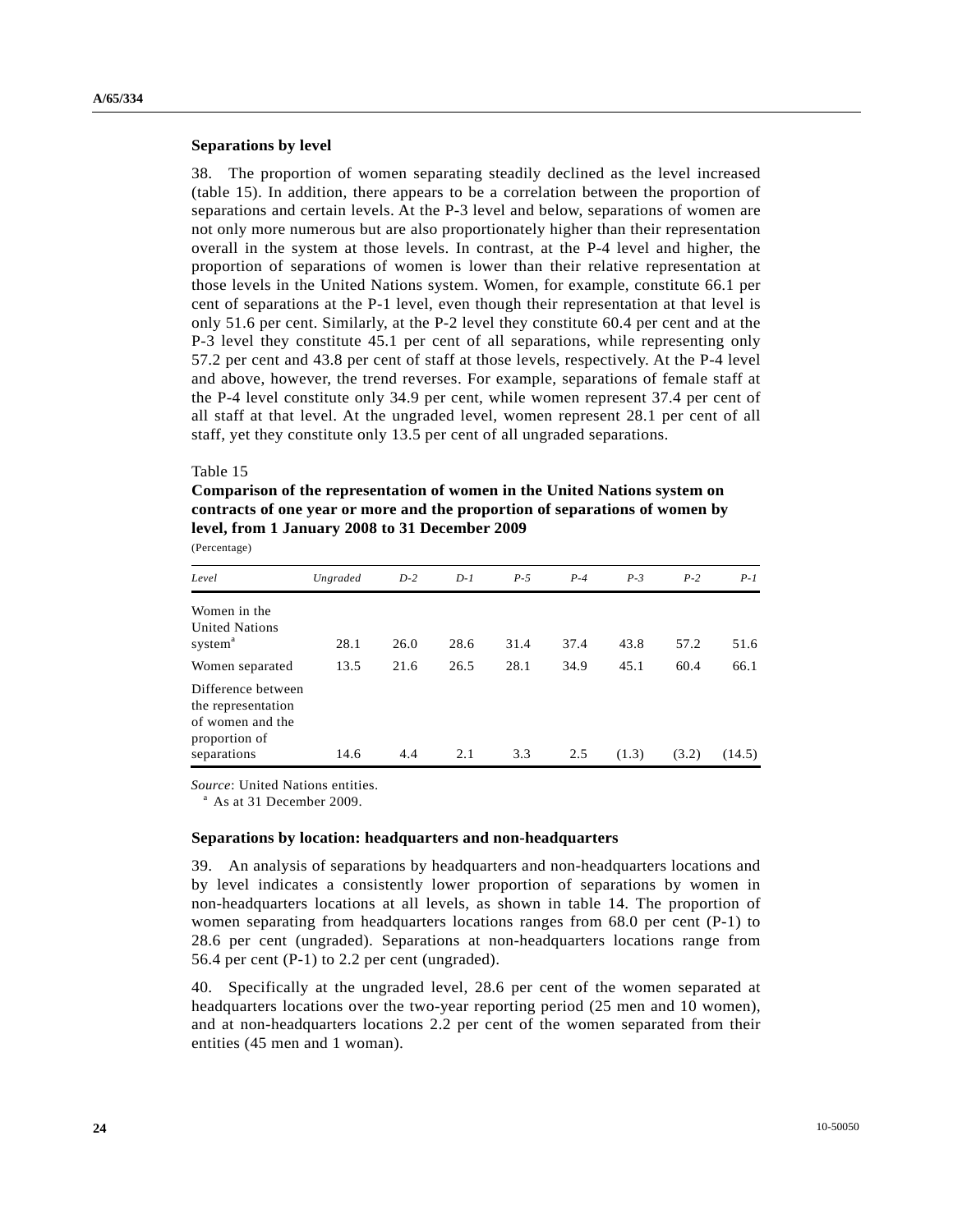41. Similarly, at the D-2 level, while the difference in numbers of separation of women at headquarters relative to non-headquarters locations may be less dramatic than at the ungraded levels, it remains significantly lower for women relative to men. Separations of women constitute one fourth (25.0 per cent) of all separations (78 men and 26 women) at the D-2 level at headquarters locations, and approximately one sixth (17.8 per cent) of all separations (74 men and 16 women) at non-headquarters locations.

#### **Separations by entity**

42. An analysis by entity revealed that during the reporting period, 10 out of the 24 entities that provided separation data reported that the proportion of female separations was higher than their representation overall. The 10 entities, beginning with the highest percentage of separations, were as follows: UNITAR, the International Training Centre, IFAD, WIPO, PAHO, UNHCR, the World Tourism Organization, WFP, the United Nations Secretariat and IAEA. Further, in the first four entities listed above, separations of women constituted over 50 per cent of all separations, with UNITAR recording the highest proportion of separations (66.7 per cent) and the International Training Centre, IFAD and WIPO recording 53.8, 53.2 and 50.8 per cent, respectively. In the Secretariat, the proportion of women separating (43.7 per cent) was 5.0 per cent higher than the overall proportion of women represented (38.7 per cent) in that entity. At 7 entities (UNICEF, UNRWA, UNDP, WMO, UNOPS, UPU and UNU), the proportion of female separations was roughly equal to the representation of women staff. At four entities (UNESCO, ITC, UNIDO and ICAO) separation rates were below the overall proportion of female staff. FAO reported that the proportion of women separating (30.2 per cent) was just slightly lower (with a 1.6 per cent difference) than their overall representation of women (31.8 per cent). ICAO had the lowest separation rates, relative to overall representation, with the proportion of women separating at 16.9 per cent, while the overall representation of women was 14.4 per cent higher, at 31.3 per cent. No women separated at ICSC or at the Pension Fund and Pension Committee.

43. The data on separation of women staff (table 14) reveal a consistently lower proportion of separations of women relative to men at all levels above P-2, but especially so at the highest levels. In addition, the proportion of women separating was lower at non-headquarters compared to headquarters locations. In summary, the proportion of separations for women is significantly and consistently lower than for men at both headquarters and non-headquarters locations. For example, at the D-2 level and above, the separation of women at non-headquarters locations (12.5 per cent: 119 men and 17 women) is less than half the proportion of separations at headquarters locations (34.9 per cent: 103 men and 36 women). Women, therefore, appear to constitute the lower risk for separation than men at levels higher than P-4 at both headquarters and non-headquarters locations. In designing policy this should be taken into account, especially in regard to recruitment and promotion.

44. It is noteworthy that, while the representation of women at senior levels in both appointments and promotions was markedly unfavourable, the opposite was the case regarding separations. There were far fewer separations of women relative to their overall representation at a given decision-making level. Entities might wish to establish the reasons, in order to reflect them in future policies.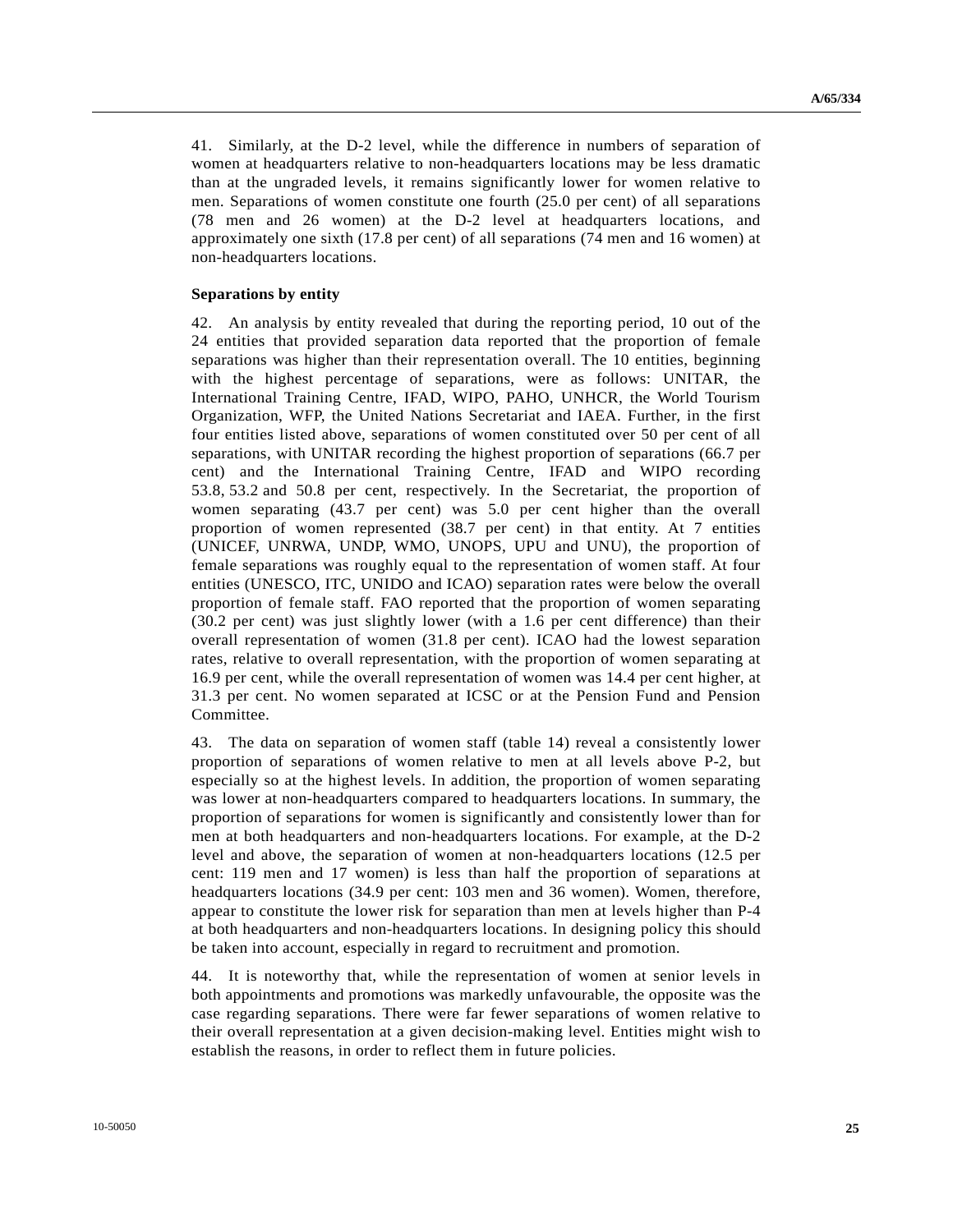# **III. Status of women in the United Nations Secretariat**

## **A. Representation of women in the United Nations Secretariat**

45. As in previous reports, the situation of women in the United Nations Secretariat is covered in the present report and will not be reported in the annual report of the Secretary-General to the General Assembly on the composition of the Secretariat. As at 31 December 2009, the representation of women in the Secretariat constituted 39.0 per cent. At the Under-Secretary-General and Assistant Secretary-General levels, as indicated in table 16, the Secretariat achieved record increases of 5.6 and 6.6 percentage points respectively, raising the representation of women to 22.6 per cent at the Under-Secretary-General level and to 26.6 per cent at the Assistant Secretary-General level between 2007 and 2009. The changes are significant since the Secretariat maintains the largest number of positions of any single entity at those levels (the ungraded levels). Progress at the D-2 level, although still positive, was less significant, amounting to an increase of 1.4 percentage points during the reporting period, bringing the overall representation at that level to 24.3 per cent. In contrast, however, declines were registered at the D-1 level (a decrease of 1.8 percentage points) and the P-5 level (a decrease of 0.4 percentage points), lowering the representation of women from 28.5 per cent to 26.7 per cent and from 30.1 per cent to 29.7 per cent, respectively. Similarly, the lower levels of P-3 and P-4 registered suboptimal growth, increasing the representation of women over the reporting period by only 0.4 and 0.8 percentage points, to 41.5 per cent and 36.1 per cent, respectively (see annex II).

|                                          |                | December 2007 |                        |         | December 2009 |            |                                                        |  |
|------------------------------------------|----------------|---------------|------------------------|---------|---------------|------------|--------------------------------------------------------|--|
|                                          | Number         |               |                        | Number  |               |            |                                                        |  |
| Level                                    | Men            | Women         | Percentage<br>of women | Men     | Women         | Percentage | Change in percentage<br>of women (Dec. 2007-Dec. 2009) |  |
| $\ensuremath{\mathrm{USG}}^{\mathrm{a}}$ | 39             | 8             | 17.0                   | 41      | 12            | 22.6       | 5.6                                                    |  |
| $\text{ASG}^\text{a}$                    | 40             | 10            | 20.0                   | 47      | 17            | 26.6       | 6.6                                                    |  |
| $D-2$                                    | 101            | 30            | 22.9                   | 109     | 35            | 24.3       | 1.4                                                    |  |
| $D-1$                                    | 283            | 113           | 28.5                   | 359     | 131           | 26.7       | (1.8)                                                  |  |
| <b>Subtotal</b>                          | 463            | 161           | 25.8                   | 556     | 195           | 26.0       | 0.2                                                    |  |
| $P-5$                                    | 718            | 309           | 30.1                   | 1 0 2 1 | 431           | 29.7       | (0.4)                                                  |  |
| $P-4$                                    | 1 3 2 4        | 721           | 35.3                   | 1961    | 1 1 1 0       | 36.1       | 0.8                                                    |  |
| $P-3$                                    | 1 3 0 2        | 908           | 41.1                   | 1969    | 1 3 9 4       | 41.5       | 0.4                                                    |  |
| $P-2$                                    | 386            | 393           | 50.4                   | 645     | 795           | 55.2       | 4.8                                                    |  |
| $P-1$                                    | $\overline{c}$ | $\mathbf{1}$  | 33.3                   | 15      | 26            | 63.4       | 30.1                                                   |  |
| <b>Subtotal</b>                          | 3732           | 2 3 3 2       | 38.5                   | 5 6 1 1 | 3756          | 40.1       | 1.6                                                    |  |
| <b>Total</b>                             | 4 1 9 5        | 2493          | 37.3                   | 6 1 6 7 | 3951          | 39.0       | 1.7                                                    |  |

#### Table 16 **Gender distribution of staff in the United Nations Secretariat by level as at 31 December 2007 and 31 December 2009**

Source: Prepared on the basis of data provided by the Office of Human Resources Management.

 For the ungraded level (Under-Secretary-General and Assistant Secretary-General), the representation of women was 18.5 and 24.7 per cent for 2007 and 2009, respectively, an increase of 6.2 percentage points during the reporting period.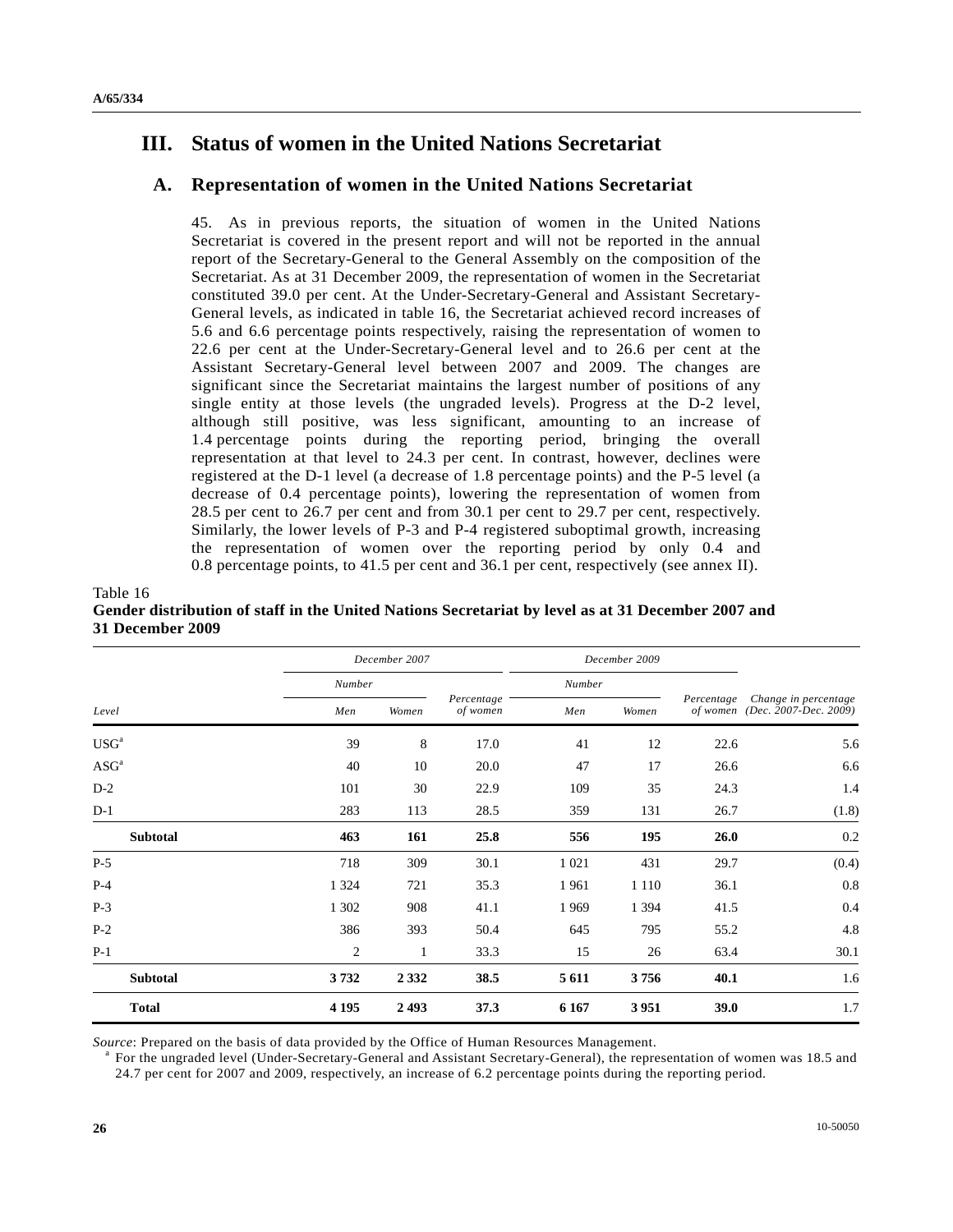46. Table 17, which compares the representation of women in the United Nations system and the Secretariat, shows that during the reporting period, the increase in the representation of women in the Secretariat exceeded the average for the United Nations system. The Secretariat registered an overall growth rate of 1.7 per cent compared to 1.5 per cent for the United Nations system. Other than at the P-1 level, where the Secretariat has only 41 staff, the biggest difference was at the ungraded level, where the Secretariat registered an increase of 6.2 per cent, compared to 3.5 per cent in the United Nations system. In addition, table 17 shows that at the P-2 and D-2 levels, the increase in the representation of women in the Secretariat was above the system average. It was below the system average, however, at the P-3, P-4, P-5 and D-1 levels.

Table 17

| 31 December 2007 and 31 December 2009                |                                   |       |       |                  |       |                                         |       |       |        |                   |         |
|------------------------------------------------------|-----------------------------------|-------|-------|------------------|-------|-----------------------------------------|-------|-------|--------|-------------------|---------|
|                                                      | United Nation system <sup>a</sup> |       |       |                  |       |                                         |       |       |        |                   |         |
| Year                                                 | $UG^b$                            | $D-2$ | $D-1$ | $UG$ to<br>$D-1$ | $P-5$ | $P-4$                                   | $P-3$ | $P-2$ | $P-1$  | $P-5$ to<br>$P-1$ | Overall |
| $2007^{\circ}$                                       | 24.3                              | 25    | 28    | 27               | 30.9  | 36.4                                    | 43.5  | 55.5  | 53.9   | 39.6              | 38.4    |
| 2009 <sup>d</sup>                                    | 27.8                              | 26    | 29.2  | 28.4             | 32.3  | 37.8                                    | 44.1  | 57.4  | 54.8   | 41.1              | 39.9    |
| Percentage point change                              | 3.5                               | 1.0   | 1.2   | 1.4              | 1.4   | 1.4                                     | 0.6   | 1.9   | 0.9    | 1.5               | 1.5     |
|                                                      |                                   |       |       |                  |       | United Nations Secretariat <sup>e</sup> |       |       |        |                   |         |
| 2007                                                 | 18.5                              | 22.9  | 28.5  | 25.8             | 30.1  | 35.3                                    | 41.1  | 50.4  | 33.3   | 38.5              | 37.3    |
| 2009                                                 | 24.7                              | 24.3  | 26.7  | 26               | 29.7  | 36.1                                    | 41.5  | 55.2  | 63.4   | 40.1              | 39.0    |
| Percentage point change                              | 6.2                               | 1.4   | (1.8) | 0.2              | (0.4) | 0.8                                     | 0.4   | 4.8   | 30.1   | 1.6               | 1.7     |
| United Nations system and United Nations Secretariat |                                   |       |       |                  |       |                                         |       |       |        |                   |         |
| Difference in percentage<br>point change             | (2.4)                             | (0.4) | 3.0   | 1.2              | 1.8   | 0.6                                     | 0.2   | (2.9) | (29.2) | (0.1)             | (0.2)   |

# **Representation of women in the United Nations system and the United Nations Secretariat as at**

<sup>a</sup> Of the 31 entities of the United Nations system, 30 submitted data and 1 did not.

<sup>b</sup> UG indicates "ungraded", for example, Under-Secretary-General, Assistant Secretary-General, Director-General, Deputy Director-General or Assistant Director-General.

c See A/63/364.

<sup>d</sup> Prepared on the basis of data submitted by United Nations entities.

<sup>e</sup> Prepared on the basis of data submitted by the Office of Human Resources Management.

#### **Trends in the representation of women in the Professional and higher categories in the United Nations Secretariat, 2000 to 2009**

47. Table 18 shows gender distribution by level in the Secretariat in 2000 and 2009. The Secretariat trends are worthy of special note. As mentioned earlier, of all entities, the Secretariat has the largest number of posts at several levels, including at the ungraded level. At the ungraded level, as shown in table 19, the representation of women increased 14.6 percentage points over the decade, more than at any of the lower levels. Further, 6.2 percentage points of the increase occurred during the current reporting period, demonstrating that a significant change could be made with strong political will and heightened focus on a given level. Nevertheless, the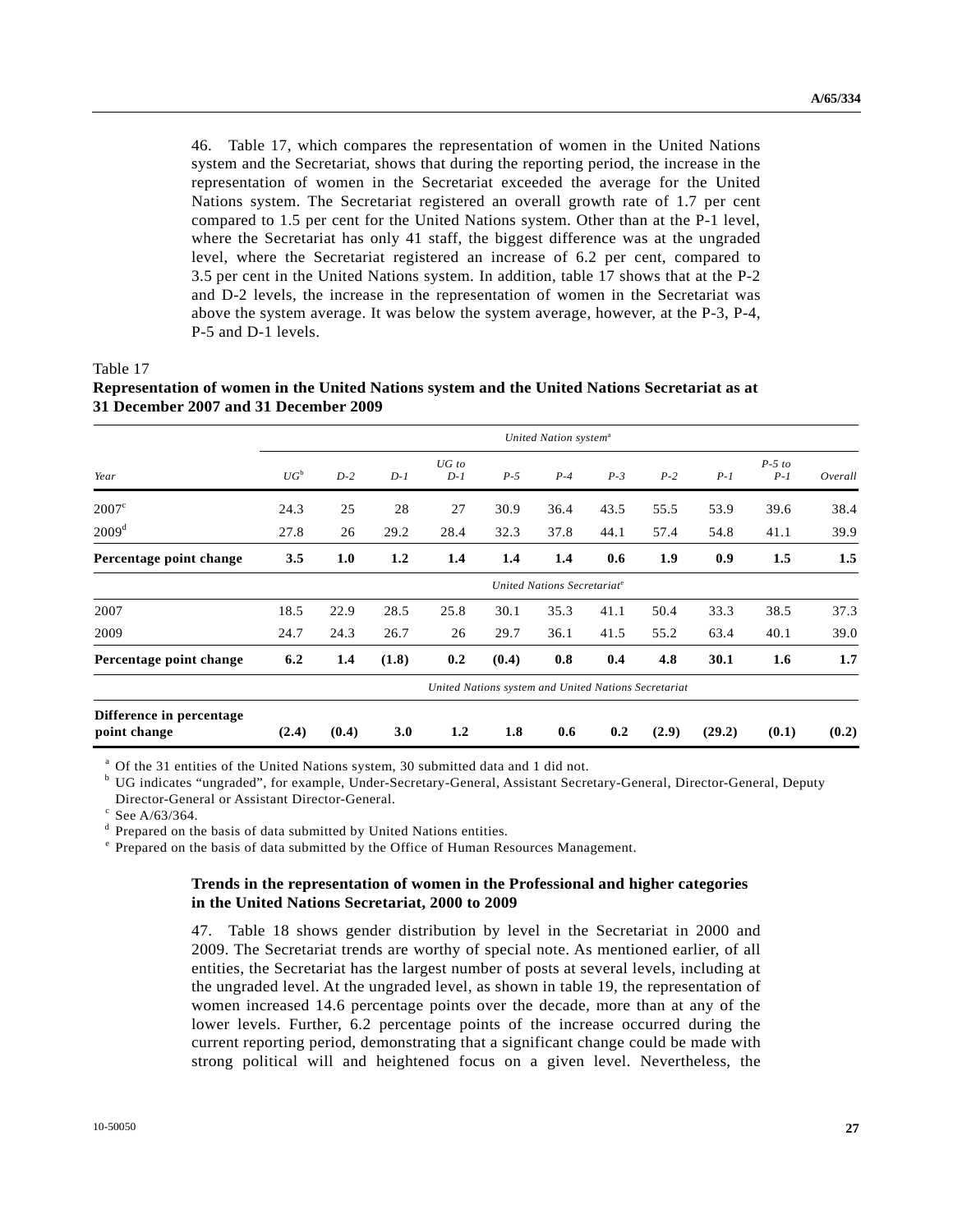representation of women at the ungraded level was 24.7 per cent at the end of 2009. Those two facts together demonstrate both the feasibility of accelerating progress at an unprecedented pace and the importance of continued and persistent leadership, effort and focus for each level separately. They also demonstrate that increasing the representation of women at one level, even the highest, does not automatically translate into gains at lower levels. Therefore, each level must be independently analysed and targeted to accelerate progress.

#### Table 18

## **Gender distribution of staff in the United Nations Secretariat by level as at 31 December 2000 and 31 December 2009**

|                           |         | December 2000  |                        |         | December 2009 |                        |                                   |  |
|---------------------------|---------|----------------|------------------------|---------|---------------|------------------------|-----------------------------------|--|
|                           | Number  |                |                        | Number  |               |                        | Change in percentage              |  |
| Level                     | Men     | Women          | Percentage<br>of women | Men     | Women         | Percentage<br>of women | (December 2000-<br>December 2009) |  |
| USG <sup>a</sup>          | 32      | 3              | 8.6                    | 41      | 12            | 22.6                   | 14.0                              |  |
| ASG <sup>a</sup>          | 30      | $\overline{4}$ | 11.8                   | 47      | 17            | 26.6                   | 14.8                              |  |
| $D-2$                     | 89      | 20             | 18.4                   | 109     | 35            | 24.3                   | 5.9                               |  |
| $D-1$                     | 205     | 89             | 30.3                   | 359     | 131           | 26.7                   | (3.6)                             |  |
| Subtotal (USG to D-1)     | 356     | 116            | 24.5                   | 556     | 195           | 26.0                   | 1.5                               |  |
| $P-5$                     | 543     | 244            | 31.0                   | 1 0 2 1 | 431           | 29.7                   | (1.3)                             |  |
| $P-4$                     | 1 0 7 5 | 500            | 31.8                   | 1961    | 1 1 1 0       | 36.1                   | 4.3                               |  |
| $P-3$                     | 937     | 613            | 39.6                   | 1969    | 1 3 9 4       | 41.5                   | 1.9                               |  |
| $P-2$                     | 331     | 305            | 48.0                   | 645     | 795           | 55.2                   | 7.2                               |  |
| $P-1$                     | 7       | $\overline{7}$ | 50.0                   | 15      | 26            | 63.4                   | 13.4                              |  |
| Subtotal $(P-2$ to $P-5)$ | 2893    | 1669           | 37.1                   | 5 6 11  | 3756          | 40.1                   | 3.0                               |  |
| <b>Total</b>              | 3 2 4 9 | 1785           | 35.4                   | 6 1 6 7 | 3951          | 39.0                   | 3.6                               |  |

*Source*: Prepared on the basis of data provided by the Office of Human Resources Management.

*Note*: USG=Under-Secretary-General; ASG=Assistant Secretary-General.

<sup>a</sup> For the ungraded level (Under-Secretary-General and Assistant Secretary-General), the representation of women was 10.1 and 24.7 per cent for the years 2000 and 2009, respectively.

> 48. The comparison between the United Nations system and the Secretariat as at end 2000 and 2009 is shown in table 19. In contrast to the ungraded level, at the D-2 and D-1 levels, the increase in the representation of women in the Secretariat remained below the United Nations system average. The United Nations system registered increases of 7.8 percentage points at both grades, while the Secretariat registered an increase of only 5.9 percentage points at the D-2 level (from 18.4 to 24.3 per cent over the decade) and a decrease of 3.6 percentage points at the D-1 level (from 30.3 to 26.7 per cent over the decade). Further, at all Professional levels, the United Nations Secretariat shows at best marginal improvement in the 10-year period except at the ungraded and P-2 levels, where it recorded significantly larger increases, outpacing the United Nations system average.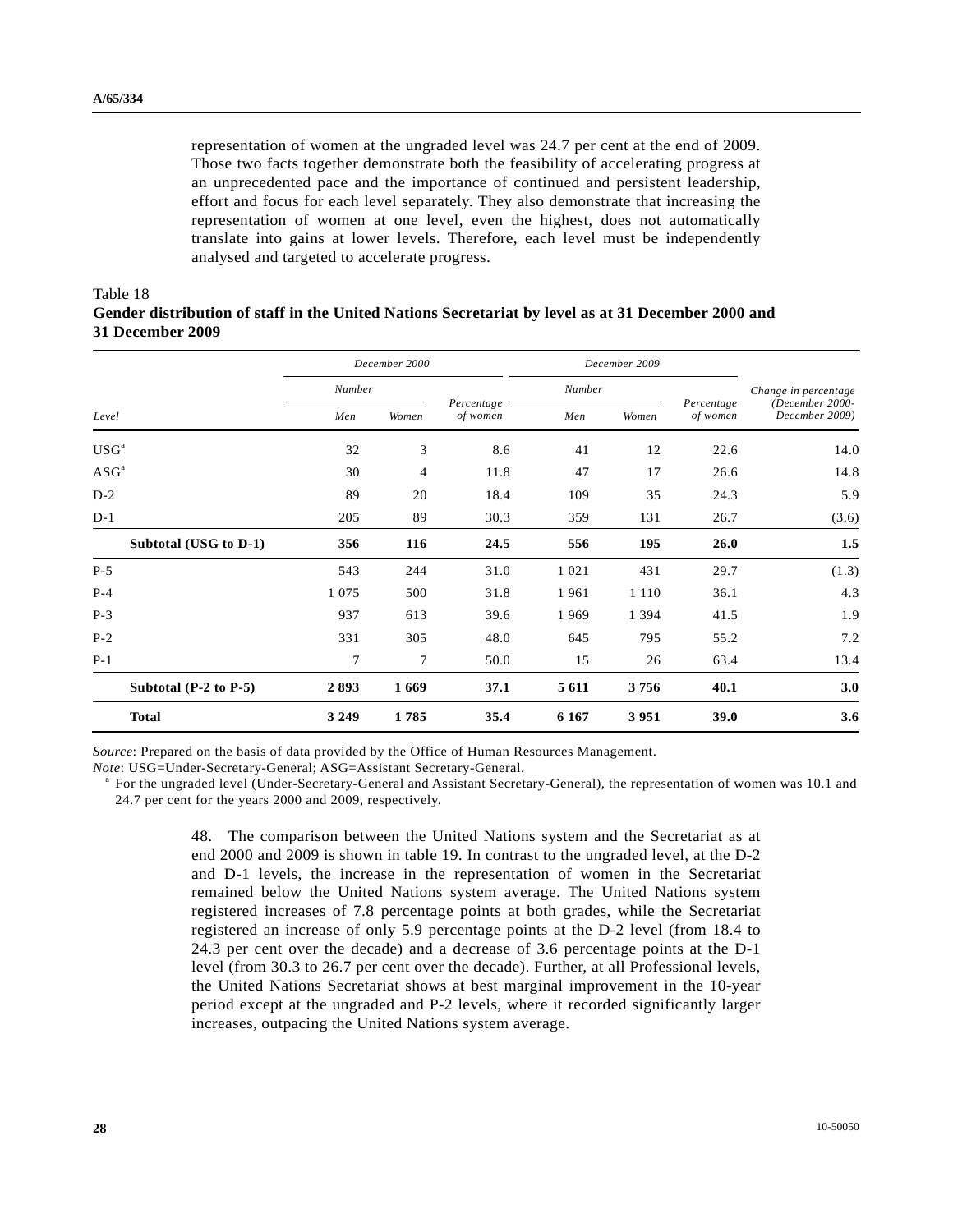## Table 19 **Representation of women in the United Nations system and the United Nations Secretariat as at 31 December 2000 and 31 December 2009**

(Percentage change)

|                                          | $UG^a$ | $D-2$ | $D-1$  | $P-5$                                                | $P-4$ | $P-3$ | $P-2$ | $P-I$ |
|------------------------------------------|--------|-------|--------|------------------------------------------------------|-------|-------|-------|-------|
| Year                                     |        |       |        | <b>United Nations system</b>                         |       |       |       |       |
| 2000 <sup>b</sup>                        | 17.4   | 18.2  | 21.4   | 23.5                                                 | 31.0  | 41.4  | 54.5  | 62.6  |
| $2009^{\circ}$                           | 27.8   | 26.0  | 29.2   | 32.3                                                 | 37.8  | 44.1  | 57.4  | 54.8  |
| Percentage point change                  | 10.4   | 7.8   | 7.8    | 8.8                                                  | 6.8   | 2.7   | 2.9   | (7.8) |
|                                          |        |       |        | <b>United Nations Secretariat</b>                    |       |       |       |       |
| 2000 <sup>b</sup>                        | 10.1   | 18.4  | 30.3   | 31.0                                                 | 31.8  | 39.6  | 48.0  | 50.0  |
| $2009^{\circ}$                           | 24.7   | 24.3  | 26.7   | 29.7                                                 | 36.1  | 41.5  | 55.2  | 63.4  |
| Percentage point change                  | 14.6   | 5.9   | (3.6)  | (1.3)                                                | 4.3   | 1.9   | 7.2   | 13.4  |
|                                          |        |       |        | United Nations system and United Nations Secretariat |       |       |       |       |
| Difference in percentage point<br>change | 4.2    | (1.9) | (11.4) | (10.1)                                               | (2.5) | (0.8) | 4.3   | 21.2  |

<sup>a</sup> UG (ungraded) combines the representation of women at the Under-Secretary-General and Assistant Secretary-General levels (see table 18).

 $\mu$ <sup>b</sup> CEB/2002/HLCM/3, table 11C. Available from http://www.unsceb.org/ceb/stats/hr/ps/years/2000.

 $\degree$  2009 prepared on the basis of data submitted by 30 United Nations entities, including the Secretariat.

## **B. Staff in missions administered by the Department of Peacekeeping Operations and the Department of Field Support**

49. Within the Secretariat, the field missions of the Department of Peacekeeping Operations and the Department of Field Support are noteworthy owing in particular to the large number of staff and the difficult duty stations, 90 per cent of which are non-family. As at 31 December 2009, a total of 2,939 international professional civilian staff encumbered positions in United Nations field missions, representing an increase of 183 staff since 30 June 2008 (see A/63/364). Nonetheless, during the two-year reporting period the representation of women staff increased only 0.6 percentage points, from 28.9 per cent in 2008 to 29.5 per cent at the end of 2009. At the D-1 level and above, however, the representation of women improved more significantly, increasing 2.2 per cent to 15.8 per cent (35 out of 221) as compared to 13.6 per cent in June 2008.

50. Analysis of staff by individual field mission revealed that in 2009, of the 34 peacekeeping missions, including political and peacebuilding missions, 18 missions had 20 or more Professional staff members. Of those, none had 50 per cent or more professional women. One mission, the United Nations Integrated Office in Burundi (BINUB) had between 40 and 49 per cent; seven missions had between 30 and 39 per cent: the United Nations Stabilization Mission in Haiti (MINUSTAH), the United Nations Assistance Mission in Afghanistan (UNAMA), the United Nations Assistance Mission for Iraq (UNAMI), the United Nations Mission in Liberia (UNMIL), the United Nations Mission in Nepal (UNMIN), the United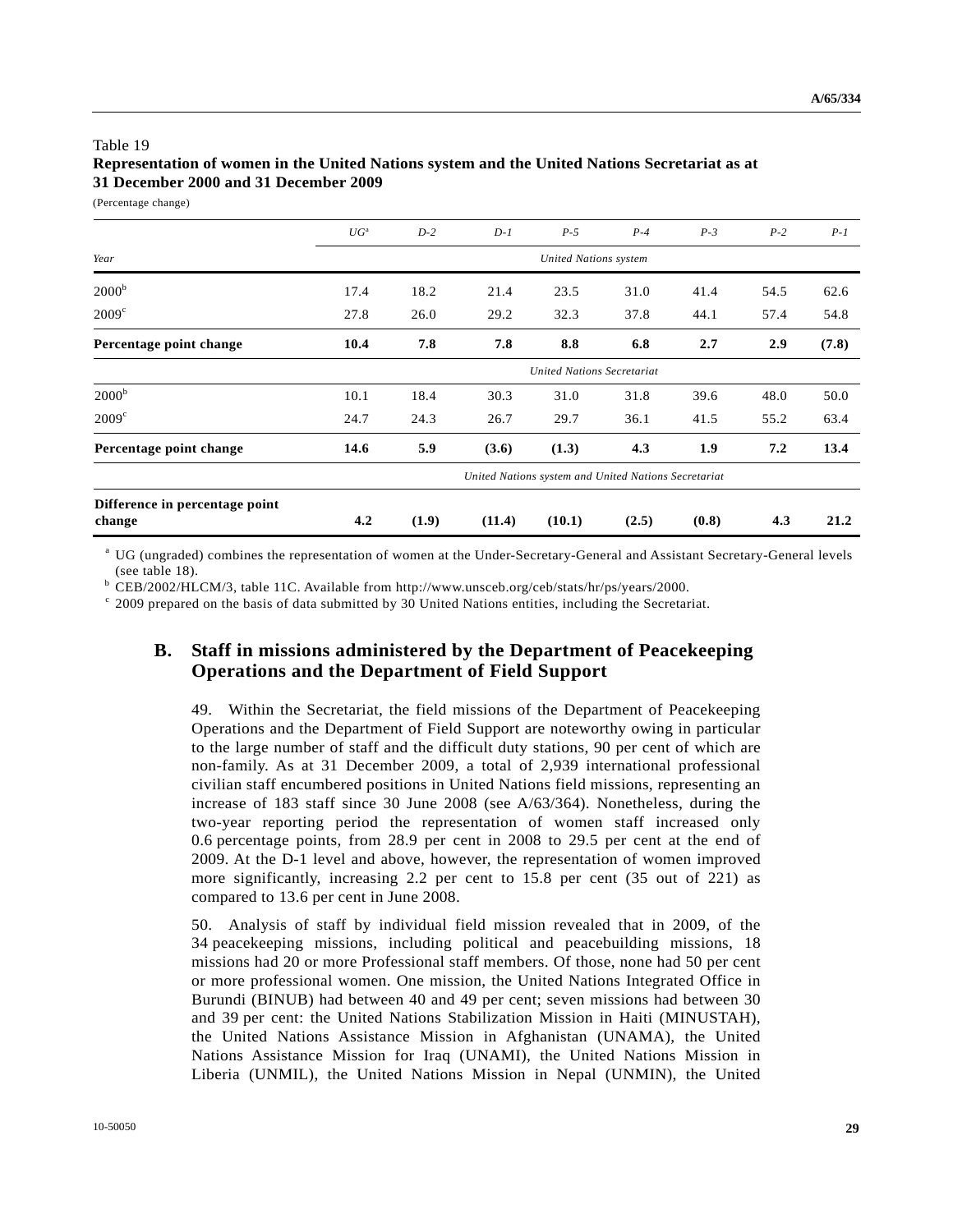Nations Mission in the Sudan (UNMIS) and the United Nations Integrated Mission in Timor-Leste (UNMIT); eight missions had between 20 and 29 per cent: the United Nations Mission in the Central African Republic and Chad (MINURCAT), the United Nations Organization Mission in the Democratic Republic of the Congo (MONUC), the United Nations Operation in Côte d'Ivoire (UNOCI), the African Union-United Nations Hybrid Operation in Darfur (UNAMID), the United Nations Interim Force in Lebanon (UNIFIL), the United Nations Logistics Base at Brindisi, Italy, the United Nations Interim Administration Mission in Kosovo (UNMIK) and the United Nations Political Office for Somalia (UNPOS); the remaining two missions, the United Nations Mission for the Referendum in Western Sahara (MINURSO) and the United Nations Support Office for the African Union Mission in Somalia (UNSOA), had less than 20 per cent women.

51. At the D-1 level and above (see table 20), among the 18 missions with 20 or more Professional staff, one mission, UNMIN, had exactly 50 per cent women. One mission, UNAMA, had between 30 and 49 per cent; five missions (MINURCAT, MINUSTAH, UNAMI, UNMIL and UNMIS) had 20 to 29 per cent; four missions (BINUB, MONUC, UNOCI, UNAMID) had between 7 and 19 per cent; the remaining seven missions (MINURSO, UNIFIL, the United Nations Logistics Base, UNMIK, UNMIT, UNPOS and UNSOA) did not have any women at the D-1 level and above.

#### Table 20

| Representation of women at the D-1 level and above: missions with 20 or more Professional |
|-------------------------------------------------------------------------------------------|
| staff as at 31 December 2009                                                              |

| 50 per cent         | $30-49$ per cent | $20-29$ per cent    | $<$ 20 per cent      | No women at the<br>decision-making level |
|---------------------|------------------|---------------------|----------------------|------------------------------------------|
| <b>UNMIN</b> (50.0) | UNAMA $(33.3)$   | MINURCAT (22.2)     | <b>BINUB</b> (16.7)  | <b>MINURSO</b>                           |
|                     |                  | MINUSTAH $(23.1)$   | <b>MONUC</b> (16.7)  | <b>UNIFIL</b>                            |
|                     |                  | UNAMI (25.0)        | UNOCI $(7.7)$        | <b>UNLB</b>                              |
|                     |                  | UNMIL (21.4)        | <b>UNAMID</b> (16.7) | <b>UNMIK</b>                             |
|                     |                  | <b>UNMIS</b> (20.0) |                      | <b>UNMIT</b>                             |
|                     |                  |                     |                      | <b>UNPOS</b>                             |
|                     |                  |                     |                      | <b>UNSOA</b>                             |

*Source*: Prepared on the basis of data submitted by the Department of Peacekeeping Operations and the Department of Field Support.

*Note*: UNLB = United Nations Logistics Base in Brindisi, Italy.

52. With respect to Special Representatives and Deputy Special Representatives in field missions, increases in the representation of women have been fairly and unusually significant as compared to the past. As at 30 June 2008, one mission, UNMIL, was led by a woman Special Representative, and seven missions had women Deputy Special Representatives (MONUC, the United Nations Operation in Burundi (UNOB), UNIFIL, UNMIN, UNMIS, UNMIL and MINURCAT). By 31 December 2009, however, women Special Representatives headed three missions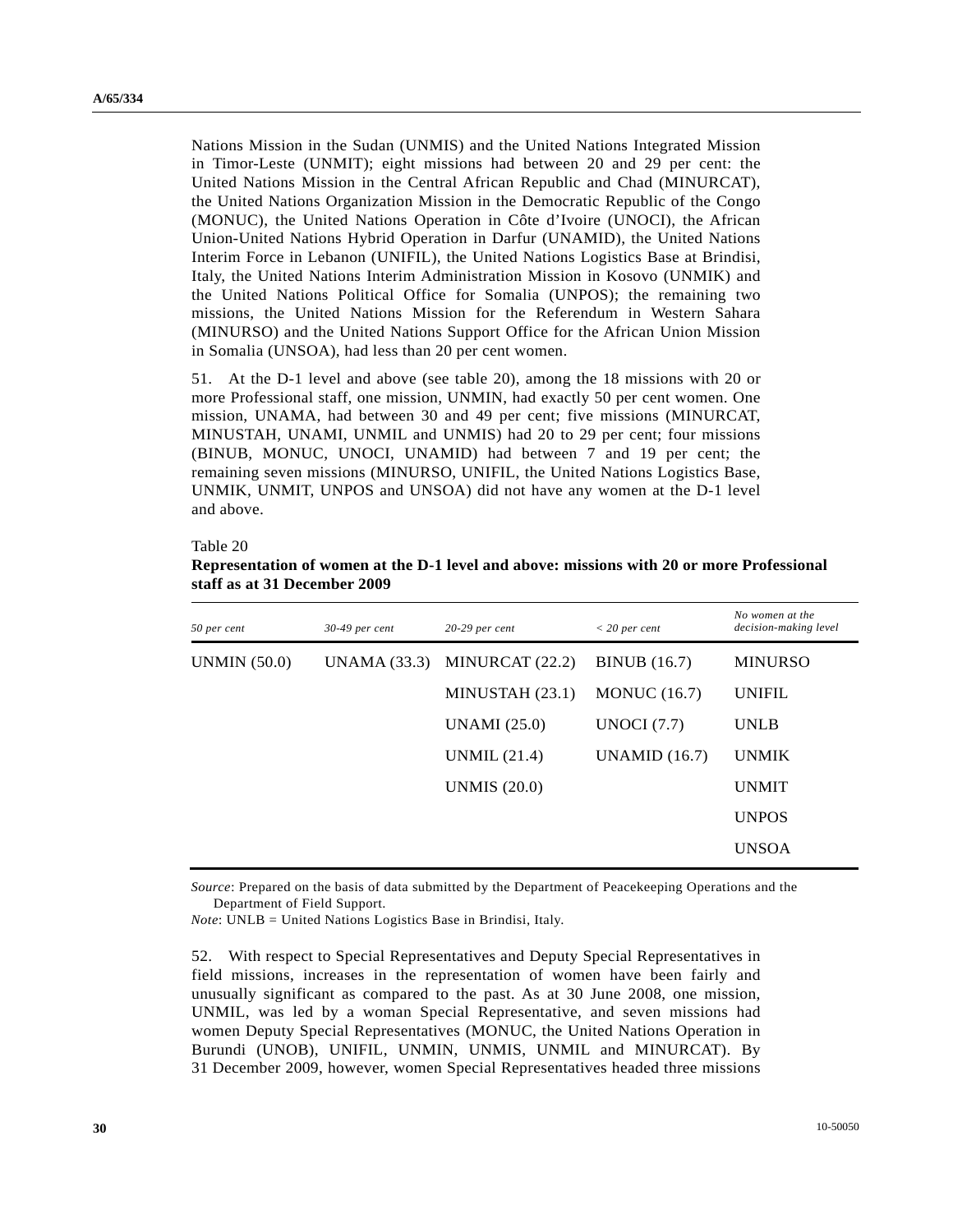(the United Nations Integrated Peacebuilding Office in the Central African Republic (BINUCA), UNMIL and UNMIN), and women Deputy Special Representatives were present in another eight (BINUB, MINURCAT, MINUSTAH, MONUC, UNAMI, UNMIL, UNMIS and the Office of the Special Coordinator of the Secretary-General for Lebanon).

53. At the end of 2009, 13 missions had full-time gender advisers, including for the Department of Peacekeeping Operations, MINURCAT, MINUSTAH, MONUC, UNOCI, UNAMA, UNAMID, UNIFIL, UNMIL, UNMIS and UNMIT, and for the Department of Political Affairs, BINUB, the United Nations Peacebuilding Support Office in the Central African Republic and the United Nations Integrated Peacebuilding Office in Guinea-Bissau. Five missions had a gender focal point, a staff member who covers the gender portfolio in addition to other tasks. For the Department of Peacekeeping Operations those missions were: UNMIK, the United Nations Truce Supervision Organization (UNTSO), the United Nations Military Observer Group in India and Pakistan (UNMOGIP), the United Nations Disengagement Observer Force (UNDOF) and MINURSO; and for the Department of Political Affairs, the United Nations Peacekeeping Force in Cyprus (UNFICYP).

54. In the Field Service category, which grew 15 per cent over the last 18 months of the reporting period, the overall representation of women remained unchanged. Women constituted 28.0 per cent (1,138 out of 4,064) as at 31 December 2009, as compared to 28.1 per cent (990 out of 3,518) as at 30 June 2008. Nonetheless, gender parity was reached at the FS-2 level (4 of 4). At the FS-3, FS-4 and FS-5 levels, however, the percentage of women was 38.2, 26.7 and 29.4 per cent, compared to 37.9, 27.3 and 27 per cent, respectively, as at 30 June 2008. At the end of the same 18-month period, at the FS-7 level women represented 10.7 per cent (3 out of 28), whereas the percentage of women at the FS-6 level decreased to 11.9 per cent (27 out of 199) from 15.8 per cent (29 out of 184). The Department of Peacekeeping Operations and the Department of Field Support are studying and addressing the reasons for the very low representation of women in all categories and at all levels of staff, bearing in mind that over 90 per cent of duty stations are non-family duty stations.

55. Trends in the United Nations Secretariat indicate that greater attention must be directed at increasing the representation of women at all levels, similar to the achievement at the Assistant Secretary-General and Under-Secretary-General levels. A focus on the highest levels alone, while necessary and commendable, is insufficient as a strategy to meet the goal of gender parity.

56. The Secretariat registered a 3.0 percentage point gain (table 18) over the decade in the representation of women at the combined P-1 to P-5 levels (37.1 per cent in 2000 to 40.1 per cent in 2009), missing sharply its own minimum one percentage point per year target, as set out in the departmental human resource action plans. Particularly regrettable was a decline of 1.3 percentage points over the decade at the P-5 level, while the United Nations system registered a 7.9 percentage point increase at that level. The statistics point to the need to rigorously implement policies adopted to attract and retain staff, such as, the special measures for gender equality, promulgated in 1999, and flexible work arrangements.

57. In addition, opportunities to improve gender balance in national civilian staff in peace operations appear to have been most suboptimally used. During the biennium, staff increased by 916, from 15,248 on 30 June 2008 to 16,164 staff on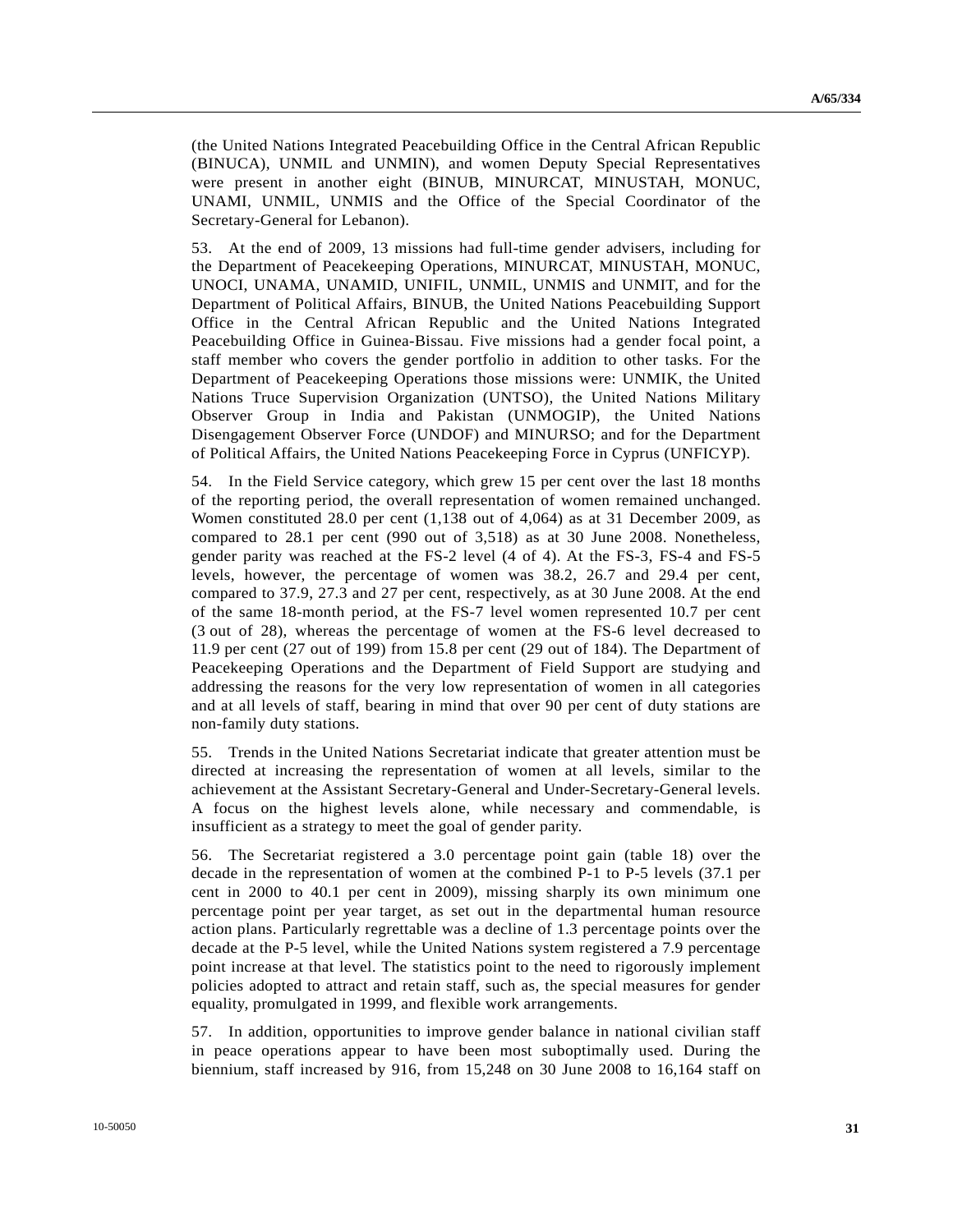31 December 2009. However, the overall representation of women declined from 19.4 per cent in 2008 to 16.8 per cent in 2009, a regrettable development given the opportunity that such an increase presented. In contrast, the focus of the organization on increasing the representation of women at the highest levels of leadership and decision-making, including Special Representative of the Secretaries-General, Deputy Special Representative of the Secretaries-General, Under-Secretaries-General and Assistant Secretaries-General, has yielded a historic rate of progress, worthy of emulation at all other levels where progress has been marginal.

## **C. Policy and practice in the United Nations Secretariat**

58. The current reporting period witnessed record levels of activity with respect to gender balance policy formulation and practice. Those activities are summarized below, albeit with the qualification that it is still too early to determine their effectiveness and impact, except at the Under-Secretary-General and Assistant Secretary-General levels, where the rate of progress speaks for itself, as previously mentioned.

#### **1. Decisions of the Secretary-General's Policy Committee**

59. In December 2009 the Secretary-General's Policy Committee reviewed the progress and status of gender balance. It noted that progress was suboptimal, except for appointments at the Under-Secretary-General level, where progress was significant. Accordingly, it decided that in 2010, heads of departments and offices were to assume full responsibility for implementing promulgated policies related to gender balance. The gender balance strategy and action plan was to be promulgated as a Secretary-General's bulletin. Special measures would be proposed specifically for departments that were not reaching their gender balance targets with respect to recruitment and retention. Disaggregated data on gender parity to differentiate between headquarters and field duty stations would be provided to allow for more tailored measures to address the issues of gender balance and parity. Existing mechanisms, such as the Management Performance Board and the Steering Committee on the Implementations of Change Management Measures, would be more fully utilized to provide support to senior managers in reporting and sharing innovative measures.

### **2. Gender balance strategy and action plan**

60. A gender balance strategy and action plan for the United Nations Secretariat was prepared by the Office of the Special Adviser on Gender Issues and Advancement of Women and the Focal Point for Women in consultation with the Office of Human Resources Management, and endorsed by the Steering Committee led by the Deputy Secretary-General and by the Policy Committee chaired by the Secretary-General.

#### **3. Scorecard**

61. Specifically, with regard to the Secretariat, in decision 2008/8, paragraph (vi), the Policy Committee called for the development and implementation of a gender balance scorecard for each department and office. The scorecards, which are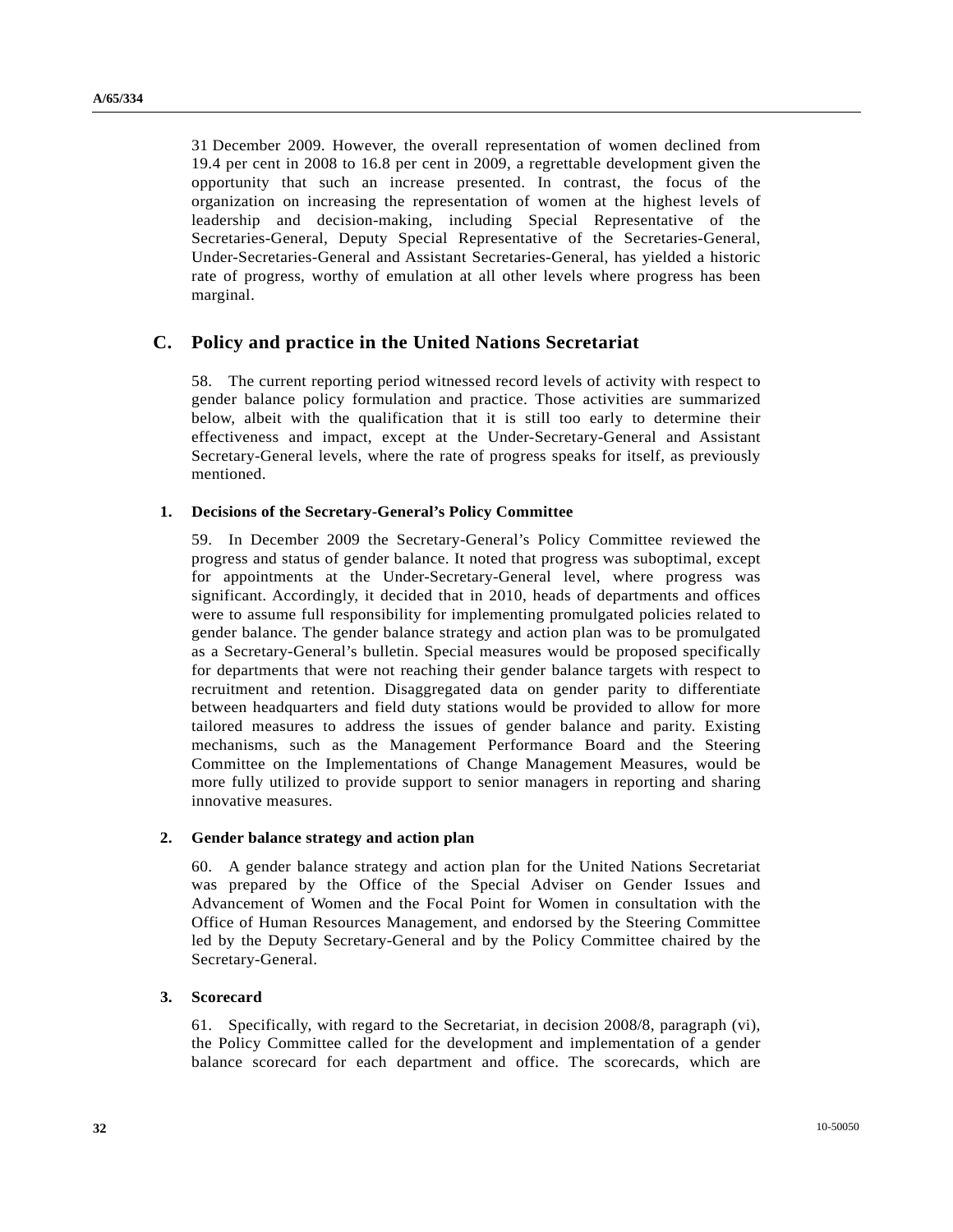awaiting implementation, are expected to report on a variety of variables. The Management Performance Board, chaired by the Deputy Secretary-General, will review the scorecards jointly with senior manager compacts and human resources action plans.

#### **4. Network of departmental focal points**

62. A network of approximately 60 departmental focal points and alternates in the Secretariat coordinated by the Focal Point for Women facilitates the formulation, implementation and monitoring of gender-relevant policy, the sharing of good practices in the Secretariat and, where relevant, the wider United Nations system. However, while the functions of the focal points were considerably strengthened by the measures introduced in 2008 on departmental focal points for women in the Secretariat (ST/SGB/2008/12), their work continues to require considerable support in most departments, and their access and inclusion has yet to be systematized.

63. More specifically, the Focal Point for Women undertook a separate survey of the 60 departmental focal points and alternates on the functioning of the focal point system in the Secretariat. The survey results, available from http://www.un.org/ womenwatch/osagi/fp.htm, underscored the need to strengthen and harmonize the implementation of the terms of reference of the focal points. To that end, an annotated version of the terms of reference, with good practices across all departments, was compiled and placed on the Intranet.

#### **5. Staff Selection**

64. As inputs into the new staff selection policy of the Office of Human Resources Management, the Office of the Special Advisor and the Focal Point for Women and the departmental focal points made a series of recommendations on measures to facilitate progress towards gender balance. The new policy therefore states that the recommended list should normally include at least one female candidate, a stipulation initially imposed on all heads of departments by the Secretary-General for appointments at the D-2 and above levels, and now extended to all levels.

65. The Special Adviser on Gender Issues and Advancement of Women and the Focal Point for Women continue to serve as ex-officio members of senior management bodies servicing the staff selection process, including the Senior Review Group and central review bodies respectively.

#### **6. Flexible working arrangements awareness and outreach strategy**

66. The Steering Committee on the Implementation of Change Management Measures chaired by the Deputy Secretary-General endorsed the flexible working arrangements awareness and outreach strategy developed by the Focal Point for Women and the Office of Human Resources Management to increase the use of flexible working arrangements in the workplace. The Deputy Secretary-General wrote to all heads of departments and offices, drawing their attention to the welldocumented benefits of such arrangements and the need to incorporate them into their departments' daily operations. In addition, an indicator on flexible working arrangement has been included in the compacts of the heads of departments with the Secretary-General, to be reviewed annually. The compacts will henceforth require an action plan on the implementation of flexible working arrangements, seeking thereby to encourage and monitor progress for each of the four options offered.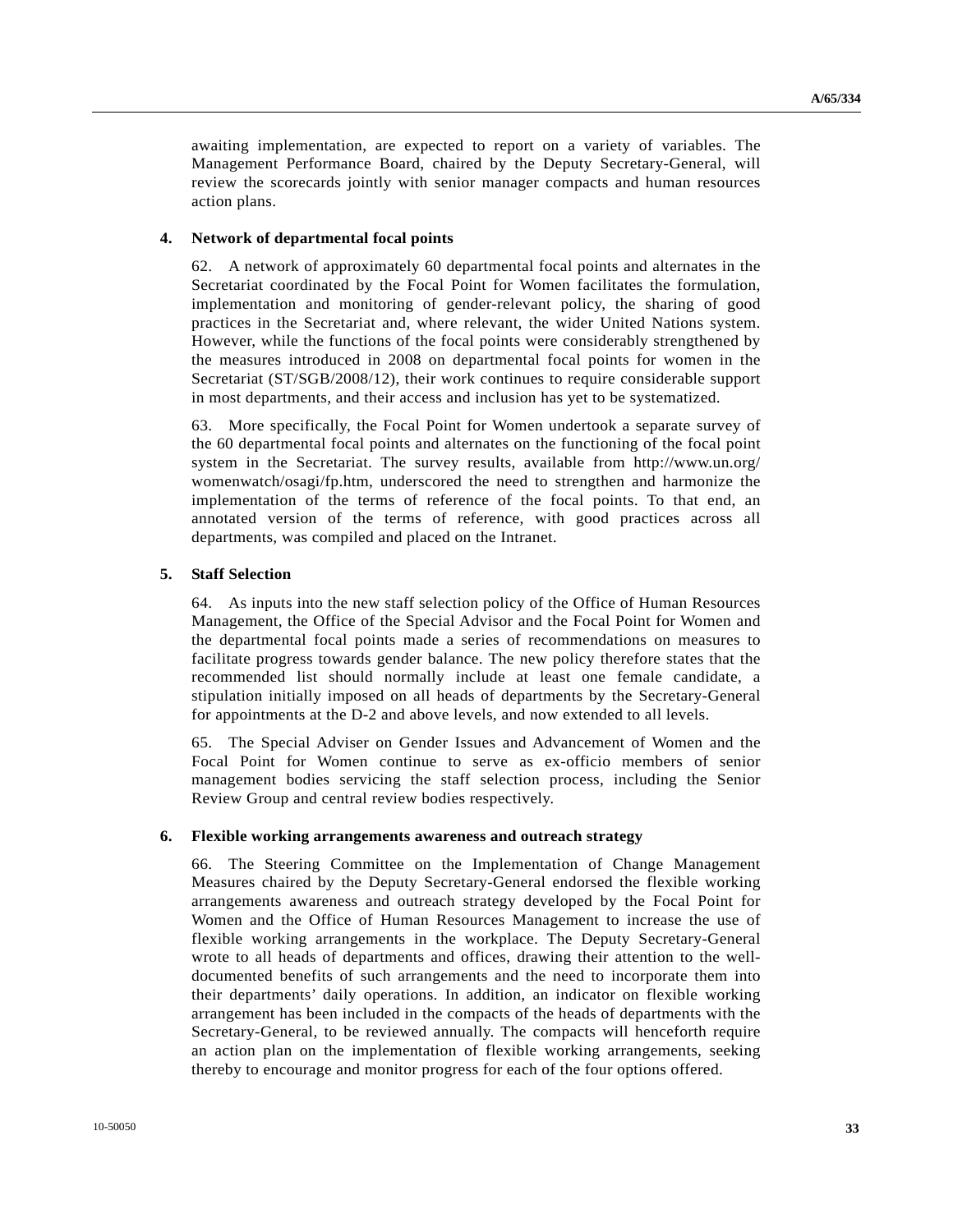67. In addition, in line with the efforts to strengthen outreach and advocacy on flexible working arrangements through its communication strategy, in 2009 the Focal Point for Women conducted a Secretariat-wide survey of all staff in the field and at headquarters. The results of the survey, as well as an advocacy piece entitled "Myths and facts about flexible work arrangements" were posted on the Focal Point for Women website for all system-wide focal points, in particular for those of the Secretariat and for members of the Inter-Agency Network on Women and Gender Equality (available from http://www.un.org/womenwatch/osagi/fp.htm). The survey, to which approximately 2,500 staff members responded, found that most staff viewed flexible working arrangements as a positive organizational tool; that there was a strong interest in such arrangements among staff; that the use of flexible working arrangements had a significant impact on staff productivity, job satisfaction, motivation and organizational commitment; that many United Nations staff members were not aware of the basic provisions of existing policies on flexible working arrangements; that staff perceived such arrangements as receiving little support at senior management levels; and that only a minority of staff members had actually requested the use of flexible working arrangement options, usually due to a lack of knowledge or the lack of the manager's or supervisor's support.

#### **7. Department of Peacekeeping Operations and Department of Field Support**

68. The Department of Peacekeeping Operations and the Department of Field Support are pursuing gender balance, with multiple initiatives, including a study on promoting a positive work environment in the Department of Peacekeeping Operations and the Department of Field Support at Headquarters and in the field, in which 3,000 staff at headquarters and eight missions participated. Both male and female staff indicated high levels of dissatisfaction with the availability of job-related training and career planning and guidance opportunities, fair recruitment, promotion and appraisal processes, and managerial accountability to address abuses of authority.

69. At Headquarters the Department established a senior-level positive work environment task force to address the recommendations emerging from the study. In addition, exit interviews with departing female staff revealed that work-life imbalance, limited career prospects and unfavourable contract terms reduced the Departments' ability to retain qualified women. The Departments now have focal points for women at Headquarters and in each field mission, but have expressed concern that the volunteer nature of the function seriously limits the ability of the focal points to address the full range of significant issues raised in the abovementioned and other surveys, as well as those contained in the terms of reference for the focal points for women (ST/SGB/2008/12).

# **IV. Progress made and obstacles encountered in achieving gender balance in the United Nations system**

70. In response to the request of the General Assembly in resolution 64/141 for information on progress made and obstacles encountered in achieving gender balance, Office of the Special Adviser on Gender Issues and Advancement of Women surveyed the 31 entities of the United Nations system and the relevant United Nations bodies, including the United Nations System Chief Executives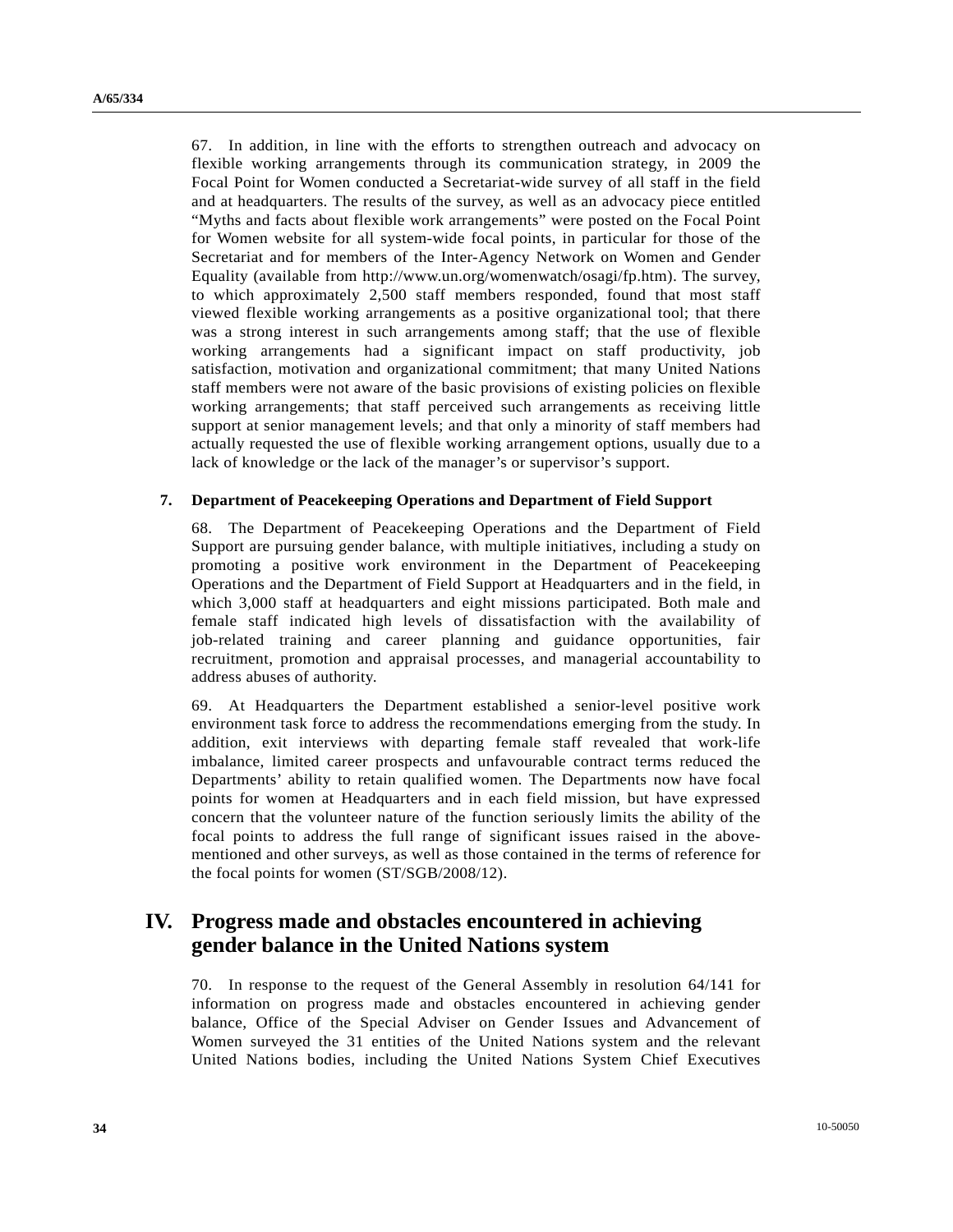Board for Coordination, the International Civil Service Commission and the Inter-Agency Network on Women and Gender Equality. The progress made, in terms of the implementation status of relevant gender balance policies, tools and good practice, as presented by the entities, is summarized below. The obstacles encountered, also as identified by the entities, are presented thereafter.

## **A. Progress in gender balance policy, tools and good practice in the United Nations system**

71. In the 2006 report of the Secretary-General on the improvement of the status of women in the United Nations system (A/61/318), he presented an analysis of the causes of the slow advancement of women. In that report he identified a wide variety of tools, ranging from an organizational gender strategy to work/life policies, as drivers of progress on gender balance. Their implementation status in the entities of the United Nations system constitute indicators of progress and are presented below.

#### **1. Implementation status of gender balance policies and tools**

#### **Gender strategy**

72. An effective gender balance strategy is one that provides a positive framework to propel progress at an institutional level. While the strategy varies between institutions, it generally anticipates areas and activities of organizational action with a bearing on the improvement of gender balance and the status of women in the organization. A strategy may, for example, address actions in areas such as gender awareness, monitoring and accountability, and informal barriers/working climate and culture as well as human resource policies such as recruitment, promotion, retention, career development, implementation of work/life policies and spouse employment.

73. Seventeen of 30 responding entities reported having a gender strategy (IAEA, ICAO, ILO, the International Training Centre, UNESCO, UNDP, UNHCR, UNICEF, UNIDO, the Secretariat of the United Nations Joint Staff Pension Fund and the United Nations Staff Pension Committee, UNOPS, the United Nations Secretariat, UNRWA, UPU, WFP, WMO and the World Tourism Organization) while 13 did not. Of the responding entities in the 2008 survey, 15 had gender strategies and 4 did not.

#### **Gender scorecard**

74. The gender scorecard refers to the implementation of a quarter or semi-annual monitoring system that incorporates all relevant gender balance data into a report at the level of the organization and its larger component units. All 31 United Nations entities responded to the survey question on the gender scorecard. Of those, 7 confirmed employing a gender scorecard to monitor and support the implementation of a gender policy and another 4 indicated that they intended to introduce one in the future. In contrast, the 2008 survey reported that 9 out of 30 entities employed gender scorecards, while 7 out of 30 planned to introduce them. Relative to the prior biennium, it would appear that 6 entities dropped either the implementation of the scorecard or their plans to adopt it. In sum, the current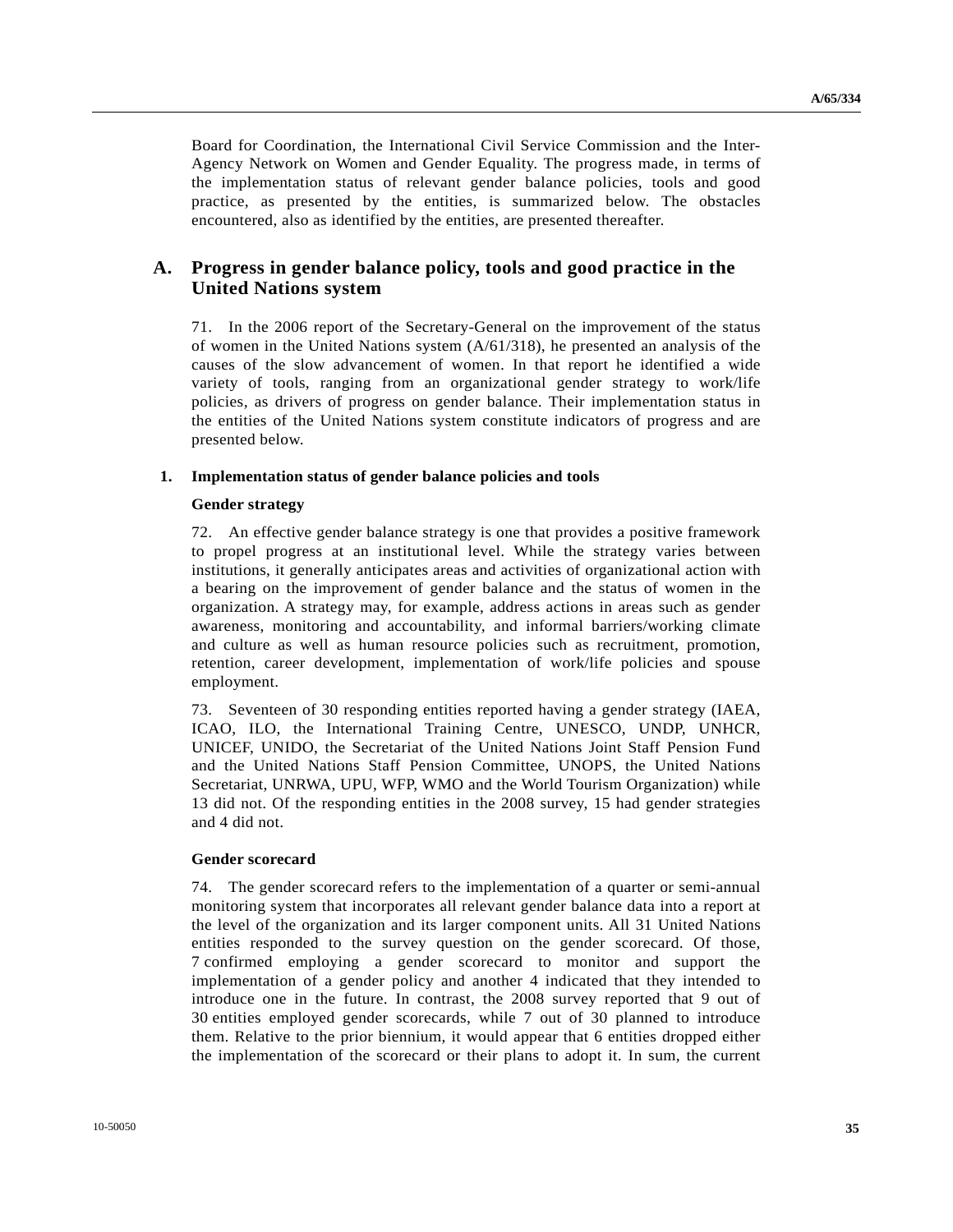reporting period recorded a significant decline in the use of the scorecard, with some entities abandoning it altogether.

75. More encouragingly, however, the current survey also indicated that 5 out of 7 of the entities that reported having a gender scorecard in 2008 had graduated to populating data in real time, increasing its effectiveness in monitoring and correcting negative trends in their incipient stages. In the previous reporting period, fewer than half of the entities (3 out of 9) using gender scorecards used real-time statistics.

#### **Special measures to improve the status of women**

76. Special measures are catalytic measures specifically intended to improve and accelerate gender balance in the organization. They may range from staff selection system provisions directly impacting the recruitment and promotion of women, to less direct measures that positively affect and facilitate the organizational culture which positively impacts policy and practice relevant to gender balance.

77. Fifteen of the United Nations system entities reported having some form of special measures to improve the status of women (IAEA, ICSC, ILO, ITU, UNESCO, UNHCR, UNICEF, UNIDO, UNOPS, the United Nations Secretariat, UNRWA, WHO, WIPO, UPU and the World Tourism Organization). Examples of measures include stipulations such as those of UNHCR where recruitment is mandated to have a ratio of 3:2 of female to male at all levels until gender parity is achieved, or those of UNOPS which has binding special measures to select equally qualified female candidates until the 45 per cent to 55 per cent parity rate is reached. The United Nations Secretariat promulgated special measures on gender equality in 1999. The staff selection system as implemented, however, seems to have all but nullified their mandatory nature and/or accountability for their implementation. Of the remaining 50 per cent of the entities that did not report having special measures for gender equality, two (IFAD and FAO) noted that they expected to institute them.

#### **System of focal points**

78. The General Assembly resolution, in 64/141 (para. 20), specifically called upon the United Nations system to continue its efforts towards achieving the goal of gender balance, including with the active support of gender focal points. In addition, other resolutions have urged the United Nations system to establish the focal point system at the highest level.

79. The survey of United Nations entities revealed that 18 of the 30 entities (FAO, IAEA, ICAO, ILO, IMO, the International Training Centre, ITU, UNESCO, UNDP, UNICEF, UNIDO, the Pension Fund and the Pension Committee, the United Nations Secretariat, UNRWA, UNU, WHO, WIPO and WMO) had gender focal points, while 12 did not.

80. Of the 18 entities that reported having focal points, their level, number and independence varied between entities: 2 entities noted specifically that they had a budgeted high-level focal point at headquarters, located in offices reporting independently and directly to the head of the entity; 3 entities indicated that they had an individual charged with addressing gender issues in their human resources department but without a specifically budgeted post. Eleven of 18 entities reported having a focal point, albeit on a voluntary basis, also in each duty station; 12 of 18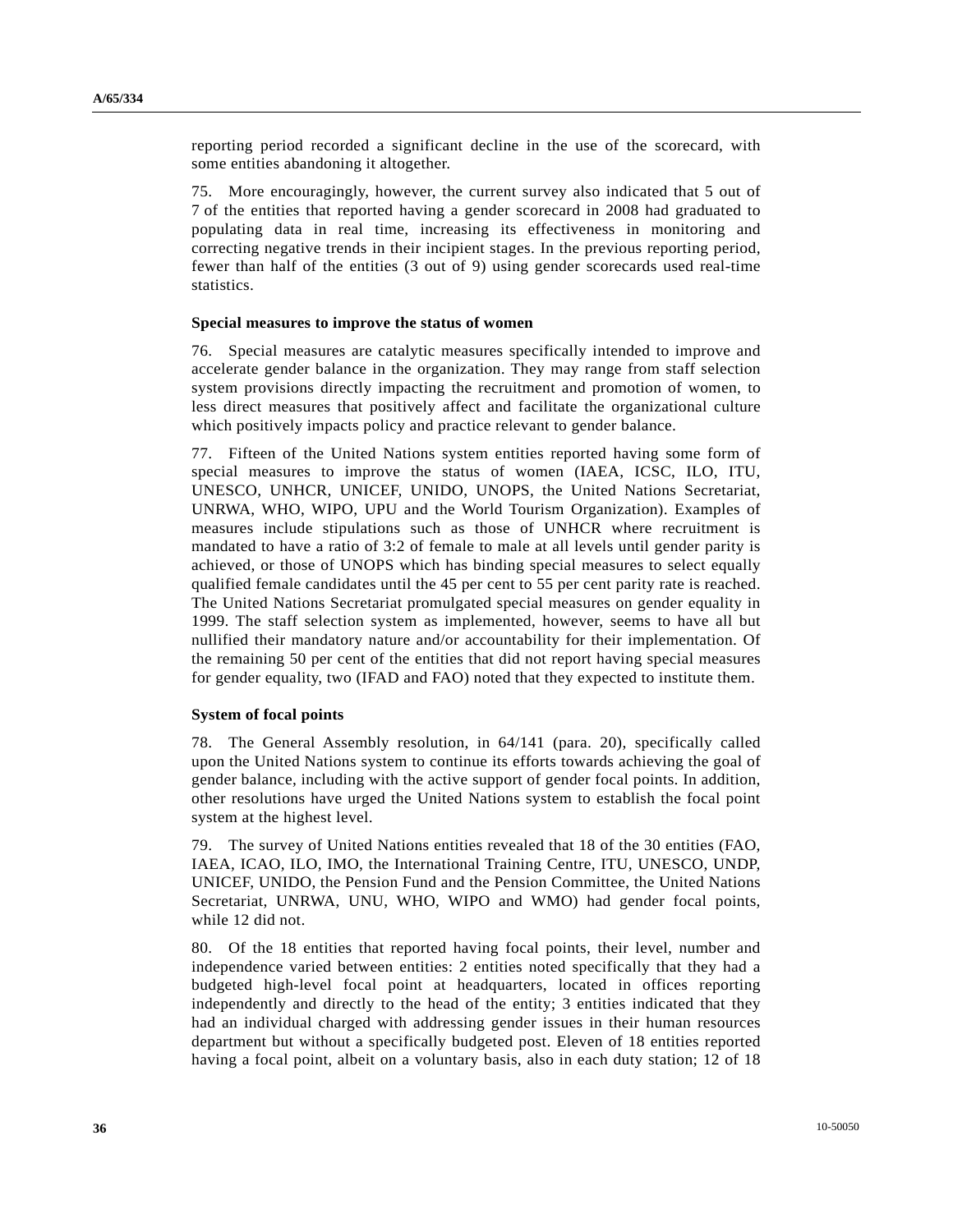entities had focal points, also on a voluntary basis, at the level of departments or offices within the entity.

81. Several entities raised serious concerns regarding the voluntary nature of the gender focal points, noting that the workload signified by their mandate and function is markedly incommensurate with the voluntary designation of responsibilities.

#### **Work/life balance and flexible working arrangements**

82. United Nations entities were asked to report on the availability and use in their institutions of flexible working arrangements, including the four options outlined in the Secretary-General's bulletin (ST/SGB/2003/4): staggered working hours, telecommuting, scheduled breaks for learning and compressed work schedules. Eight entities (UNDP, UNFPA, UNHCR, UNICEF, the United Nations Secretariat, the Pension Fund and the Pension Committee, UNOPS and UNRWA) reported that they offered all four options. Of the 31 entities, 22 reported that they had the option of staggered working hours, 21 had a telecommuting option, 16 had the option of scheduled breaks for learning and 14 had the option of compressed work schedules. Since the previous reporting period, 7 entities have introduced telecommuting arrangements and 3 have introduced compressed work schedule options. During the same period, the number of entities offering a scheduled break for learning declined by four. The option of staggered working hours remained unchanged and continues to be offered in 22 entities.

83. With regard to the monitoring of flexible working arrangements in the entities, only UNIDO reported using an online tracking system. Others reported that monitoring was the responsibility of their human resources division, often in cooperation with the manager/director/supervisor (ILO, IFAD, UNHCR and PAHO). Two United Nations entities reported that they did not monitor the arrangements at all (the United Nations Secretariat and UNFPA).

84. With regard to implementation of flexible working arrangements, all entities were asked about accessibility and usage of each of the four options. Of the 22 entities offering the staggered working hours option, 15 noted that this option was "easily" to "very easily" granted, and two entities reported that it is "occasionally" granted. Of the 21 entities reporting that they had a telecommuting option, 8 noted that it was "easily" to "very easily" granted, 6 reported that it was occasionally granted, and 1 reported it was almost never granted. Seven of the 16 entities that confirmed offering the option of a scheduled break for learning reported that it was "easily" to "very easily" granted, 4 reported that it was occasionally granted and 2 reported it was almost never granted. Of the 14 entities that reported having a compressed work schedule option, 8 reported that this option was "easily" to "very easily" granted. Several entities also reported that they were considering the options on a case-by-case basis (for example, the International Court of Justice) or were piloting them and evaluating the results before extending them to more employees (for example, UNESCO).

#### **Exit interviews**

85. Surveying staff attrition is crucial for gaining insight into the reasons why United Nations employees, particularly women, leave the organization. Such information helps to increase the effectiveness of recruitment and retention policies.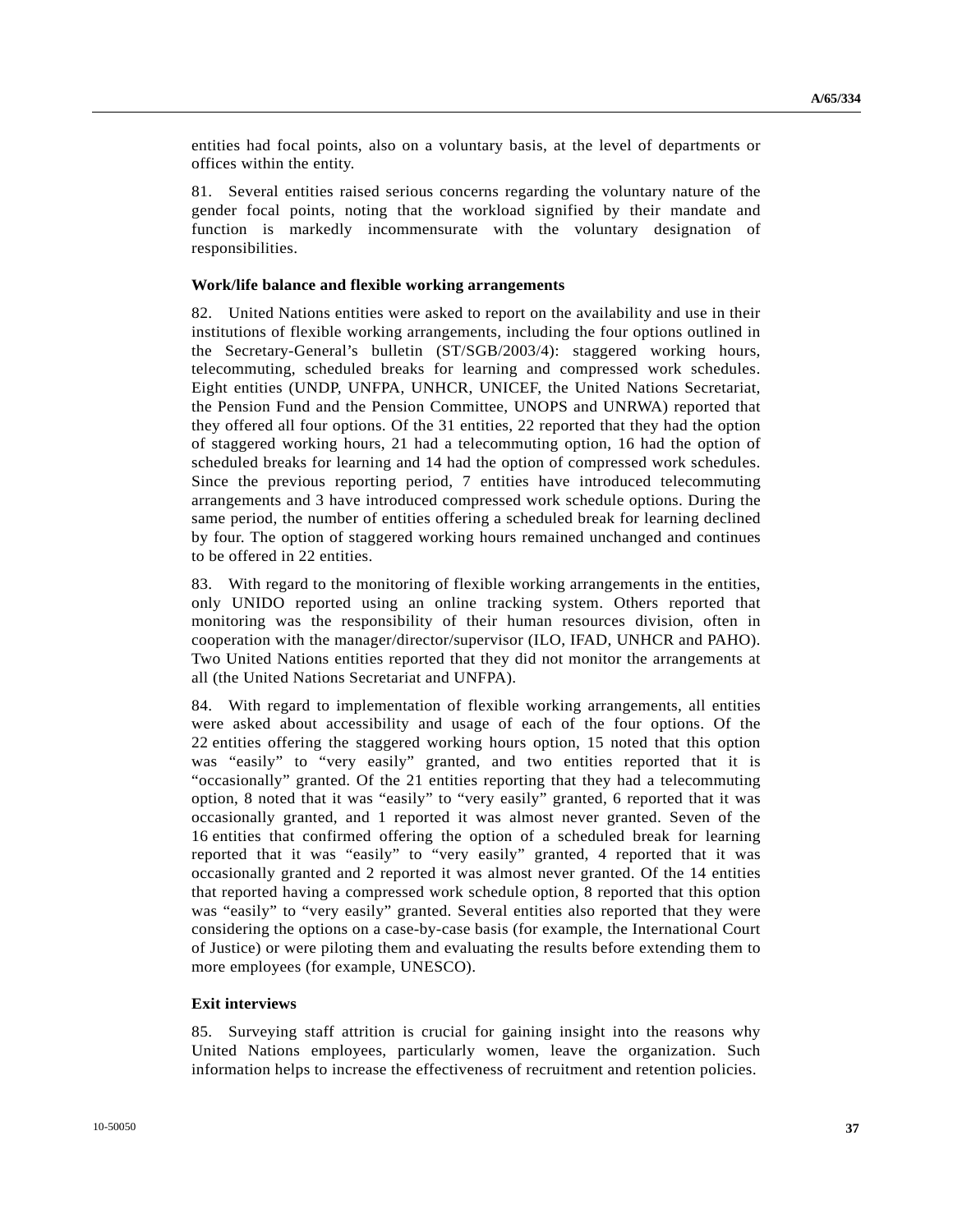86. Twenty-nine United Nations entities responded to the exit interview section of the system-wide gender survey conducted by the Office of the Special Adviser on Gender Issues and Advancement of Women. Twenty-two of 29 entities, an increase of 11 relative to the last reporting period, confirmed a practice of conducting exit interviews either electronically or otherwise. It is noteworthy that in 2010 CEB designed and distributed a new standardized exit interview questionnaire to all its members with the objective of strengthening the practice and facilitating central data collection by a range of variables, including gender and age. In addition, ICSC noted at its April 2009 session that the exit interviews should target all separating staff (men and women) while incorporating built-in mechanisms to capture gender disaggregated data to analyse the root causes for the increasing trends in separations of female staff from the organizations before retirement age.

87. Notwithstanding the above, of the 22 United Nations entities confirming their practice of conducting exit interviews, only 8 reported exclusively using online questionnaires. Compliance with best practices and confidentiality requirements suggests, therefore, the need for a more generalized use of the online version. Further, the true causes of attrition may be expected to be comprehensively and accurately captured if exit interviews are both mandatory and confidential. Exit interview questionnaires are not yet mandatory in 11 out of the 22 United Nations entities using them and are analysed predominantly either by their human resources and/or administrative units.

#### **(g) Other gender-related policies**

88. In addition to the policies mentioned above, several entities reported adopting other gender-related policies that indirectly impact retention, recruitment and gender-sensitive organizational culture.

89. Of the entities providing data, 27 reported having policies to prohibit discrimination and harassment; 21 noted that they had an ethics office; 18 indicated that they had special measures for protection from sexual exploitation and sexual abuse; and 2, PAHO and UNIDO, noted that while they did not have a policy, similar protections were accorded by their code of conduct. Twenty-four entities also reported having policies for conflict resolution and against retaliation, respectively. UNESCO reported that a policy against retaliation was under formulation. With regard to parental issues, 25 indicated that they had a policy that granted parental leave, but as special leave without pay. In addition, almost all of the entities, with the exception of the World Tourism Organization and WIPO, reported having an adoption leave policy. Twenty-five indicated that they also had a breastfeeding policy.

#### **2. Initiatives relevant to gender balance and good practices in the United Nations system**

90. Several initiatives relevant to gender balance and good practices emanating from CEB, ICSC, the Inter-Agency Network on Women and Gender Equality and other United Nations system entities (as submitted by them) offer useful examples of progress, also for consideration and possible emulation. They are summarized below.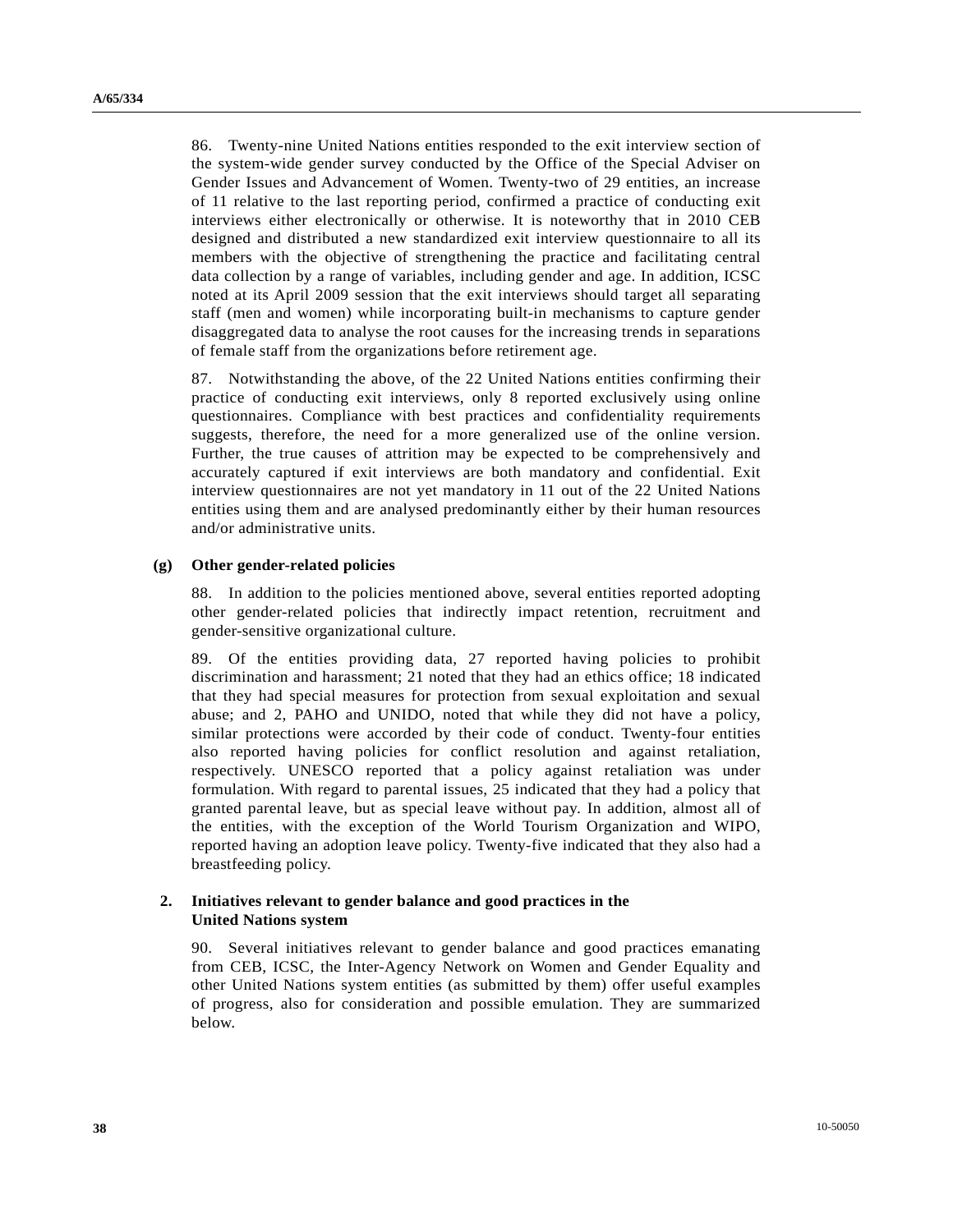### **United Nations System Chief Executives Board for Coordination**

#### *Work/life balance*

91. In an update to its report on work/life balance in the organizations of the United Nations system CEB identified staff well-being as an important overarching theme which encompassed work/life balance, staff mobility and staff counselling.

92. Further, CEB proposed a set of two standards for staff well-being. The first standard would include the following provisions: flextime and mandatory time off after duty travel; parental, compassionate and home leave; career development programmes; compensation of overtime for General Service staff; access to the services of a staff counsellor, ombudsperson and mediator; and stress management and staff outreach support programmes. The second standard, essentially the gold standard, would additionally include part-time work, compressed work weeks, job sharing and telecommuting; dual career and staff mobility programmes; childcare and sports facilities; and compensation of overtime for all staff.

93. CEB acknowledged that the capacity of programme and mid-level managers to implement the programmes effectively constituted the principal obstacle to achieving staff well-being and work/life balance measures. Accordingly, it requested the Human Resources Network to endorse the new framework, review and comment on the proposed standards and encourage an effective system-wide bottom-up approach to staff well-being. CEB also suggested that various staff associations and Office of the Special Adviser on Gender Issues and Advancement of Women join efforts to ensure a bottom-up approach and effective implementation.

#### *Spouse employment*

94. The CEB Human Resources Network was briefed, at its July 2010 session, on the United Nations dual career and staff mobility programme, an initiative led by the United Nations and the World Bank Group. According to the report presented at the briefing, the incidence of dual career situations was significantly higher than average among female and younger staff members, making the issue of spouse/partner work permits fundamental in the battles for both gender balance and adequate succession planning. A three-pronged strategy was recommended: the provision of information on work permits to United Nations system staff and their families; negotiation with individual host States for facilitated access to work permits for spouses/partners and pursuit of multilateral solutions to increase spouse/partner access to work permits, such as the adoption of a strong resolution by the General Assembly; and action in partnership with ministries of foreign affairs. CEB also discussed the United Nations Development Group's joint guidance note on the employment of expatriate spouses, which is being revised.

#### **International Civil Service Commission review of gender balance in the United Nations common system**

95. During its sixty-eighth session in March/April 2009, ICSC discussed gender balance and the feasibility of establishing an inter-agency roster of qualified women to accelerate progress in the 23 United Nations entities which constitute the United Nations common system that the ICSC services (see A/64/30). The report noted that the effectiveness of a roster lay in an institution's ability to register enough qualified candidates using quick pre-screening procedures. However, inadequate funding for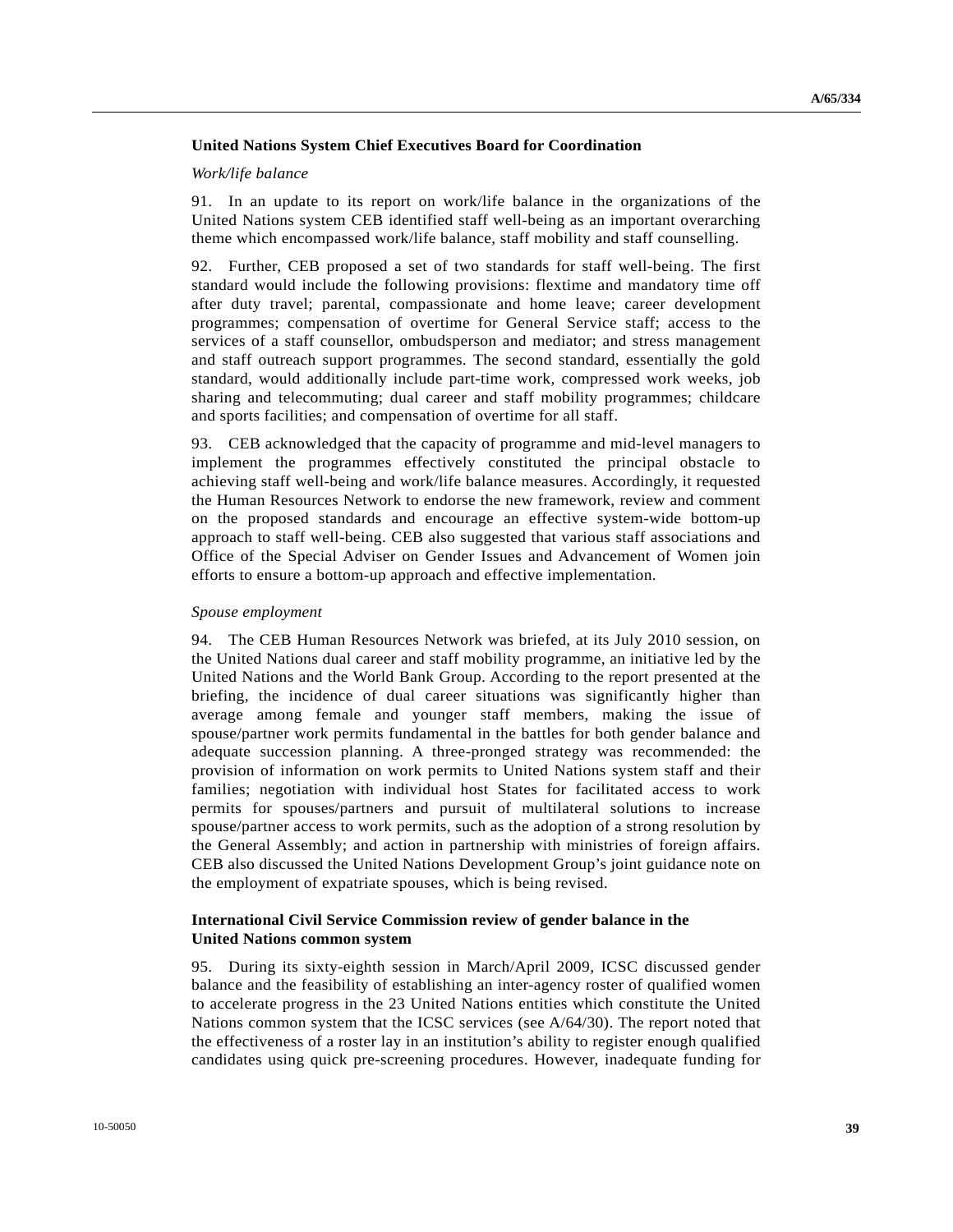such an endeavour, as well as low utilization rates of existing rosters, constituted sufficient reason not to invest in an inter-agency roster at this time.

96. Alternatively, therefore, ICSC decided:

 (a) To encourage entities to improve gender balance by taking advantage of the high number of impending retirements over the next five years;

 (b) To underscore the importance of workforce planning, talent gap analysis and skills inventories when addressing problems of the recruitment and retention of women;

 (c) To encourage the organizations to implement outreach initiatives, targeted recruitment, policies for work/life balance, flexible working arrangements, career coaching and development, and programmes in management skills and leadership development;

 (d) To highlight investment in staff development and the development of an internal candidate pool.

#### **Inter-Agency Network on Women and Gender Equality**

97. At the ninth session of the Inter-Agency Network on Women and Gender Equality, from 23 to 25 February 2010, the members discussed, inter alia, developments related to gender balance and challenges facing the United Nations system.

98. The Network concluded, inter alia:

 (a) That the tools developed by the Office of the Special Adviser on Gender Issues and Advancement of Women and Focal Point for Women to propel progress were very useful for advocacy and for the work of each entity. Particular mention was made of the new United Nations gender strategy and action plan, the gender scorecard, the user-friendly and comprehensive focal point website which covers all entities of the United Nations system, surveys on work/life balance and the functioning of the focal point system, and general advocacy materials;

 (b) That improvement in the representation of women, in particular at the D-1 level and above, was crucial. They also noted that achievement of gender balance ought to be a minimum performance standard for all United Nations entities;

 (c) That flexible working arrangements and spouse employment policies remained critical to promote women's careers and to address recruitment, retention and organizational culture issues. The members of the Network suggested that a task force be formed to advise on possibilities for improvement of institutional policies and implementation.

99. The Network has proved a valuable means to facilitate the work of the Special Adviser and the Focal Point for Women in coordination and outreach to the entities of the United Nations system to, inter alia, promote gender balance and the harmonization of policies and practices in this area.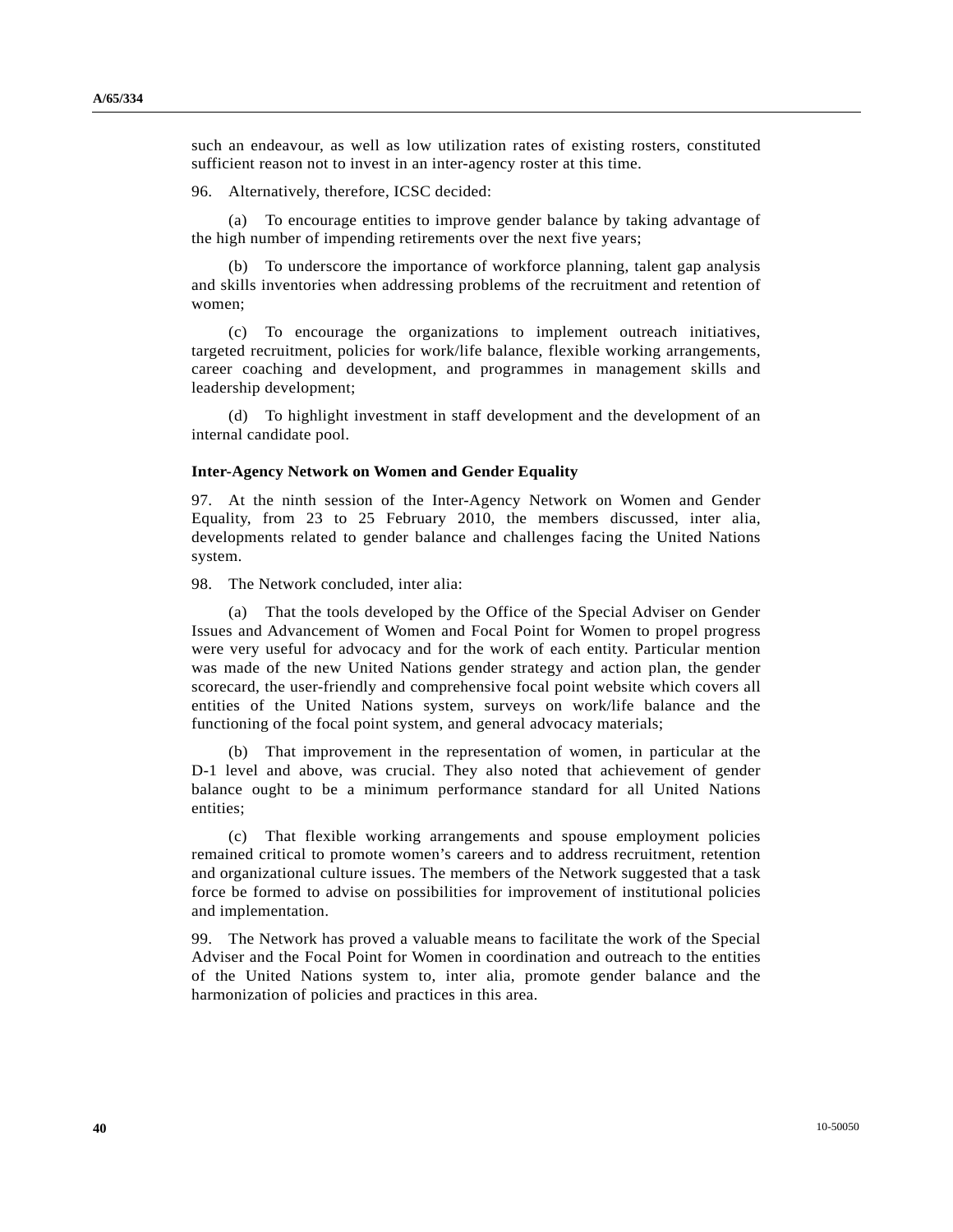#### **International Labour Organization**

100. Building on the action plan for 2008-2009, ILO adopted a 2010-2015 action plan for gender equality. The section on staffing and structure includes a component on gender parity with related results such as parity in senior posts, gender equality in management and leadership training programmes, strengthening of a gendersensitive and family-friendly workplace, including by introducing a telecommuting option, and expanded opportunities for General Service staff career development. Each indicator includes a baseline, an example of indicative activities, and (when appropriate) a minimum performance standard.

#### **International Fund for Agricultural Development**

101. IFAD reported that it piloted compressed work schedule arrangements (that is, working 10 days in 9) within some divisions including the human resources office, where almost all human resources staff took advantage of it.

#### **International Telecommunication Union**

102. To strengthen a gender-friendly work environment, ITU introduced the telecommuting option.

#### **United Nations Educational, Scientific and Cultural Organization**

103. The UNESCO action plan for gender parity sets out a range of measures for achieving gender parity at senior management levels (D-1 and above) by 2015. Its four main pillars include recruitment; training and mentoring; retention and work/life balance; and an "other measures" category with 13 additional genderrelated measures. The measures for ensuring gender parity at the Director level include the following: identifying relevant female professional networks through which to advertise Director posts; modifying vacancy notices for positions at the P-5 level and above to include the following language "women are strongly encouraged to apply"; applying a one-to-one gender hiring ratio for P-5 staff; ensuring a hiring ratio of three women to two men for Director posts; ensuring gender balance on selection panels; and requiring short lists to include at least two women candidates.

104. The UNESCO gender action plan also seeks to enhance women's career development through dedicated learning initiatives that include development and implementation of a management programme for women staff at the P-4 and P-5 levels; support for the establishment of informal networks of senior women staff; an increase in gender awareness through induction training courses; and inclusion of gender awareness in the leadership and change management programme.

105. Furthermore, the action plan calls for the establishment of work/life balance measures, supporting such initiatives as the local expatriate spouse association and exit interviews for women at the P-5 and above levels.

#### **Office of the United Nations High Commissioner for Refugees**

106. UNHCR set a goal of reaching gender parity by 2010 at all levels. To that effect, the policy framework includes a communication strategy, a summary of responsibilities and measures for ensuring gender equity in the management of the workforce. More specifically, its measures are subdivided into the following five categories: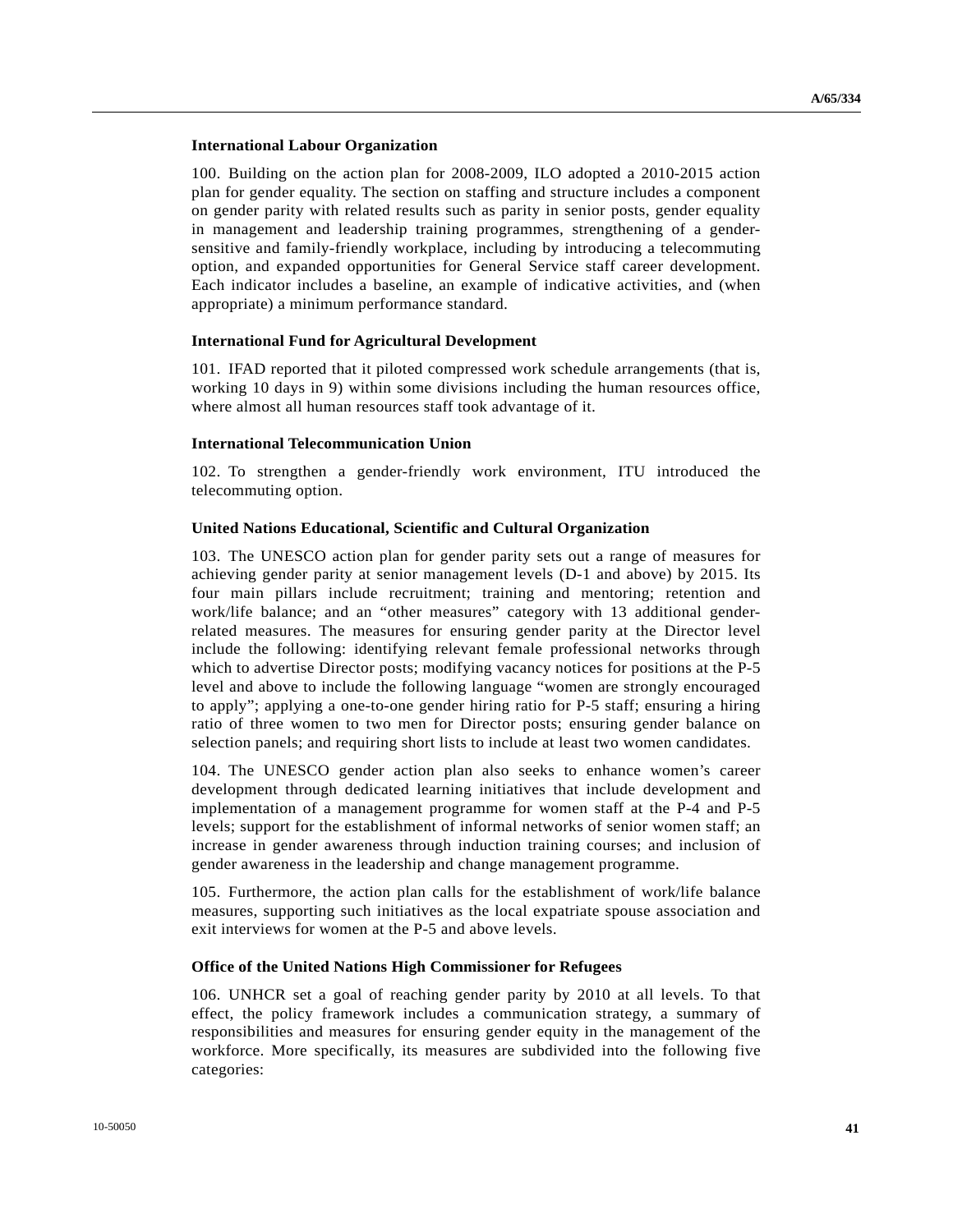(a) Recruitment and posting. Recruitment at all levels with a 3:2 women to men ratio, including at senior levels;

 (b) Staff development. Integration of gender issues into leadership and mentoring programmes, and management assessment tools to ensure the development of women for senior positions;

Performance management. Gender equity as a core competency within performance appraisal reports;

 (d) Promotions. Incorporation of seniority as a consideration for women candidates where it is beneficial to them;

 (e) Work life balance. Active encouragement of flexible working arrangements, exit interviews, spousal employment policies and similar measures. UNHCR surveyed all staff and their supervisors using flexible working arrangements, noting that their results showed general satisfaction with the effectiveness of the policy.

107. UNHCR is currently focusing on increasing awareness and accountability within the organization through the use of Intranet-based tools, staff questionnaires and working groups to strengthen implementation of its gender policy.

#### **United Nations Relief and Works Agency for Palestine Refugees in the Near East**

108. The UNRWA human resources gender policy and implementation strategy (2008) sets out a number of targets and mechanisms to achieve gender parity by 2015, in particular at the senior management level. Interventions include targeted recruitment, specialized training courses and procedures for dealing with discrimination and harassment in the workplace. In 2009-2010, gender focal points have been appointed in each of the headquarters and field locations and have developed specific human resources gender action plans for their offices. To ensure accountability, gender scorecards analyse trends and track progress across the Agency.

109. In 2010, UNRWA will develop a staff well-being framework involving new policies and initiatives around flexible working arrangements, family-friendly leave entitlements, childcare facilities and spouse employment to improve work conditions at headquarters and field duty stations. The Agency is also developing a new succession planning approach with an active focus on developing high-potential female staff.

#### **World Health Organization**

110. WHO has institutional systems in place to monitor and measure gender equality goals, ensuring that they are fully implemented and regularly reported. The World Health Assembly, at its sixtieth session, in 2007, adopted resolution WHA 60.25, in which it requested the Director-General of WHO to take forward a number of specific gender equality goals. The resolution also noted the WHO strategy for integrating gender analysis and actions into its work (WHO gender strategy), and requested the Director-General to report on progress to the World Health Assembly every two years (May 2009, 2011 and 2013), through the Executive Board. Gender parity in staffing was assessed and is monitored through two indicators: percentage of all Professional and administrative long-term and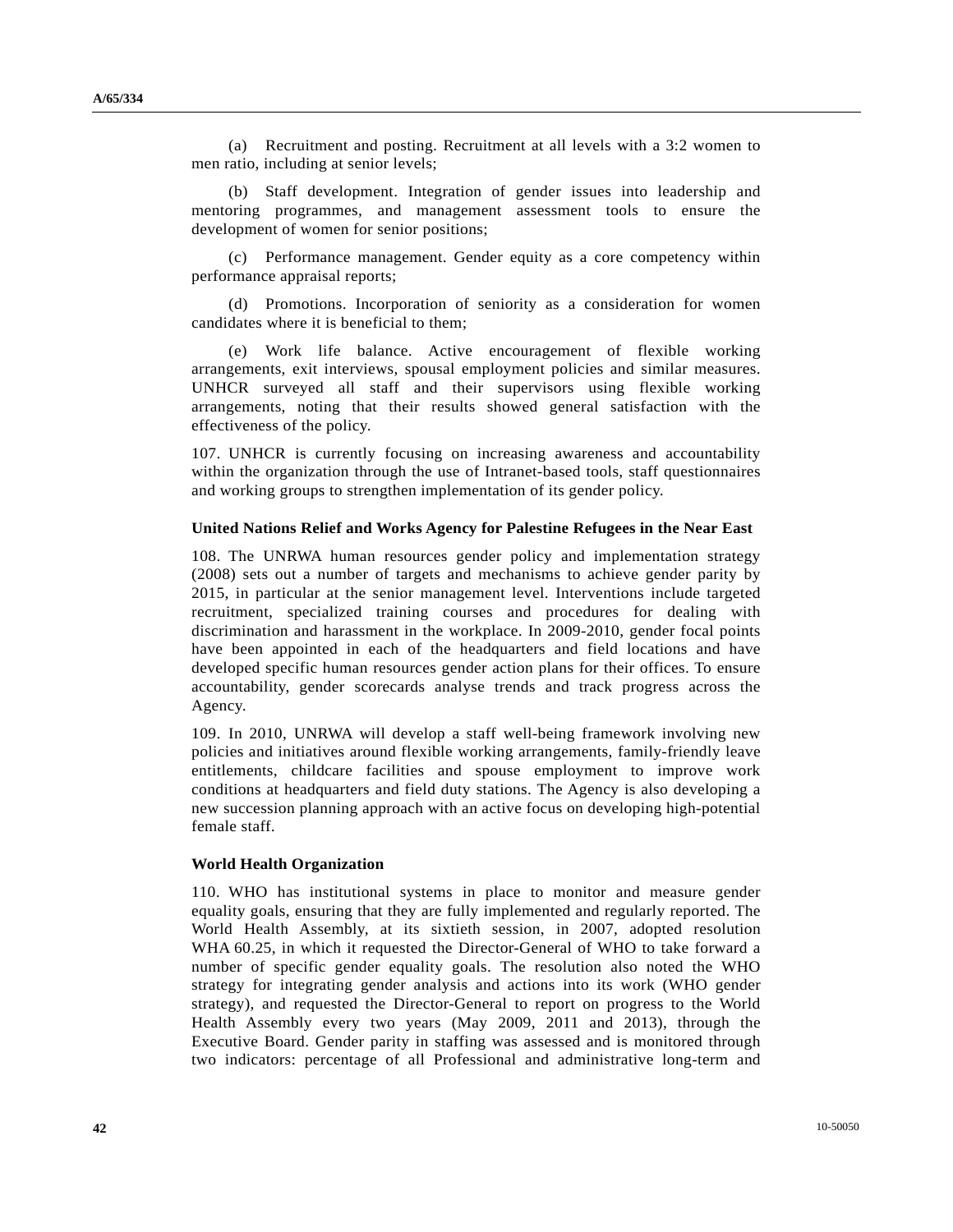temporary posts by sex, and level and percentage of all long-term and temporary new appointments in 2007 by sex and WHO category (Professional, National Professional Officer and General Service).

#### **United Nations Development Programme**

111. The UNDP gender parity action plan (2009-2011) of March 2009 promotes a positive organizational culture that seeks the achievement of gender equality and gender parity. For example, a salient feature of the plan is the set of instructive notes, such as the draft gender parity guidance note, directed to build institutional capacity within UNDP. The plan sets out a strategic direction to integrate gender parity; in collaboration with the Office of the Special Adviser on Gender Issues and Advancement of Women and Focal Point for Women, establishment of an informal inter-agency gender parity network to promote better inter-agency cooperation, and the publication of regional workforce bulletins to communicate changes to genderrelated policy; outcome indicators to track the implementation of the Gender Steering and Implementation Committee and of Gender Equality and Diversity Unit/Office of Human Resources measures. Each measure is categorized, with subcategories, into one of three dimensions: talent sourcing (recruitment and selection), staff capacity (staff development and career planning) and enabling environment (enabling culture, monitoring and implantation). Special attention is paid to implementing work/life policies in ways that proactively seek to remove stigma, and include designing and implementing reintegration initiatives for women on special leave without pay.

## **B. Impediments to achieving gender balance at the P-4 to D-2 levels**

112. Of the 31 United Nations entities, 27 responded to the survey on impediments for the achievement of gender balance at the P-4 to D-2 levels. All responding entities noted that they continued to encounter obstacles in one or several of the six categories of impediments, which, in order of importance, were as follows: an inadequate level of qualified female applicants; lack of special measures for gender equality or for women; lack of outreach in recruitment and lack of accountability (these latter two emerge on par); and the absence or weak integration of focal points as well as inflexibility, or weak implementation of flexible working arrangements, with these categories being qualified by observations that while policies already existed, their implementation required significant strengthening. The preceding impediments are similar to those considered in the previous report (A/63/364), indicating that they are persistent problem areas. Each impediment is addressed below.

113. **Low number of qualified women applicants.** Eighteen out of the 27 entities cited a low number of qualified women applicants as either the first or the second of the three top impediments to progress towards parity; of the 27, 13 indicated it was the most significant impediment, and 5 identified it as the second most significant. It is equally noteworthy, however, that 9 entities reported that they do not regard this factor as one of their top three impediments to progress, a positive shift relative to the previous reporting period when only 5 entities indicated that it did not constitute an impediment to progress.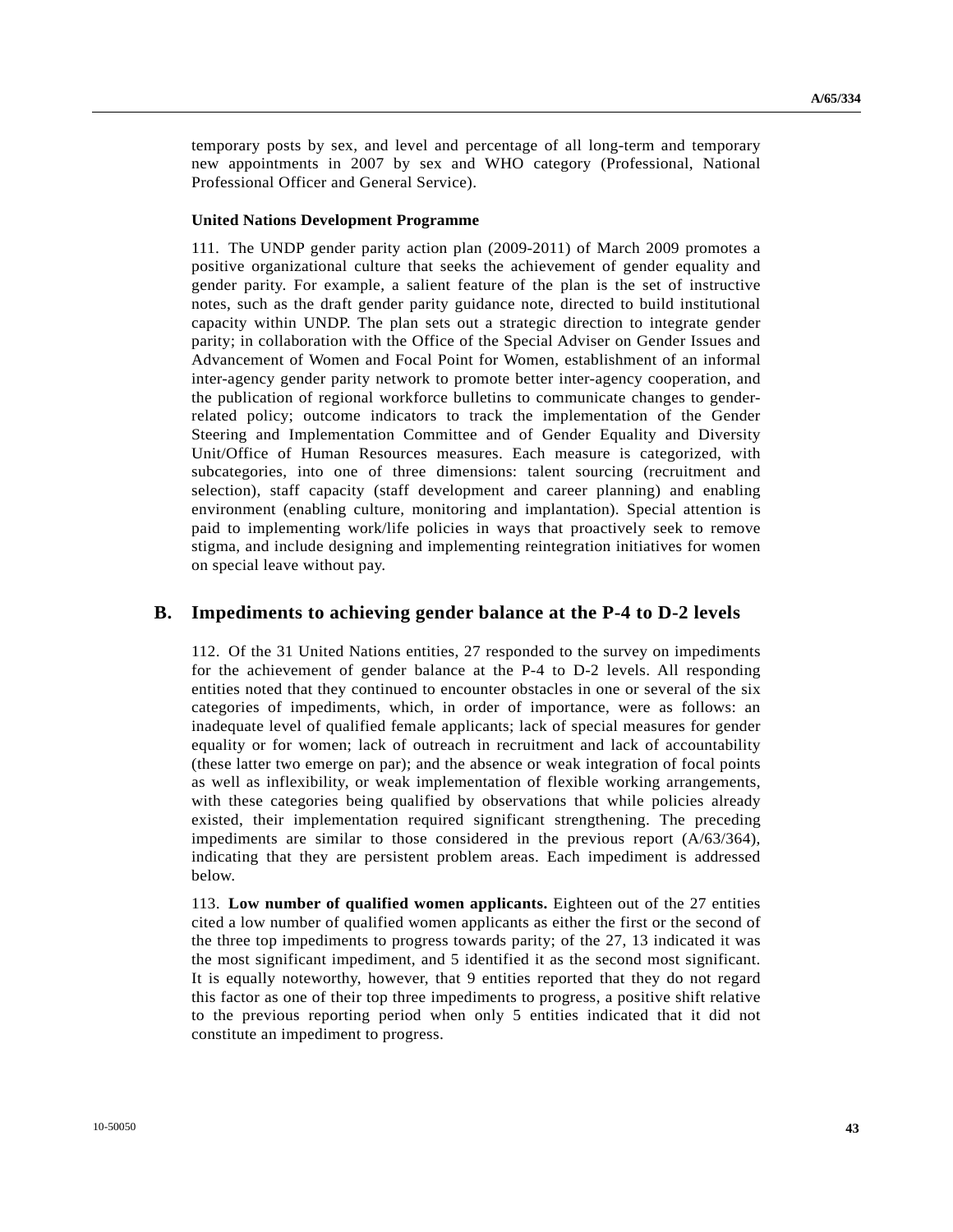114. **Lack of special measures.** A need for special measures was identified by 13 entities as being one of the top three impediments to the goal of attaining gender parity. Five considered the lack of special measures to be the most important and 6 viewed it as the second most important. It was not mentioned as a top impediment by 14 entities, all of which also indicated that they already had policies for special measures.

115. **Lack of outreach in recruitment.** The need for outreach in recruitment is closely related to the low number of qualified female applicants, and was ranked as one of the top three impediments by 13 out of the 27 entities. Three ranked it as the most important obstacle, another 3 as the second most important and 7 as the third most important impediment to achieving gender parity at the P-4 to D-2 levels. For the remaining 14 entities, lack of outreach in recruitment was not seen as one of the three major obstacles.

116. **Lack of accountability.** Overall, a lack of accountability was indicated by 8 of the entities as the most important impediment to achievement of parity. Another 3 ranked it as second or third in importance, indicating that a lack of accountability at a managerial level remained one of the primary concerns. Those assessments underline the urgent need to establish a more effective system of checks and balances. Of the 27 entities, 11 did not perceive it to be one of the top three major impediments.

117. **Lack of flexible work arrangements; lack of a gender balance focal point system.** Five entities identified the need for a gender balance focal point system as one of the top three impediments; two considered that the lack of flexible working arrangements was a major impediment. A weak gender balance focal point system and the lack of flexible working arrangements were rated as less important impediments to gender parity largely because responding entities indicated that they already either had or were part of a network of focal points (15 entities) and/or also had flexible working arrangement policies in place (27 entities).

# **V. Responsibility and accountability of the Office of Human Resources Management and the Chief Executives Board for promoting gender balance**

118. In resolution 64/141, the General Assembly requested the Secretary-General to include in his report information on the responsibility and accountability of the Office of Human Resources Management of the Secretariat and the secretariat of the United Nations System Chief Executives Board for Coordination for promoting gender balance.

119. The CEB secretariat is responsible for data collection and coordination on a range of management issues in the United Nations system but does not have implementation authority. In that context, the secretariat prepared a note on exit interview questionnaires, as described in paragraph 86 of the present report. The secretariat also presented other documents with a bearing on gender, as described in section IV of this report (paras. 91 to 94).

120. In contrast to CEB, the principal responsibility of the Office of Human Resources Management, through the Management Performance Board, is to ensure compliance with and implementation of all human resource policies, including those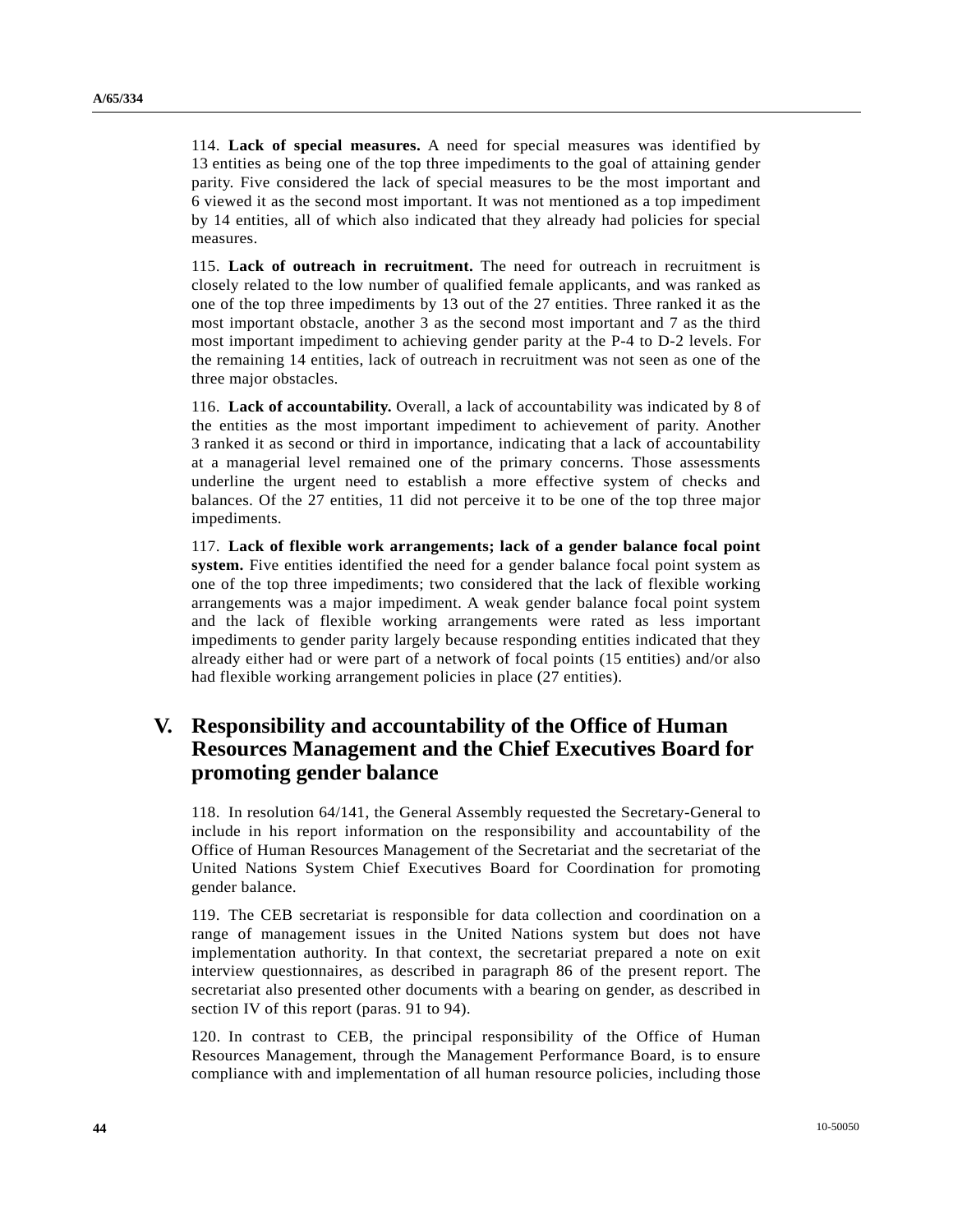with a bearing on gender-related issues, in all offices and departments in the United Nations Secretariat. In addition to indicators on growth in gender balance, the compacts of the Secretary-General with departments contain a new objective on flexible working arrangements, with the results to be reported to the Management Performance Board in 2011. The human resources action plans also continue to include a commitment by heads of departments and offices to maintain 50 per cent female representation or to improve representation by two percentage points annually over the baseline for levels with female representation below 50 per cent.

121. At the operational level, the Office of Human Resources Management created an outreach unit in 2009 to increase recruitment of women and staff from unrepresented and underrepresented countries. In collaboration with the Office of the Special Adviser on Gender Issues and Advancement of Women, the Office of Human Resources Management also developed new terms of reference for departmental focal points promulgated on 1 August 2008 (ST/SGB/2008/12).

# **VI. Recommendations for accelerating progress in the United Nations system**

122. Drawing upon the detailed analysis in the present report, and the policies, measures and good practices reported by United Nations entities, broad recommendations for the United Nations system are outlined below.

123. While the various United Nations entities have formulated their individual personnel policies and processes over the years, a concerted effort should be made to harmonize those elements, in their broadest scope, as far as feasible.

124. Several entities have developed promising approaches for policies and practices for advancement towards gender parity. Other entities, especially those for which progress towards gender parity appears to be less than optimal, according to the analysis in this report, may wish to study such best practices to consider their adoption.

125. Policies are only as effective as their implementation. Each entity should resolve to aim for determined implementation of staff selection policies specifically designed for rapid advance towards gender parity, complementing it with effective monitoring and reporting, preferably to the head of the entity. The lack of accountability for gender parity continues to emerge in surveys of United Nations entities as a significant impediment. Oversight at the highest level should help to overcome the issue.

126. For implementation of such policies, gender strategies and action plans are essential for each stage of the personnel process — recruitment, promotions and separations. They should be formulated and conducted under the supervision of the head of the entity.

127. Trends indicate that increasing the representation of women at one level, even the highest, does not automatically translate into gains at lower levels. Therefore, each level must be independently analysed and targeted to accelerate progress within it. At the recruitment stage, determined outreach programmes to find women candidates should therefore be established, to reach potential recruitment pools through non-governmental organizations, women's organizations, universities and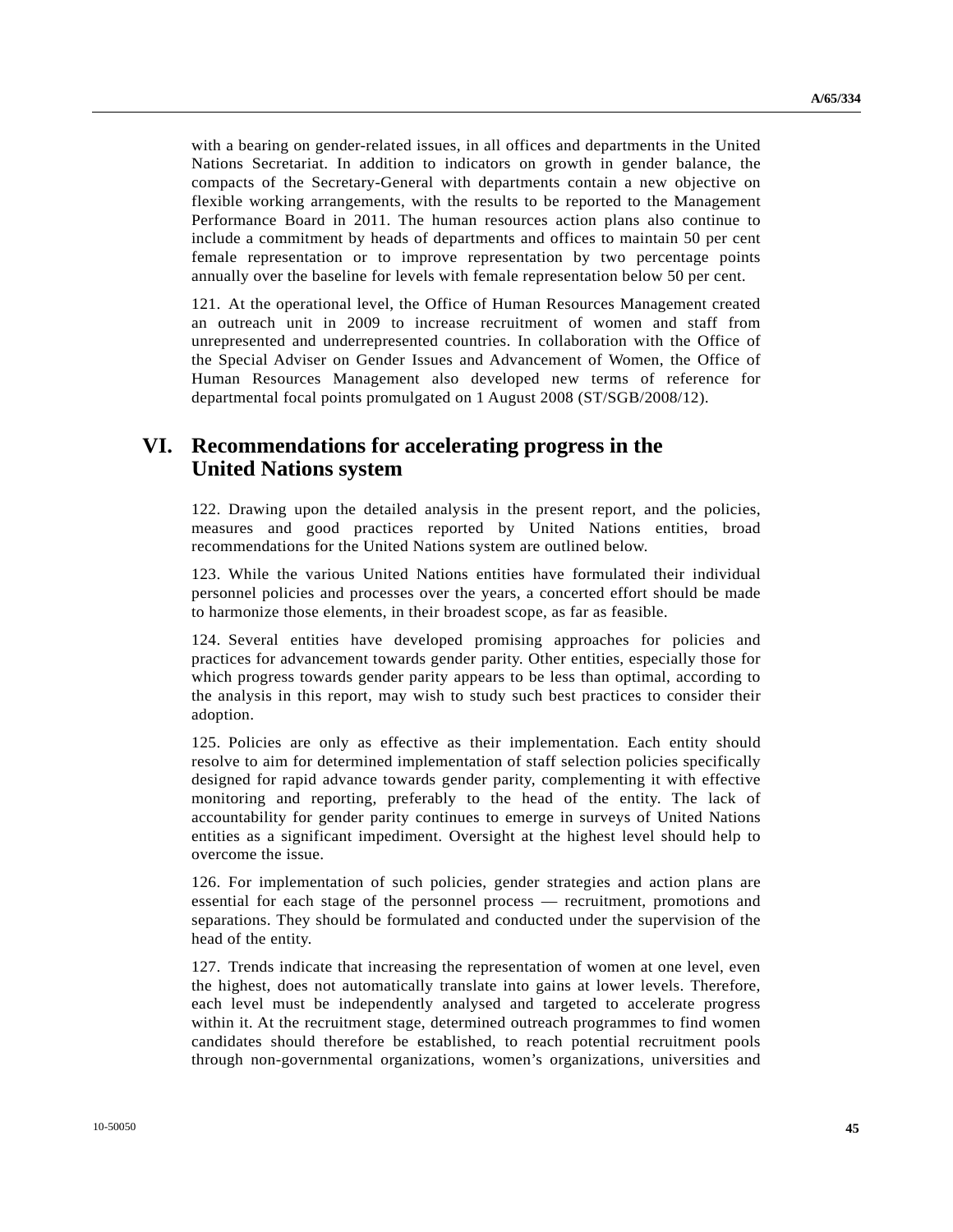the like. Special measures for gender equality which mandate the selection of an equally or better qualified woman candidate, as evaluated against the job description, as well as incentives (such as a reduction in the years of experience required) should be offered whenever the representation of women is lower than parity for a given level in a given unit. It should be mandatory for short lists to include one third qualified women candidates.

128. Promotion processes should be given special attention to encourage improved representation of women at increasingly senior levels, including by the introduction of special measures and incentives similar to those for recruitment. Short lists should include one third qualified women.

129. At the separation stage, except for mandatory retirements, special efforts should be made to retain qualified women who have demonstrated competent career records. In addition, systematic, electronic and anonymously analysed exit interviews should be conducted to identify areas for organizational attention with the aim of increasing the retention of qualified women.

130. Flexible working arrangements and a work/life balance approach should be actively promoted, holding managers accountable for increasing implementation of all such arrangements. Organizational staff surveys and CEB recommendations consistently highlight the benefits of flexible working arrangements, including enhanced job satisfaction and organizational productivity, which both positively impact dedication to the goals of the institution, effective and modern management and retention, and help to establish the United Nations as a standard-setting exemplary institution and employer. According to the results of the survey of United Nations entities, while some flexible working arrangement policies are available in most entities, their implementation is weak and lacking accountability.

131. Involvement of staff in general, both women and men, can provide an appreciable impetus to policies and processes for progress towards gender parity. The system of Focal Points for Women throughout the system should be strengthened and given substantive support by the administration of each entity.

# **VII. Conclusions**

132. The General Assembly mandate to achieve gender parity in the United Nations system by the year 2000 remains elusive even a decade later. The present report is the most recent in a series over the last nine years, analysing the United Nations system for progress, causes of slow progress and proposed remedial measures.

133. Since 2002 the report has covered the wider United Nations system, initially every year, and then starting in 2004, every biennium. The present report covers the period from 1 January 2008 to 31 December 2009, with updated statistics, which are the only means to assess the extent and rate of progress towards a defined goal, in this case parity for women serving in the United Nations system. The statistics demonstrate that, over the two-year period, the United Nations system has registered only a minimal increase in the representation of women of 1.5 percentage points (from 38.4 to 39.9 per cent). Such slow progress should give rise to strong concern throughout the system, along with a determination to redress this inequitable feature in relevant policies and practices in the various entities.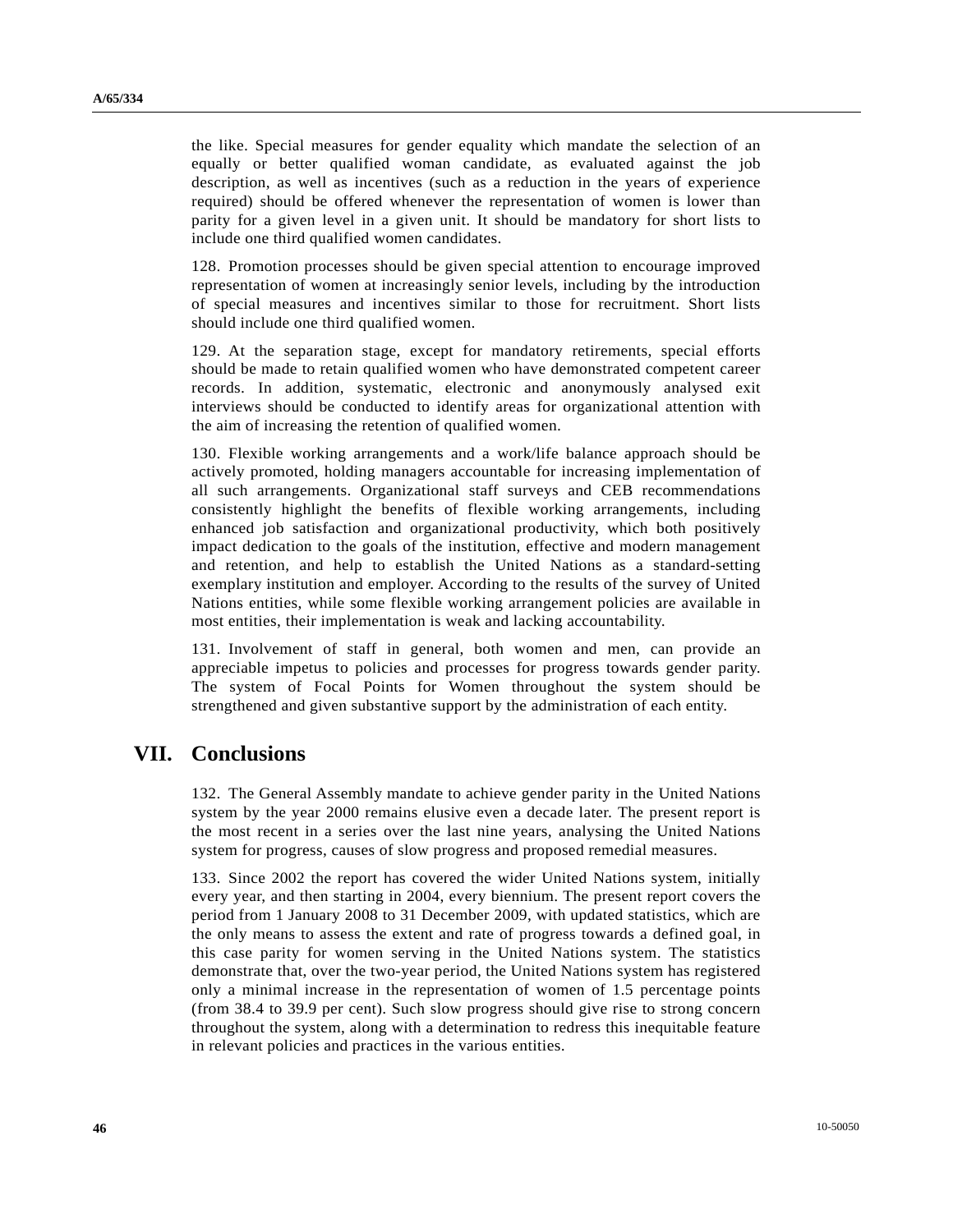134. The analysis of the statistics from 2000 to 2009 also produces a discouraging picture in the overall trends in the advancement of women in the United Nations system. Over the period, the proportion of women staff rose from 33.4 per cent to 39.9 per cent, at an annual rate of only 0.7 per cent. The only encouraging detail is that the rate of increase is higher at the more senior levels, although the proportion of women at the highest ungraded levels, 27.8 per cent, still remains low. In contrast, parity has been achieved and exceeded only at the P-1 and P-2 levels. That overall disappointing trend over almost a decade should also reinforce the determination to take decisive measures to advance towards gender parity. It is important to keep in view the three stages in the composition of the personnel in any organization: appointments (or recruitment), promotions (or career advancement) and separations from service, which have been analysed for the United Nations system in the present report.

135. With respect to appointments, the trends in the system for the period covered in the report are not encouraging. For example, at the Assistant Secretary-General level and above, new appointments of women reached 28.6 per cent (an increase of 3.6 per cent), and at the D-2 level appointments constituted 26.3 per cent (a decline of almost 2 per cent), with an even more marked decline of over 3 per cent at the P-5 level. The lower levels, not surprisingly, retained higher ratios for appointment of women (44.3 per cent at P-3 and 60.3 per cent at P-2). Thus, if there is to be a meaningful advance towards parity at the middle and higher levels, the system must adopt special and effective measures to increase significantly the appointment of women to posts at those levels.

136. While appointments are key to improving the gender composition of staff, promotions are the only means to ensure that qualified women are placed at more senior levels to truly advance towards gender parity at all levels. It is encouraging that the situation is somewhat more positive with respect to promotions in the system.

137. The overall proportion of women promoted was 44.8 per cent, but again was predominantly at the more junior levels (for example, 51.5 per cent at the P-2 level), with far lower figures at the senior levels (for example, 25.4 per cent at the D-2 level). Crowding female staff into the lower levels negates the very essence of the concept of parity. Therefore, effective policies with special measures are needed in the promotion process.

138. With respect to separations, the trends are mixed for the two-year period. While women accounted for 42.6 per cent of overall separations, the ratios were low at the more senior levels (11 per cent for Under-Secretary-General, 16 per cent for Assistant Secretary-General, 21.6 per cent for D-2). This suggests that the higher the professional level of women in the system, the less likely that they will leave it. However, separations for women at the lower levels were markedly high (35 per cent at P-4, 45 per cent at P-3 and 60 per cent at P-2). Interestingly, that corresponds to the ratios at those levels for recruitment, and might be ascribed to both the restlessness of youth exploring career alternatives and the inability of the system to retain them.

139. The representation of women on temporary contracts (46.8 per cent) is higher than their representation on contracts of one year or more (39.9 per cent). That trend, on the one hand, reflects opportunities for women, albeit temporarily, who then constitute a qualified pool from which to select subsequently for more secure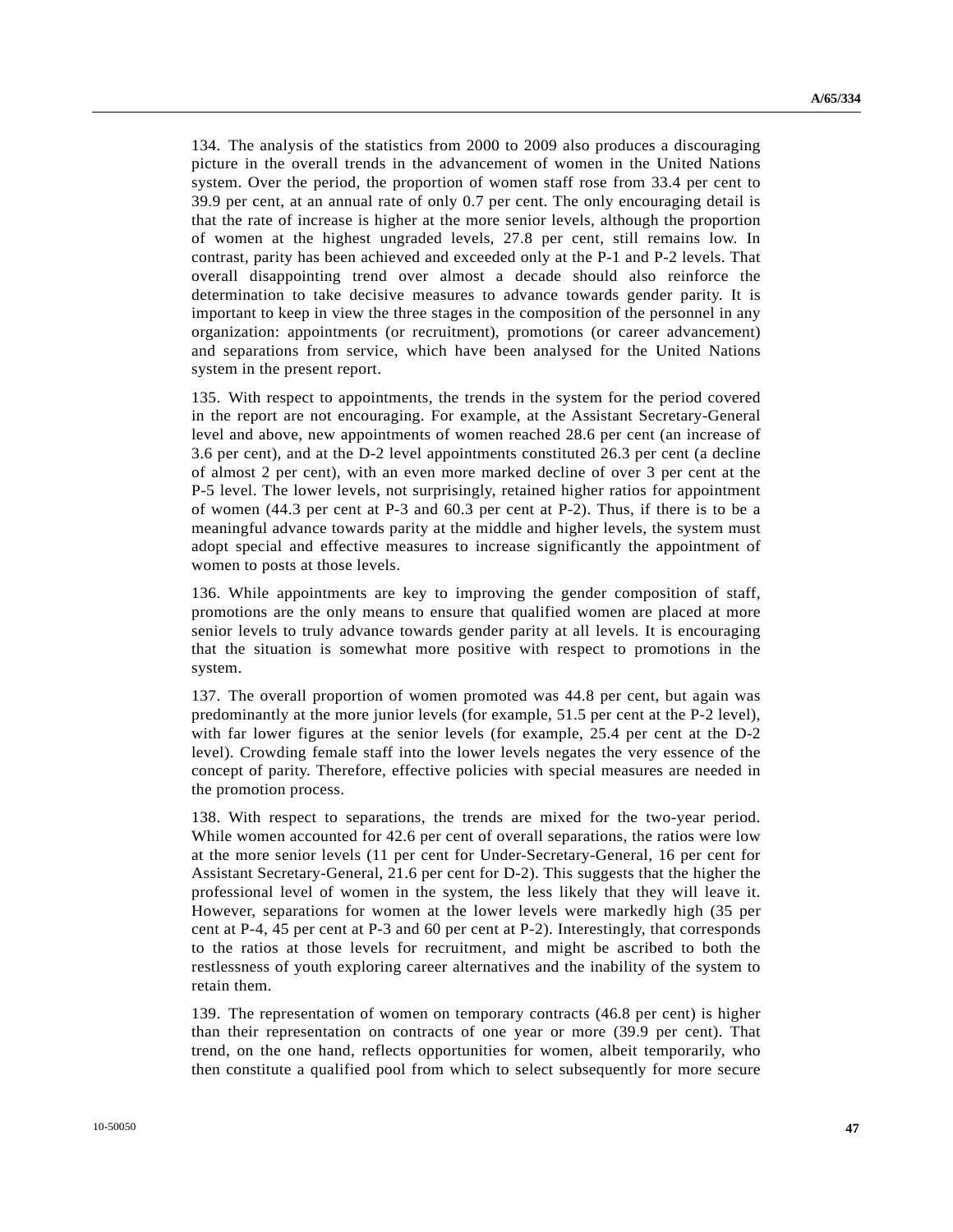contracts and positions. On the other hand, it raises the concern that less secure jobs are given more frequently to women than to men. Such disparities must be progressively eliminated.

140. In the United Nations Secretariat, the representation of women in the Professional and higher categories on contracts of one year or more was 39.0 per cent at the end of 2009. There were appreciable advances at the senior levels (an increase of 5.6 per cent and 6.6 per cent at the Under-Secretary-General and Assistant Secretary-General levels, respectively, bringing their representation to 22.6 and 26.6 per cent). This indicates that significant progress is possible if focus and determination are brought to bear on the implementation of policy. However, it does not mean that similar progress was replicated at other levels, where the lack of demonstrable progress is a cause for concern. At the P-5 and D-1 levels, the representation of women decreased (by 0.4 and 1.8 per cent, respectively), with miniscule increases at the P-3 and P-4 levels. Further, as compared to the average for the United Nations system, there is much for concern. The representation of women at the P-5 to D-2 levels in the Secretariat has been consistently lower, on average, than that of the United Nations system at those levels. At the D-2 level the Secretariat registered growth of 5.9 percentage points between 2000 and 2009. The P-5 and D-1 levels declined to levels lower than at the end of the year 2000. All three levels remained below the 30 per cent mark, at 29.7, 26.7 and 24.3 per cent, respectively. It is hoped, therefore, that the recent introduction of a revised staff selection system will contribute to a significant acceleration of efforts for parity at all levels.

141. The primary responsibility for gender balance at the P-3 to D-1 levels rests with the heads of departments in the Secretariat, who have wide delegated authority in personnel matters, and who have received clear directives to assign priority to advance towards gender parity. The central review bodies have advisory and oversight functions of procedural aspects to attain transparency and accountability. However, at present those functions have only ex post facto effectiveness. Ways must be found to assist managers to discharge their responsibility effectively.

142. In addition, mobility of staff, essential for the effectiveness of any organization, must be made more effective, making it necessary to introduce measures to enable staff, especially women, to move from one department or duty station to another with fewer hindrances. In a system as competitive as that of the Secretariat, broadening experience through mobility, even within the same duty station, where large numbers of posts are often concentrated, would contribute significantly to career advancement.

143. The creation on 2 July 2010 of the United Nations Entity for Gender Equality and the Empowerment of Women, known as "UN Women" (see resolution 64/289), was a historic step forward and represents an opportunity to significantly accelerate the efforts undertaken by the United Nations to achieve the goals of gender equality and the empowerment of women. One of the functions of UN Women will be to help the United Nations system to be accountable for its own commitments on gender equality, including regular monitoring of and reporting on system-wide progress. UN Women will be fully operational by January 2011.

144. The present report demonstrates that resolute and effective measures are essential to remove impediments to accelerated progress towards the goal of gender parity. Those measures should include more effective outreach to potential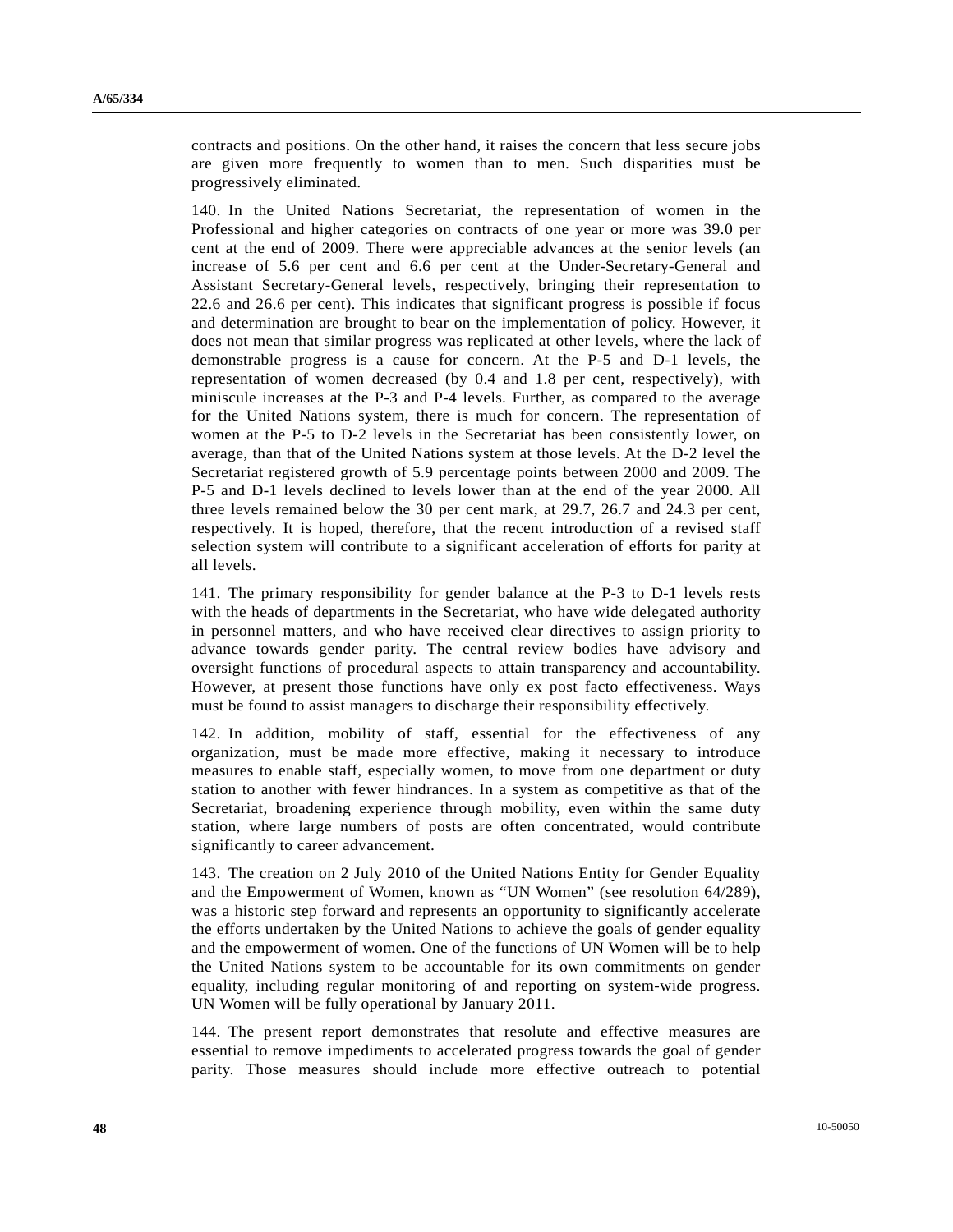recruiting pools through direct contacts with non-governmental organizations, women's organizations and universities. In addition, Member States are encouraged actively to submit names of women candidates, especially for senior level positions, including in peacekeeping operations. Further consideration should be given to actions to improve the career advancement of women staff, including the introduction or reintegration of special policies and processes. Consideration might be given in the Chief Executives Board to formulating a concerted effort to change the organizational cultures in ways that would assist both women and men to realize their full potential.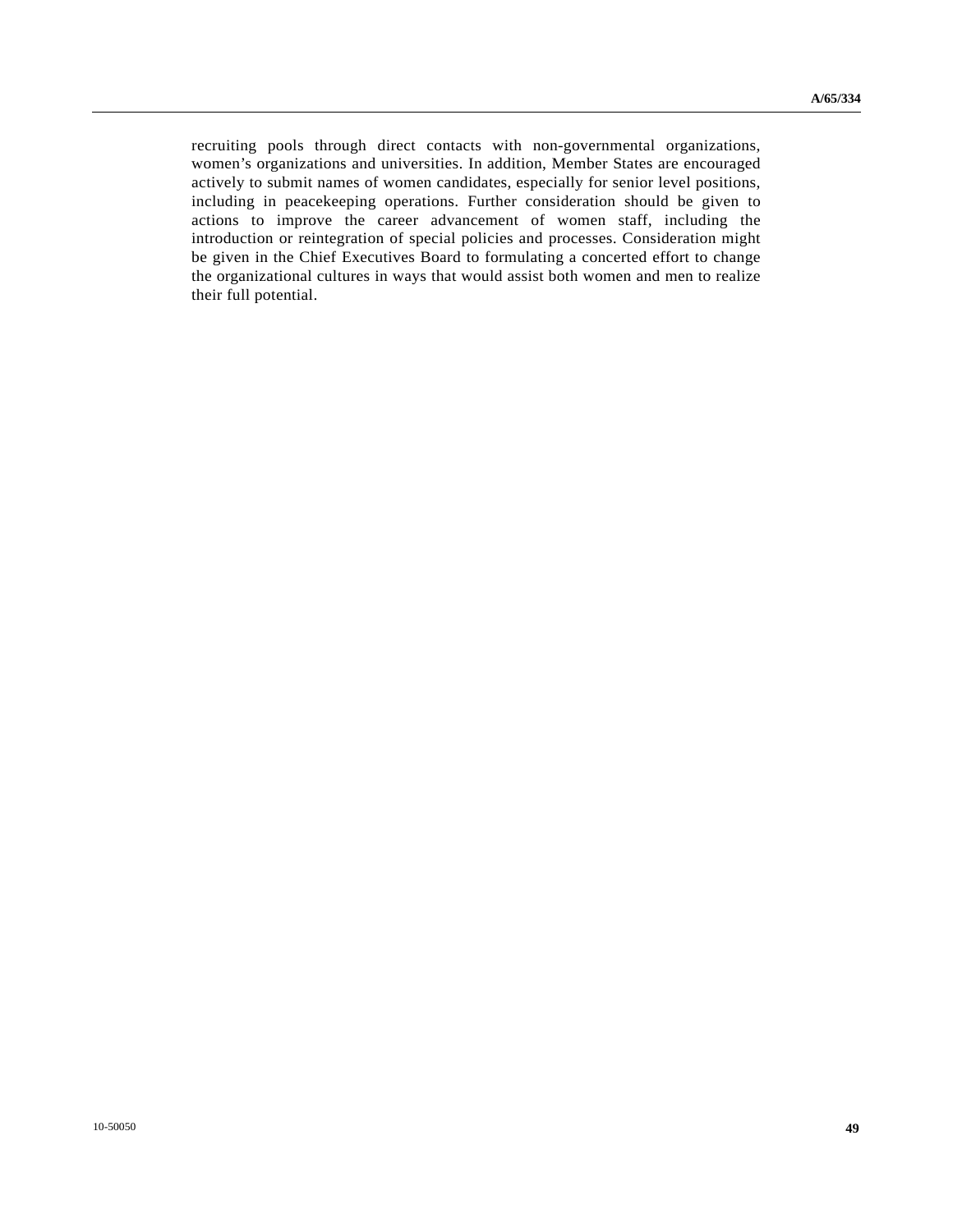#### **50 Annex I**

10-50050

 **Gender distribution of staff in the Professional and higher categories in the organizations of the United Nations system, continuous and fixed-term contracts, 1 January 2008 to 31 December 2009** 

|                          | UG               |                |                  | $D-2$          |                | $D-1$            |                  | $P-5$          |                  | $P-4$           | $P-3$            |              | $P-2$          |                  | $P-1$          |                 | Total            |         |                 | Percentage<br>of women<br>December<br>2007 | Percentage<br>of women<br>December<br>2009 | Percentage<br>change<br>2007-2009 |
|--------------------------|------------------|----------------|------------------|----------------|----------------|------------------|------------------|----------------|------------------|-----------------|------------------|--------------|----------------|------------------|----------------|-----------------|------------------|---------|-----------------|--------------------------------------------|--------------------------------------------|-----------------------------------|
| 2009<br>Organization     | $\boldsymbol{F}$ | M              | $\boldsymbol{F}$ | M              | $\overline{F}$ | $\boldsymbol{M}$ | $\boldsymbol{F}$ | M              | $\boldsymbol{F}$ | M               | $\boldsymbol{F}$ | M            | $\overline{F}$ | $\boldsymbol{M}$ |                | $F$ $M$         | $\boldsymbol{F}$ | M       | Total -<br>2009 | $\%$                                       | $\%$                                       | $\%$                              |
| <b>FAO</b>               | 4                | 13             | 10               | 35             | 12             | 78               | 89               | 310            | 123              | 345             | 136              | 173          | 107            | 69               |                | 1 13            | 482              | 1 0 3 5 | 1517            | 28.6                                       | 31.8                                       | 3.2                               |
| <b>IAEA</b>              | 1                | 7              | 4                | 14             | 3              | 20               | 38               | 223            | 84               | 305             | 76               | 188          | 17             | 27               | 3              | 2               | 226              | 786     | 1012            | 22.8                                       | 22.3                                       | $-0.5$                            |
| <b>ICAO</b>              | $\mathbf{0}$     | $\Omega$       | 3                | $\overline{2}$ | 1              | 16               | 6                | 37             | 39               | 107             | 16               | 20           | 23             | 10               | $\overline{0}$ | $\theta$        | 88               | 193     | 281             | 31.0                                       | 31.3                                       | 0.3                               |
| ICJ                      | $\overline{0}$   | $\overline{0}$ | 1                | $\mathbf{0}$   | $\theta$       | 1                | $\mathbf{1}$     | $\overline{4}$ | 5                | $\tau$          | 12               | 5            | 7              | 5                | $\overline{0}$ | $\mathbf{0}$    | 26               | 23      | 49              | 47.7                                       | 53.1                                       | 5.4                               |
| <b>ICSC</b>              | $\mathbf{0}$     | $\Omega$       | $\mathbf{0}$     | $\theta$       | $\overline{0}$ | 3                | 3                | $\mathbf{0}$   | $\overline{c}$   | $\overline{4}$  | $\theta$         | 2            | 1              | $\mathbf{0}$     | 0              | $\overline{0}$  | 6                | 12      | 15              | 35.0                                       | 33.3                                       | $-1.7$                            |
| <b>IFAD</b>              | $\overline{1}$   |                | $\overline{4}$   | $\overline{7}$ | 5              | 9                | 21               | 59             | 25               | 38              | 44               | 17           | 23             | 16               | 1              | 2               | 124              | 149     | 273             | 45.0                                       | 45.4                                       | 0.4                               |
| <b>ILO</b>               | 5                | 7              | 7                | 15             | 30             | 35               | 85               | 163            | 106              | 141             | 65               | 49           | 14             | $7\phantom{.0}$  | $\overline{0}$ | $\mathbf{0}$    | 314              | 417     | 729             | 41.5                                       | 43.0                                       | 1.5                               |
| <b>IMO</b>               | $\mathbf{0}$     |                | 3                | 3              | $\overline{c}$ | 16               | 13               | 27             | 10               | 17              | 17               | 12           | 18             | 5                | $\overline{0}$ | $\mathbf{0}$    | 63               | 81      | 144             | 41.5                                       | 43.8                                       |                                   |
| <b>ITC</b>               | $\mathbf{1}$     | $\Omega$       | $\mathbf{0}$     | $\mathbf{0}$   | $\overline{c}$ | $\mathbf{1}$     | 6                | 25             | 11               | 25              | 12               | 20           | 18             | 16               | 2              | 3               | 52               | 90      | 142             | 35.5                                       | 36.6                                       | 1.1                               |
| <b>ITC-ILO</b>           | $\mathbf{0}$     | $\theta$       | $\mathbf{0}$     |                | $\theta$       | 2                | 5                | 8              | $7\phantom{.0}$  | 12              | 11               | 17           | 9              | 3                | $\overline{0}$ | $\theta$        | 32               | 43      | 75              | 35.1                                       | 42.7                                       | 7.6                               |
| ITU <sup>a</sup>         |                  |                |                  |                |                |                  |                  |                |                  |                 |                  |              |                |                  |                |                 |                  |         |                 | 31.7                                       |                                            |                                   |
| <b>PAHO</b>              | 2                |                | $\theta$         | 1              | 16             | 24               | 30               | 46             | 77               | 120             | 45               | 33           | 21             | 15               | 9              | $\overline{4}$  | 200              | 244     | 444             | 39.4                                       | 45.0                                       | 5.6                               |
| United<br><b>Nations</b> | 29               | 91             | 34               | 114            | 132            | 363              | 440              | 1 0 5 5 1      | 170              | 2 0 2 4         | 464              | 2 0 8 0      | 852            | 705              | 24             | 16              | 4 1 4 5          | 6448    | 10 5 93         | 37.4                                       | 38.7                                       | 1.3                               |
| <b>UNAIDS</b>            | -1               | 2              | 2                | 6              | 14             | 20               | 46               | 87             | 62               | 54              | 25               | 22           | -1             | $\mathbf{0}$     | $\overline{0}$ | $\mathbf{0}$    | 151              | 191     |                 | 48.8                                       | 44.2                                       | $-4.6$                            |
| <b>UNDP</b>              | 5                | 5              | 21               | 56             | 99             | 168              | 241              | 385            | 230              | 337             | 226              | 209          | 166            | 105              | 3              | -1              | 991              | 1 2 7 0 | 2 2 6 1         | 38.8                                       | 43.8                                       | 5.0                               |
| <b>UNESCO</b>            | $\overline{2}$   | 9              | $\tau$           | 18             | 16             | 50               | 61               | 96             | 94               | 117             | 141              | 111          | 128            | 60               | 10             | $7\phantom{.0}$ | 459              | 468     | 927             | 47.6                                       | 49.5                                       | 1.9                               |
| <b>UNFPA</b>             | 3                | $\overline{0}$ | 5                | 10             | 28             | 36               | 123              | 122            | 42               | 61              | 46               | 34           | 44             | 13               | $\overline{c}$ | $\mathbf{0}$    | 293              | 276     | 569             | 52.0                                       | 51.2                                       | $-0.8$                            |
| <b>UNHCR</b>             | 2                |                | 5                | 11             | 34             | 58               | 72               | 124            | 210              | 292             | 248              | 355          | 75             | 83               | $\overline{0}$ | $\theta$        | 646              | 925     | 1 5 7 1         | 39.4                                       | 41.1                                       | 1.7                               |
| <b>UNICEF</b>            | $\overline{c}$   | 2              | 14               | 18             | 44             | 59               | 214              | 286            | 398              | 430             | 307              | 263          | 171            | 84               | 5              | 5               | 1 1 5 5          | 1 1 4 6 | 2 3 0 1         | 48.2                                       | 50.2                                       | $2.0\,$                           |
| <b>UNIDO</b>             | $\Omega$         |                | -1               | 6              | 9              | 25               | 11               | 66             | 17               | 54              | 27               | 43           | 12             | 22               | $\overline{0}$ | 5               | 84               | 222     | 299             | 25.1                                       | 27.5                                       | 2.4                               |
| <b>UNITAR</b>            | $\Omega$         |                | $\theta$         | $\theta$       | 1              | $\overline{1}$   | $\overline{4}$   | 6              | 2                | $7\phantom{.0}$ | $\overline{4}$   | $\mathbf{2}$ | 3              | 3                | $\overline{0}$ | $\theta$        | 14               | 20      | 34              | 51.7                                       | 41.2                                       | $-10.5$                           |
| <b>UNJSPF</b>            | $\Omega$         |                | -1               | -1             | $\Omega$       | $\mathbf{1}$     | 7                | 9              | 8                | 18              | 10               | 16           | $\Omega$       | $\mathbf{1}$     | $\Omega$       | $\theta$        | 26               | 47      | 73              | 39.3                                       | 35.6                                       | $-3.7$                            |
| <b>UNOPS</b>             | $\overline{0}$   |                | $\overline{0}$   | 3              | 5              | 27               | 13               | 53             | 29               | 93              | 50               | 142          | 17             | 31               | $\overline{0}$ | $\theta$        | 114              | 350     | 464             | 24.6                                       | 24.6                                       | 0.0                               |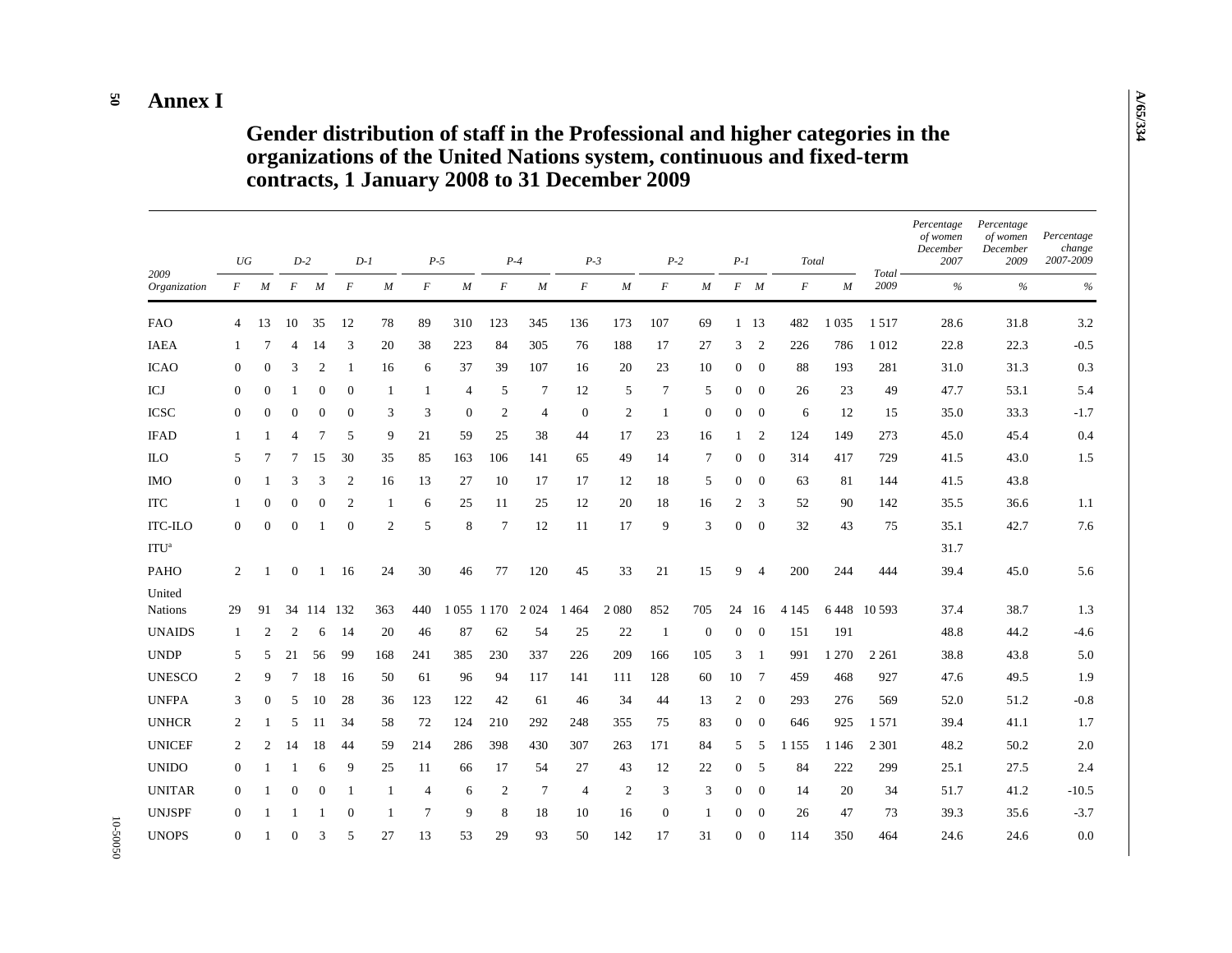|                                                                                                                                                                                                            | $\cal U\cal G$   |                | $D\textrm{-}2$   |                  |                  | $D-1$          | $P-5$          |                | $P-4$        |            | $P-3$          |                                                                 | $P\textrm{-}2$ |                | $P-1$            |                 | Total    |                            |               | of women<br>December<br>2007 | of women<br>December<br>2009 | Percentage<br>change<br>2007-2009 |
|------------------------------------------------------------------------------------------------------------------------------------------------------------------------------------------------------------|------------------|----------------|------------------|------------------|------------------|----------------|----------------|----------------|--------------|------------|----------------|-----------------------------------------------------------------|----------------|----------------|------------------|-----------------|----------|----------------------------|---------------|------------------------------|------------------------------|-----------------------------------|
| 2009<br>Organization                                                                                                                                                                                       | $\cal F$         | $\cal M$       | $F$ $M$          |                  | $\cal F$         | $\cal M$       | $\cal F$       | ${\cal M}$     | $\cal F$     | ${\cal M}$ | $\cal F$       | $\cal M$                                                        | $\cal F$       | $\cal M$       |                  | $F$ $M$         | $\cal F$ | $\cal M$                   | Total<br>2009 | $\%$                         | $\%$                         |                                   |
| <b>UNRWA</b>                                                                                                                                                                                               | $\mathbf{1}$     | $\mathbf{1}$   | $\mathbf{0}$     | 2                | 5                | 14             | 3              | 16             | 28           | 49         | 24             | 19                                                              | 18             | $\overline{2}$ | $\boldsymbol{0}$ | $\overline{0}$  | 79       | 103                        | 182           | 37.0                         | 43.4                         | 6.4                               |
| <b>UNU</b>                                                                                                                                                                                                 | $\mathbf{0}$     | 1              | $\boldsymbol{0}$ | $8\,$            | $\mathbf{0}$     | 11             | $\mathbf{0}$   | $\overline{9}$ | $\mathbf{1}$ | 15         | 5              | $10\,$                                                          | $\sqrt{2}$     | $\overline{4}$ | $\boldsymbol{0}$ | $\overline{0}$  | $\,8\,$  | 58                         | 66            | 10.9                         | 12.1                         | 1.2                               |
| <b>UPU</b>                                                                                                                                                                                                 | $\boldsymbol{0}$ | $\overline{c}$ | $\mathbf{0}$     | $\sqrt{2}$       | 2                | 6              | $\overline{2}$ | 6              | $\sqrt{5}$   | 20         | $\,8\,$        | 30                                                              | 5              | 5              | 3                | <sup>2</sup>    | 25       | 73                         | 98            | 45.2                         | 25.5                         | $-19.7$                           |
| <b>WFP</b>                                                                                                                                                                                                 | 3                | $\overline{2}$ | 10               | 31               | 29               | 65             | 82             | 131            | 138          | 208        | 209            | 329                                                             | 101            | 92             | $\mathbf{1}$     | $\bf{0}$        | 573      | 859                        | 1432          | 20.5                         | 40.0                         | 19.5                              |
| <b>WHO</b>                                                                                                                                                                                                 | $\tau$           | 14             | 12               | 37               | 49               | 168            | 245            | 515            | 342          | 472        | 171            | 153                                                             | 55             | 41             | 8                | $5\overline{)}$ | 889      | 1 4 0 4                    | 2 2 9 3       | 39.1                         | 38.8                         | $-0.3$                            |
| <b>WIPO</b>                                                                                                                                                                                                | $\mathbf{1}$     | $\overline{7}$ | 3                | $\boldsymbol{0}$ | 2                | 29             | 30             | 73             | 63           | 92         | 70             | 52                                                              | 28             | 10             | $\overline{0}$   | $\overline{0}$  | 197      | 277                        | 470           | 37.7                         | 41.6                         | 3.9                               |
| <b>WMO</b>                                                                                                                                                                                                 | $\boldsymbol{0}$ | 3              | $\overline{c}$   | $\,8\,$          | $\mathfrak{Z}$   | $\overline{9}$ | 9              | $36\,$         | 11           | $28\,$     | $8\phantom{1}$ | 9                                                               | $\overline{4}$ | $\overline{4}$ | $\boldsymbol{0}$ | $\overline{0}$  | 37       | 97                         | 134           | 42.2                         | 27.6                         | $-14.6$                           |
| <b>WTO</b>                                                                                                                                                                                                 | $\mathbf{0}$     | $\mathbf{1}$   | $\overline{0}$   | $\boldsymbol{0}$ | $\boldsymbol{0}$ | $\overline{2}$ | $\mathbf{0}$   | $\overline{4}$ | $\sqrt{5}$   | $\,8\,$    | $\tau$         | 6                                                               | 2              | 3              |                  | $1 \quad 1$     | 15       | 25                         | 40            | 27.1                         | 37.5                         | 10.4                              |
| Totals                                                                                                                                                                                                     |                  |                |                  |                  |                  |                |                |                |              |            |                | 66 175 136 409 496 1317 1700 3981 3157 5500 3289 4421 1788 1441 |                |                |                  |                 |          | 66 66 11 514 17 335 28 849 |               | 38.4                         | 39.9                         | $1.5\,$                           |
| United Nations Staff Pension Committee.<br><sup>a</sup> No 2008 and 2009 data submitted by ITU.                                                                                                            |                  |                |                  |                  |                  |                |                |                |              |            |                |                                                                 |                |                |                  |                 |          |                            |               |                              |                              |                                   |
| Source: Data from United Nations entities.<br>Note: ICJ = International Court of Justice; ITC-ILO = International Training Centre; UNJSPF = Secretariat of the United Nations Joint Staff Pension Fund and |                  |                |                  |                  |                  |                |                |                |              |            |                |                                                                 |                |                |                  |                 |          |                            |               |                              |                              |                                   |
|                                                                                                                                                                                                            |                  |                |                  |                  |                  |                |                |                |              |            |                |                                                                 |                |                |                  |                 |          |                            |               |                              |                              |                                   |
|                                                                                                                                                                                                            |                  |                |                  |                  |                  |                |                |                |              |            |                |                                                                 |                |                |                  |                 |          |                            |               |                              |                              |                                   |
|                                                                                                                                                                                                            |                  |                |                  |                  |                  |                |                |                |              |            |                |                                                                 |                |                |                  |                 |          |                            |               |                              |                              |                                   |
|                                                                                                                                                                                                            |                  |                |                  |                  |                  |                |                |                |              |            |                |                                                                 |                |                |                  |                 |          |                            |               |                              |                              |                                   |
|                                                                                                                                                                                                            |                  |                |                  |                  |                  |                |                |                |              |            |                |                                                                 |                |                |                  |                 |          |                            |               |                              |                              |                                   |
|                                                                                                                                                                                                            |                  |                |                  |                  |                  |                |                |                |              |            |                |                                                                 |                |                |                  |                 |          |                            |               |                              |                              |                                   |
|                                                                                                                                                                                                            |                  |                |                  |                  |                  |                |                |                |              |            |                |                                                                 |                |                |                  |                 |          |                            |               |                              |                              |                                   |

**A/65/334**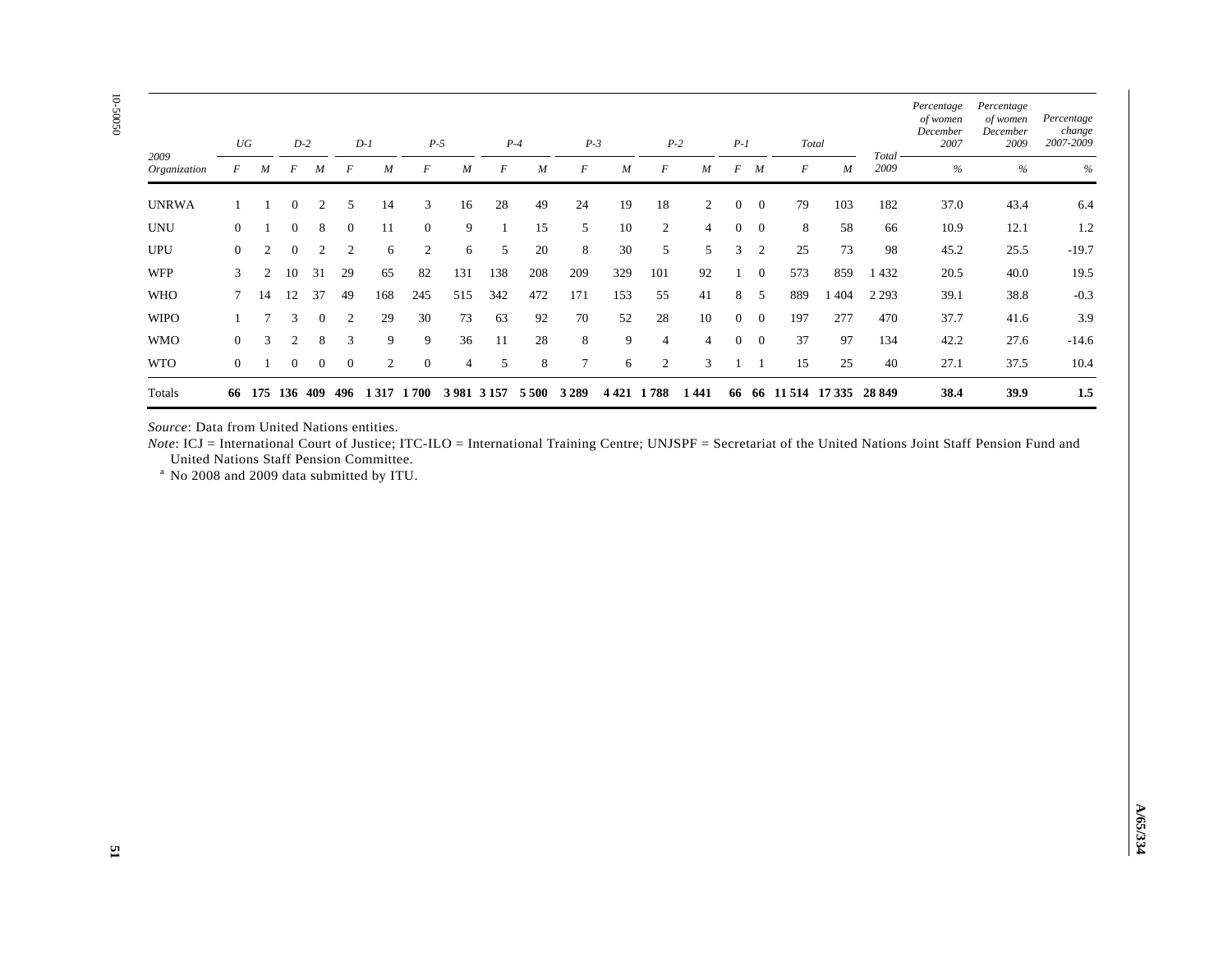#### **52 Annex II**

# **Gender distribution of staff in the Professional and higher categories in the United Nations Secretariat by department/office and level, as at 31 December 2009**

|                   | <b>USG</b>       |                  | $ASG$            |                  | $D-2$                    |                  | $D-1$          |                  | $P-5$          |                  | $P-4$            |                  | $P-3$          |                  | $P-2$            |                  | $P-1$            |                  | Subtotal         |          |                 |                     |
|-------------------|------------------|------------------|------------------|------------------|--------------------------|------------------|----------------|------------------|----------------|------------------|------------------|------------------|----------------|------------------|------------------|------------------|------------------|------------------|------------------|----------|-----------------|---------------------|
| Department/Office | $\boldsymbol{M}$ | $\cal F$         | M                | $\boldsymbol{F}$ | $\boldsymbol{M}$         | $\boldsymbol{F}$ | M              | $\cal F$         | $\cal M$       | $\boldsymbol{F}$ | $\cal M$         | $\boldsymbol{F}$ | $\cal M$       | $\boldsymbol{F}$ | $\cal M$         | $\boldsymbol{F}$ | $\cal M$         | $\boldsymbol{F}$ | $\boldsymbol{M}$ | $\cal F$ | Total           | Percentage<br>Women |
| <b>CTED</b>       | $\Omega$         | $\overline{0}$   | -1               | $\mathbf{0}$     | $\mathbf{0}$             | $\mathbf{0}$     | $\mathfrak{2}$ | $\boldsymbol{0}$ | 5              | $\overline{4}$   | 6                | $\overline{4}$   | 3              | $\mathbf{0}$     | -1               | $\mathbf{1}$     | $\mathbf{0}$     | $\overline{0}$   | 18               | 9        | 27              | 33.3                |
| <b>DESA</b>       | 5                | $\Omega$         | $\overline{c}$   |                  | 6                        | 4                | 32             | 12               | 58             | 26               | 58               | 53               | 68             | 42               | 91               | 132              | 5                | 8                | 325              | 278      | 603             | 46.1                |
| <b>DFS</b>        | $\Omega$         |                  |                  | $\Omega$         | $\overline{\mathcal{A}}$ | $\Omega$         | $\overline{4}$ | 3                | 24             | $\overline{7}$   | 39               | 30               | 78             | 49               | 6                | 11               | $\overline{0}$   | $\Omega$         | 156              | 101      | 257             | 39.3                |
| <b>DGACM</b>      | 1                | 0                | -1               | $\mathbf{0}$     | 3                        | -1               | 12             | $\overline{4}$   | 64             | 43               | 114              | 89               | 82             | 100              | 15               | 21               | $\mathbf{0}$     | $\Omega$         | 292              | 258      | 550             | 46.9                |
| DM/CMP            | $\overline{0}$   | $\Omega$         | 1                | $\mathbf{0}$     | 1                        | $\mathbf{0}$     | $\mathbf{0}$   | $\boldsymbol{0}$ | -1             | $\overline{2}$   | $\overline{4}$   | $\theta$         | $\overline{2}$ | $\mathbf{0}$     | $\mathbf{0}$     | $\boldsymbol{0}$ | $\boldsymbol{0}$ | $\mathbf{0}$     | 9                | 2        | 11              | 18.2                |
| DM/OCSS           | $\theta$         | $\overline{0}$   | 1                | $\boldsymbol{0}$ | 2                        | $\mathbf{0}$     | 4              | $\boldsymbol{0}$ | 5              | 6                | 14               | 16               | 19             | 15               | 7                | 7                | $\mathbf{0}$     | $\mathbf{0}$     | 52               | 44       | 96              | 45.8                |
| <b>DM/OHRM</b>    | $\theta$         | $\Omega$         | $\theta$         | -1               | -1                       | 2                | 3              | $\overline{c}$   | 9              | 8                | 17               | 17               | 7              | 18               | 6                | 8                | $\mathbf{0}$     | $\Omega$         | 43               | 56       | 99              | 56.6                |
| <b>DM/OPPBA</b>   | $\Omega$         | $\theta$         |                  | $\Omega$         | -1                       | $\overline{2}$   | 5              | $\overline{c}$   | 9              | 13               | 23               | 23               | 22             | 26               | $\tau$           | 6                | $\mathbf{0}$     | $\Omega$         | 68               | 72       | 140             | 51.4                |
| DM/OUSG           | -1               | 1                | $\boldsymbol{0}$ | $\mathbf{0}$     | 4                        | $\mathbf{1}$     | 6              | $\overline{4}$   | 10             | 10               | 11               | 11               | 3              | 10               | $\overline{2}$   | $\overline{4}$   | $\mathbf{0}$     | $\mathbf{0}$     | 37               | 41       | 78              | 52.6                |
| <b>DM/SECCOM</b>  | $\theta$         | $\boldsymbol{0}$ | 1                | 1                | $\theta$                 |                  | 1              | $\boldsymbol{0}$ | $\overline{2}$ | $\overline{2}$   | $\boldsymbol{0}$ | 5                | $\overline{0}$ | -1               | $\boldsymbol{0}$ | $\mathbf{0}$     | $\boldsymbol{0}$ | $\mathbf{0}$     | $\overline{4}$   | 10       | 14              | 71.4                |
| <b>DPA</b>        | 5                | $\mathbf{0}$     | 3                | $\mathbf{0}$     | 5                        | 2                | 9              | 7                | 16             | 12               | 37               | 20               | 25             | 25               | 13               | 12               | $\mathbf{0}$     | $\mathbf{0}$     | 113              | 78       | 191             | 40.8                |
| <b>DPI</b>        |                  | $\overline{0}$   | $\mathbf{0}$     | $\theta$         | 3                        |                  | 5              | 11               | 20             | 15               | 39               | 32               | 40             | 47               | 29               | 44               | $\overline{2}$   | 2                | 139              | 152      | 291             | 52.2                |
| <b>DPKO</b>       |                  | $\theta$         | $\overline{4}$   | $\mathbf{0}$     | 5                        | 3                | 7              | $\overline{4}$   | 30             | 8                | 142              | 41               | 49             | 52               | 5                | 8                | $\mathbf{0}$     | $\Omega$         | 243              | 116      | 359             | 32.3                |
| <b>DSS</b>        | 1                | 0                | $\mathbf{0}$     | $\boldsymbol{0}$ | $\overline{c}$           | $\boldsymbol{0}$ | 3              | $\overline{0}$   | 12             | $\mathbf{1}$     | 31               | 9                | 23             | 11               | -1               | 2                | $\mathbf{0}$     | $\mathbf{0}$     | 73               | 23       | 96              | 24.0                |
| <b>ECA</b>        |                  | $\boldsymbol{0}$ | $\boldsymbol{0}$ | $\boldsymbol{0}$ | $\mathbf{0}$             | $\mathbf{1}$     | 8              | 7                | 33             | 7                | 39               | 22               | 43             | 14               | 14               | 11               | $\boldsymbol{0}$ | $\mathbf{0}$     | 138              | 62       | 200             | 31.0                |
| <b>ECE</b>        | 1                | $\theta$         | $\mathbf{0}$     | $\mathbf{0}$     | $\mathbf{0}$             | $\mathbf{0}$     | 4              | 5                | 19             | $\tau$           | 22               | 11               | 19             | 21               | 11               | 13               | $\mathbf{0}$     | $\mathbf{0}$     | 76               | 57       | 133             | 42.9                |
| <b>ECLAC</b>      | $\theta$         | $\mathbf{1}$     | $\mathbf{0}$     | $\theta$         | $\mathbf{1}$             | $\mathbf{0}$     | 9              | $\overline{c}$   | 27             | $\overline{4}$   | 46               | 22               | 28             | 17               | 20               | 27               | $\mathbf{0}$     | $\Omega$         | 131              | 73       | 204             | 35.8                |
| <b>EOSG</b>       | 2                | $\overline{c}$   | 3                | 1                | 4                        | $\mathbf{0}$     | $\overline{4}$ | 3                | 5              | 3                | 11               | 9                | $\overline{4}$ | $\overline{7}$   | $\mathbf{1}$     | 1                | $\overline{0}$   | $\Omega$         | 34               | 26       | 60              | 43.3                |
| <b>ESCAP</b>      | $\overline{0}$   |                  | $\boldsymbol{0}$ | $\boldsymbol{0}$ | -1                       | $\mathbf{0}$     | 10             | 4                | 25             | 6                | 37               | 13               | 38             | 18               | 11               | 18               | $\boldsymbol{0}$ | $\overline{0}$   | 122              | 60       | 182             | 33.0                |
| <b>ESCWA</b>      |                  | $\theta$         | $\mathbf{0}$     | $\mathbf{0}$     | $\theta$                 | $\mathbf{0}$     | 6              | $\mathbf{1}$     | 18             | 9                | 13               | 9                | 10             | 11               | 8                | 7                | $\boldsymbol{0}$ | $\Omega$         | 56               | 37       | 93              | 39.8                |
| Ethics Office     | $\Omega$         | $\Omega$         | $\theta$         | $\mathbf{0}$     | $\mathbf{1}$             | $\overline{0}$   | $\Omega$       | $\overline{0}$   | $\Omega$       | $\mathbf{1}$     | $\mathbf{0}$     | 1                | $\overline{2}$ | $\overline{1}$   | $\mathbf{1}$     | $\overline{0}$   | $\mathbf{0}$     | $\mathbf{0}$     | $\overline{4}$   | 3        | $7\phantom{.0}$ | 42.9                |
| FM/DFS            | 13               | 1                | 22               | 8                | 33                       | 4                | 104            | 18               | 229            | 72               | 576              | 226              | 754            | 348              | 203              | 163              | $\mathbf{0}$     | $\Omega$         | 1934             | 840      | 2774            | 30.3                |
| <b>ICT</b>        | $\overline{0}$   | $\Omega$         | 1                | $\mathbf{0}$     | $\Omega$                 | $\theta$         | 3              | $\mathbf{0}$     | 10             | $\overline{4}$   | 21               | 7                | 26             | 12               | 7                | 5                | $\mathbf{0}$     | $\mathbf{0}$     | 68               | 28       | 96              | 29.2                |
| Interorg.         | $\overline{0}$   | $\overline{0}$   | $\theta$         | $\theta$         | $\mathbf{0}$             |                  | $\mathbf{0}$   | $\mathbf{0}$     | $\overline{1}$ | $\mathbf{1}$     | $\mathbf{0}$     | 1                | $\overline{4}$ | $\mathbf{0}$     | $\theta$         | $\mathbf{0}$     | $\mathbf{0}$     | $\theta$         | 5                | 3        | 8               | 37.5                |
| <b>OAJ</b>        | $\overline{0}$   | $\Omega$         | $\theta$         | $\mathbf{0}$     | $\overline{2}$           |                  | $\theta$       | 1                | -1             | $\mathbf{1}$     | 1                | $\overline{2}$   | $\mathbf{1}$   | $\mathbf{0}$     | -1               | 1                | $\mathbf{0}$     | $\mathbf{1}$     | 6                | 7        | 13              | 53.9                |
| <b>OCHA</b>       |                  | $\Omega$         | $\mathbf{0}$     | 2                | 3                        | $\mathbf{0}$     | 5              | 4                | 51             | 16               | 97               | 81               | 151            | 100              | 37               | 45               | 1                | $\overline{c}$   | 346              | 250      | 596             | 42.0                |
| <b>ODA</b>        | -1               | $\Omega$         | $\theta$         | $\theta$         | -1                       | -1               | $\overline{c}$ | 2                | 9              | 2                | 10               | 3                | 5              | $\overline{4}$   | 1                | 5                | $\mathbf{0}$     | $\mathbf{0}$     | 29               | 17       | 46              | 37.0                |
| <b>OHCHR</b>      | $\overline{0}$   |                  | $\mathbf{0}$     |                  | 2                        | $\mathfrak{2}$   | 8              | 3                | 34             | 17               | 65               | 68               | 85             | 96               | 16               | 44               | $\mathbf{0}$     |                  | 210              | 233      | 443             | 52.6                |